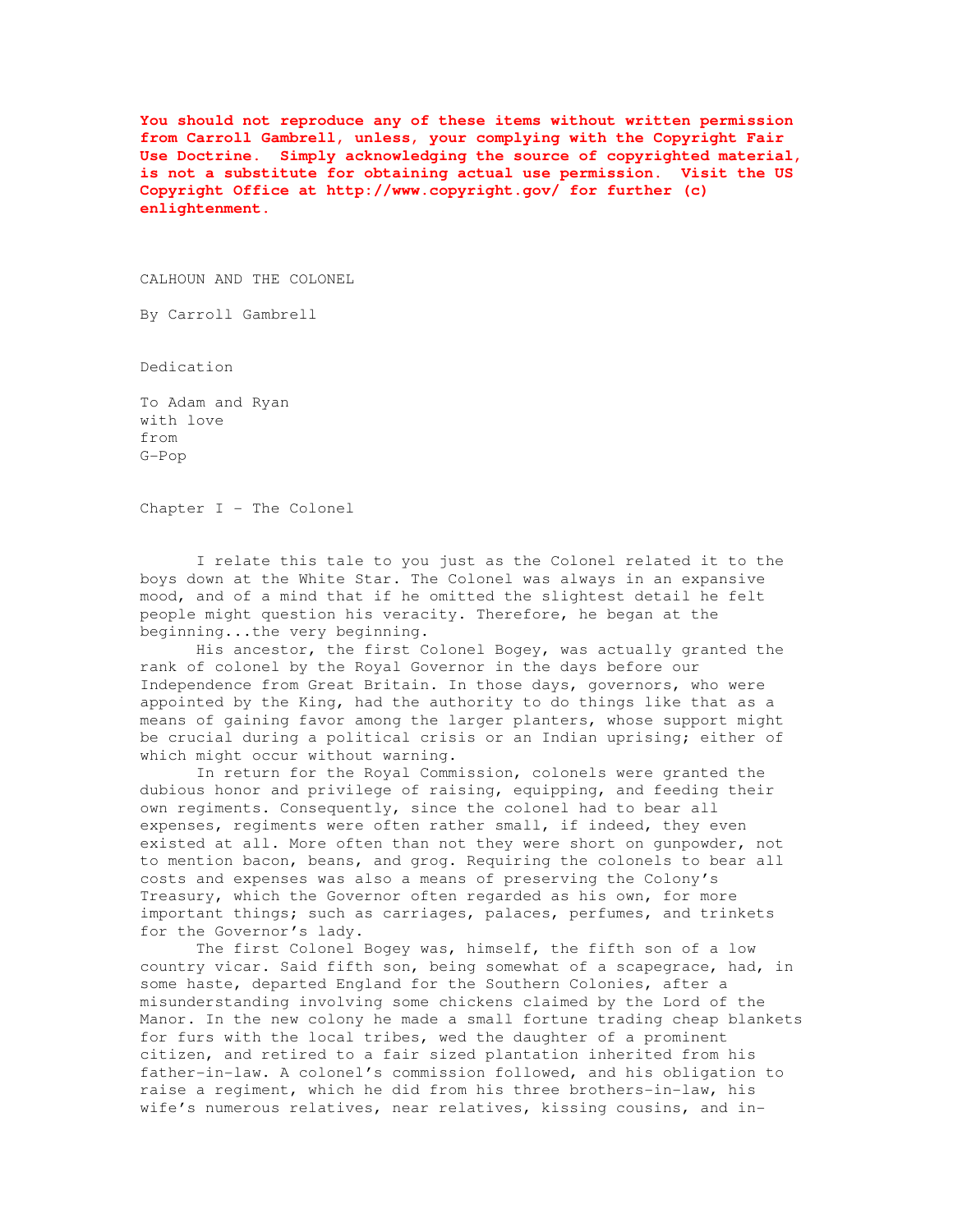laws, all of whom sponged off him, anyway. Whether they were in the field or not, his expenses stayed about the same. There is no record of his regiment ever having seen, let alone bagging, a recalcitrant Frenchman or a hostile Huron, both of whom were famous for stirring up trouble along the frontier at that time.

 There is a lingering suspicion that men from his regiment once raided the public stores of a neighboring county, and in the guise of Indians, made off with three barrels of green rum, freshly arrived from the Barbados. When the Governor investigated, all fingers pointed toward the Colonel, which he stoutly denied as a complete fabrication fostered by jealous political enemies. However, an epidemic of diarrhea had broken out, as often happened when the regiment overindulged in strong spirits, and the strength of his argument was somewhat diluted, since it was made between trips to the outhouse.

 In any case, the aggrieved citizens did not put the blame on the Hankapookies, a nearby tribe neither numerous nor fierce, who dwelt peacefully in the swamp so named for the tribe in question. Since that was the tribe the Colonel's Regiment was supposed to keep under control, the Regiment had little to do, except consume the Colonel's food and drink. The tribe was not only peaceful, it made a pretty good living selling trinkets, charms, and bootleg whiskey the settlers called Hankapookie Hooch, to wagon trains headed west toward the Blue Ridge and Kentucky.

 The Indians themselves never drank the stuff, and thought the white man quite out of his mind to do so. Hankapookie housesquaws used it to scour cooking pots, as liniment for sore muscles, toothache, sprained ankles, small snake bites, diaper rash, lumbago, measles, chicken pox, poison ivy, ingrown toenails, squeaky axles, and the relief of hemorrhoids. It also made a fine smoke free fuel for lodges not equipped with chimneys. Still, if the white man wanted to drink the stuff instead of using it as the Great Spirit intended, that was his business. White man was strange, anyway, and there was no shortage of them willing to pay for Hooch in the wampum of the Realm. Although the Hankapookie never understood the invaders, they had an uncanny ability to adjust to conditions as they found them. Turning hostile was the last thing on the Hankapookie mind. Not only would it be suicidal, it would be bad for business, but in the Governor's untrustful mind, they might become aggressive at any moment, and had to be guarded against. Hence, the appointment of the first Amos Alonzo Bogey as Colonel of the Llewellen County Volunteer Rangers, as they called themselves.

 It mattered not that the Hankapookies were so devoted to peace there wasn't even a word for war in their language; or that they were dwelling in their ancestral swamp, which the white man did not covet. They were excellent trading partners, even though the trade deficit favored the Hankapookies by a large margin. The Governor said "guard", and the Llewellen Volunteers, raised by the first Colonel Amos Alonzo Bogey, guarded our frontier with rusty bayonets and unfired muskets.

 It should be noted, too, that along with the military appointment came the duties and responsibilities of Justice of the Peace, in those days a most prestigious position of the highest importance. In that capacity the Colonel wore a different hat, and was called on to settle disputes, punish thieves, perform hasty marriages, and send witches to the pillory.

 Since the resident witch, one Lucretia Stutz, put the fear of God in the local gentry by threatening to put a hex on the Hankapookie distillery, if anyone so much as touched a hair on her nose, she was pretty much left to her own devices. If anyone suffered, it was the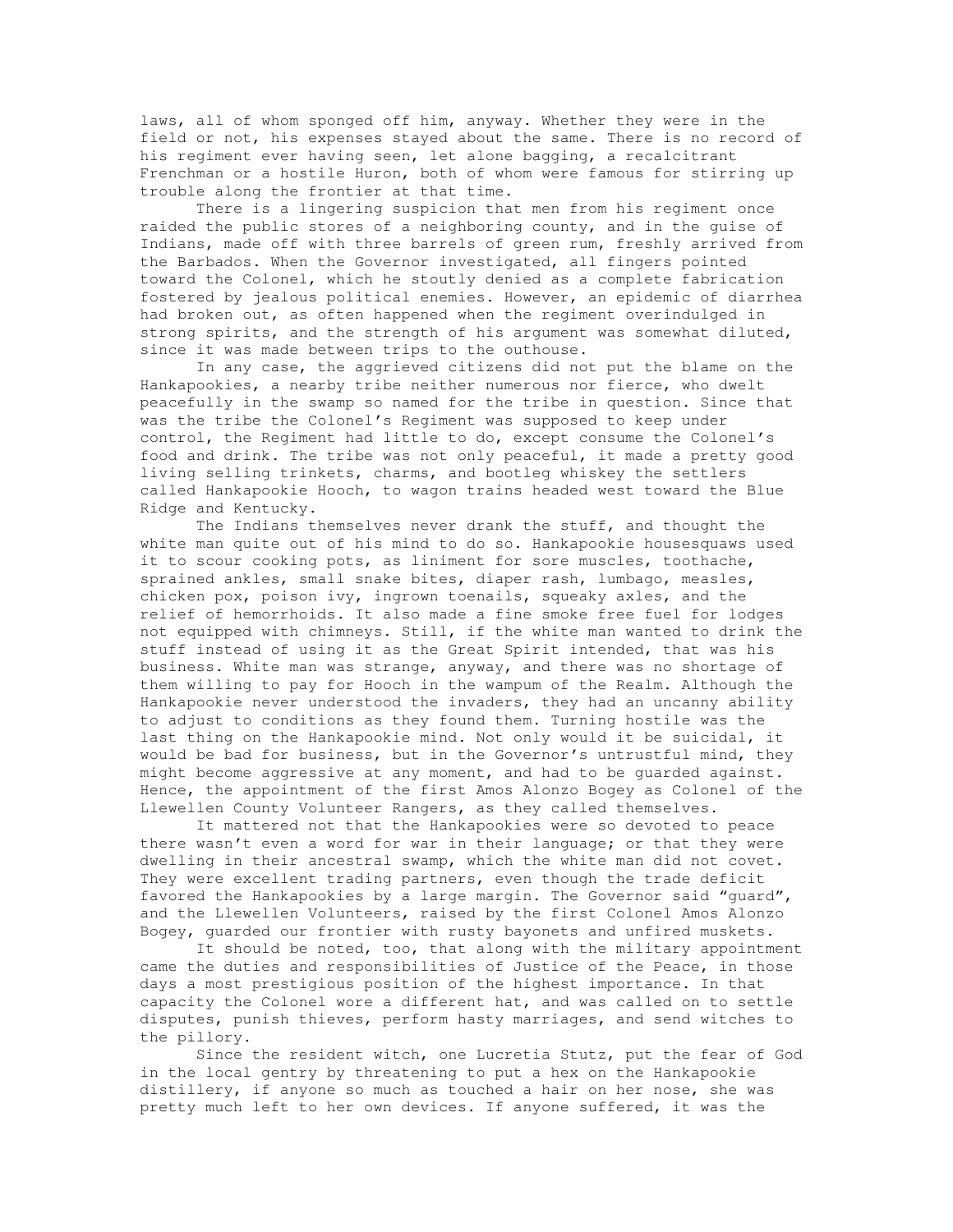newts, toads, frogs, and other wildlife that reputedly furnished the main ingredients of her potions.

 There were, however, boundary lines and other disputes to adjudicate. There was hardly a land line in the County that hadn't been tampered with at one time or another. Court terms were filled with litigating neighbors, the winner usually being the one who had the most relatives on the jury. In case of a hung jury, the matter was often settled in the local tavern.

 When the War of Independence erupted at the Battle of Alamance in North Carolina, the Llewellen Volunteers were not on hand, but soon after Lexington and Concord the Colonel proudly rode out at the head of his troops. The Regiment, having lived off the Colonel for years, served honorably, doing what it did best, scrounging food for the Continental Army. The Regiment consumed most of what it gathered, but it did manage to send some supplies to General Washington in the North and General Greene in the South, while avoiding combat.

 They did make it to the final Big Show at Yorktown where the Regiment made a name for itself and scored a notable coup with a raid on the henhouse belonging to an alleged notorious Tory, making off with at least a dozen hens and a supply of eggs in spite of the withering blows from a broom wielded by the enraged proprietress of said hens.

 Meanwhile, the Hankapookies, not having a dog in this fight, wisely stayed in their swamp, stills running full blast night and day to keep up with demand for their famous Hankapookie Hooch, which they sold to both sides. On at least one occasion this policy led to saving many lives when both sides, canteens full of the noted Hankapookie cure-all, became too inebriated to fight. To the relief of all, the battle was canceled by mutual consent, and the troops retired to nurse their hangovers. By the time the effects had worn off, Peace had been declared, and everybody went home.

 The frontier moved west, and business got so bad the Hankapookies migrated north and disappeared from the pages of history until the events of this story brought them to life again. They did leave their name on the swamp, and although the formula for their highly regarded Hooch was lost with the disappearance of the Tribe, their foul brew remained in local memory and soon passed into legend.

 However, a later Colonel Bogey claimed to have re-discovered the ancient formula, which he blended with a few spices, flavored it with peppermint, colored it with a generous portion of prune juice and sold it as a magic elixir to under-the-weather carpetbaggers. It proved to be a surefire way to put the Yankees on the run. Unfortunately, it came too late to affect the course of history. As it was, it exacted a certain amount of pay-back for the evils of Reconstruction, and raised enough Yankee revenue to pay the taxes on the old homestead

 Traditions die slowly in the Bogey family, and that of becoming a Justice of the Peace for the County persisted until the title became almost hereditary. However, it was four generations following the First Colonel Bogey before the wall of the Magistrate's Office was adorned by a framed parchment proclaiming to one and all that the recipient thereof had "read the law", and was competent to the practice of jurisprudence. Even so, had not a duly elected Governor bearing the colorful sobriquet of "Barbwire Bob" not adamantly insisted that certain academic preparation would be met with favor.

 Since that day, the standards for the Office of Governor, as well as that of certain magistrates, have been made more liberal; some might say, lowered. Many duties and responsibilities of the governor have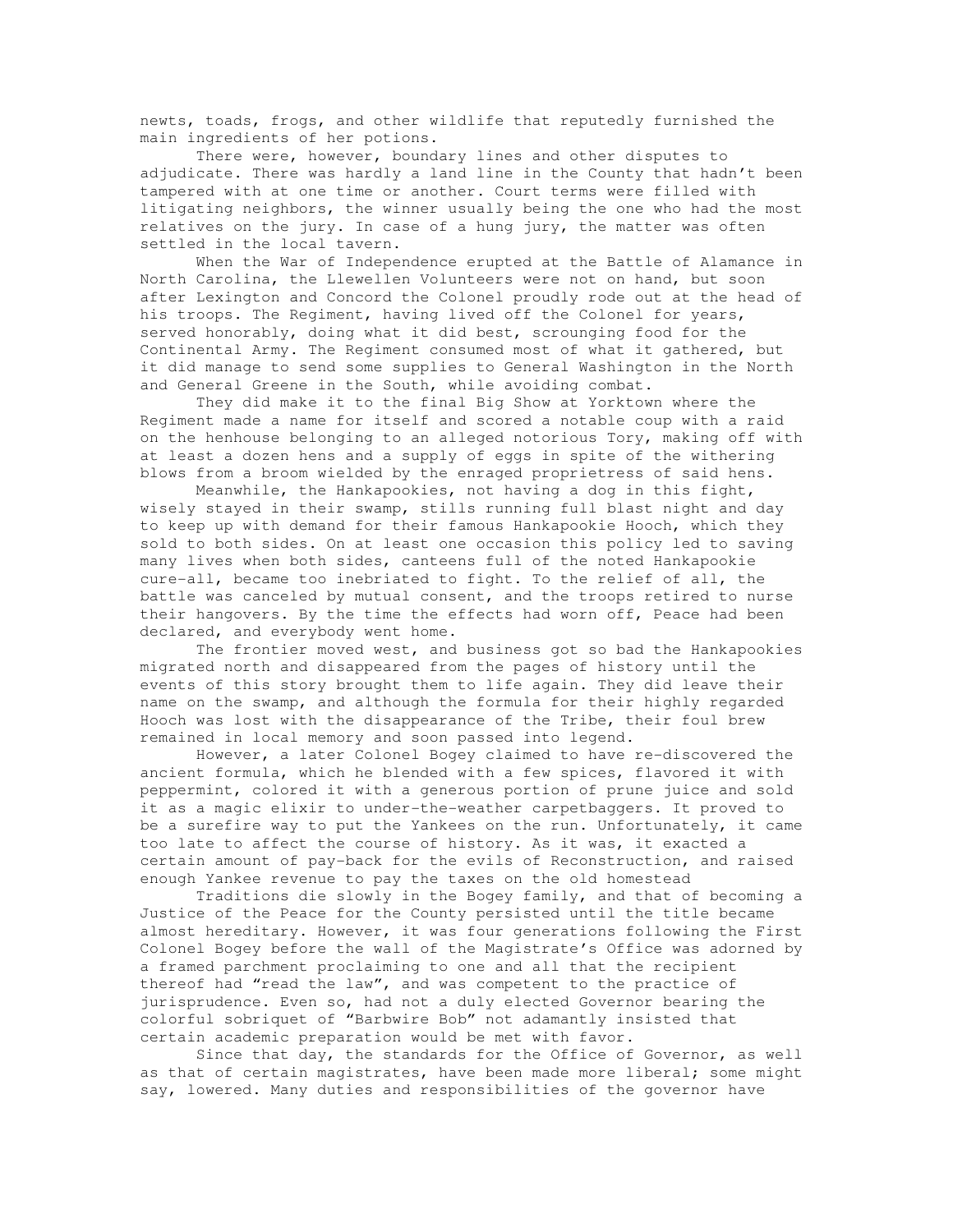been absorbed, and those of the Justice of the Peace have passed on to higher courts.

 The upshot is that the present Colonel Bogey, the seventh in his line to occupy the office, enjoys the title, emoluments, and a certain amount of respect. The office affords him a great deal of leisure time, which he spends in various pursuits; one of which is playing the harmonica. He is quite devoted to the little instrument, and has grown to be a very proficient performer thereon. He also practices a little law, but not to the extent that he allows it to interfere with better things.

 The Colonel relaxing in the shade of his broad verandah, knocking out a few tunes and enjoying the spring day, is about to learn that a goodly portion of his leisure time will soon be filled. His goodwife, Miss Gussie, has just returned from the mailbox. Taking a seat in her favorite rocker, she smiles in pleasant anticipation as she tears open an envelop from her sister, Mary Alice. She pauses and then exclaims, "Calhoun is coming!"

## Chapter 2 - A Boy And His Frog

 The Colonel and his goodwife, Miss Gussie, were sitting on his broad veranda taking in the late morning sun, when the mailman came by and stopped at their mailbox. Gussie left her rocking chair to see what he had left. Retrieving her seat, she tore open the flowered envelope, obviously not addressed to "Resident" or "Preferred Customer", removed the contents, and read a few lines. Her mouth opened and eyes suddenly brightened, and she jumped up, waving the letter.

"Calhoun is coming!" she exclaimed.

 "That was news to me," said the Colonel later, around coffee at the White Star, a favorite meeting place of the town's leading citizens, "but perfectly typical of Mary Alice. She's Gussie's younger sister and the boy's mother, you know. She's always been, what you might say, a tad feather-headed. On second thought, make that a lot feather-headed."

 The Colonel mopped his brow with a crumpled bandanna and, since no one offered to stop him, began relating the events that took place that day.

 "That bit of news, broken to me as it were, without proper prior preparation, and didn't exactly fill my heart to overflowing. Gussie, on the other hand, was absolutely ecstatic; which I thought was overdoing it a bit."

 The Colonel's hand trembled a little as he spoke. Polly, our amiable waitress, refilled his cup, and he paused to savor a fresh sip, wiped his mustache with the back of his hand, and continued:

 "Whatever joy I might have experienced," rumbled the Colonel, "stemmed primarily from the fact that the boy's father is quite well off, one might even say, wealthy."

 In an aside voice, he went on, "Not that I am given to pandering to the wealthy, you understand," all nodded assent, "but he is an excellent client, not overly demanding, and pays promptly for the small legal favors I am able to perform in his behalf. One does not choose to offend such clients."

 Here the Colonel paused to light one of the long black stogies Charlie Jenkins orders for him special down at the drugstore. The effort produced a shower of sparks down his shirtfront, which the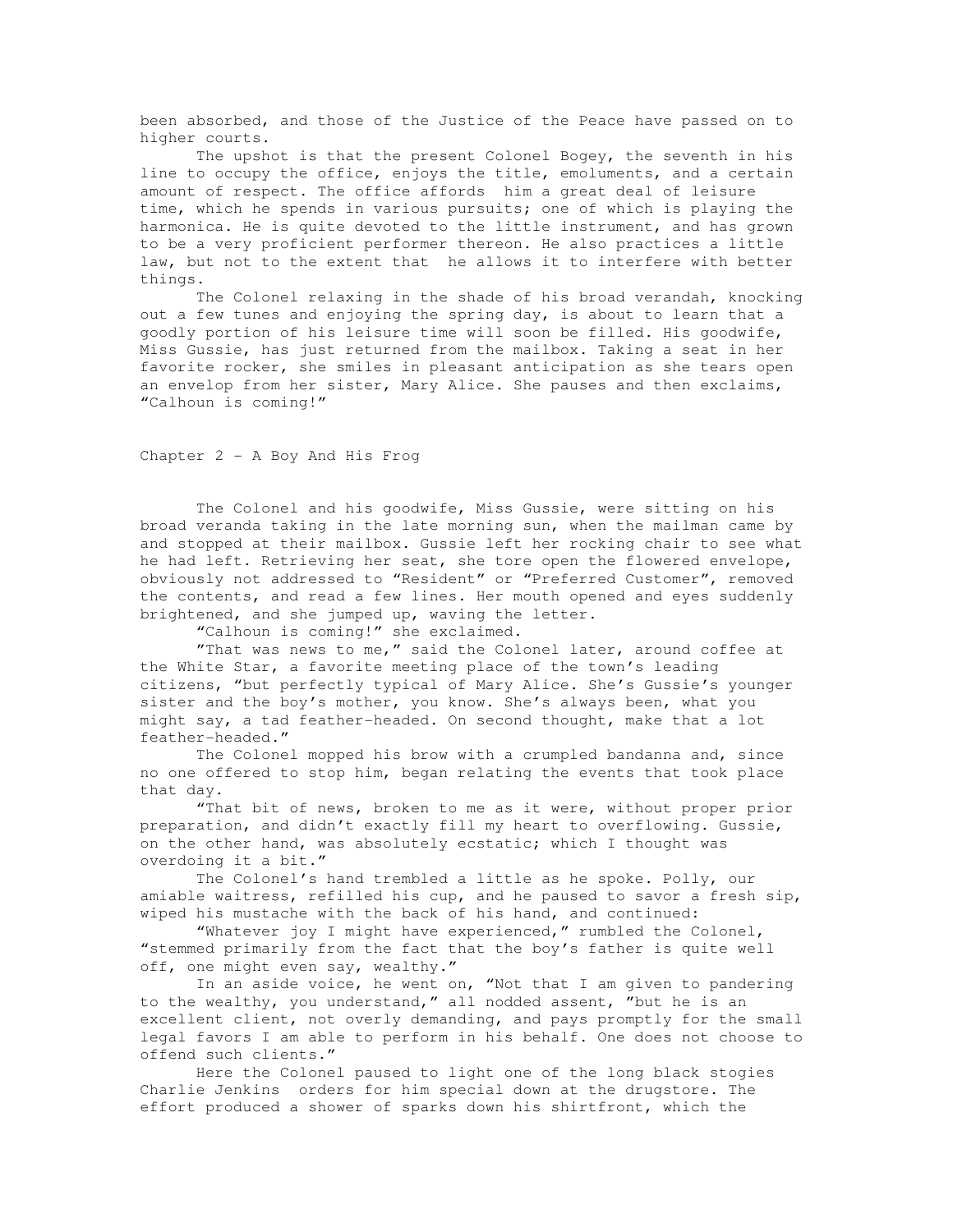Colonel quickly brushed away, but not before exposing another hole in the broad waistband. Much to his wife's chagrin, it was apparently a common occurrence.

 "Another source of consolation," he continued, apparently unruffled "is that Calhoun will only be with us for the short time it takes his parents to sail down to south Georgia, and up the Suwanee River from the Gulf to Pago Pago, Georgia.

 After a startled moment, it became clear to his listeners that the Colonel had confused the South Sea port of Pago Pago with the South Georgia town of Fargo. A natural mistake, but no one seemed willing to disabuse the Colonel of his error.

 However, a new member of the group, who had not yet learned that one does not interrupt the Colonel, piped up, "Don't you mean Fargo? Pago Pago is in..." His voice trailed off when confronted by the silence and icy stares of the assembly, but with much aplomb the Colonel was perfectly able to handle the situation.

 "No, son," the Colonel spoke with a note of condescension in his voice, "I mean Pago Pago. Everyone knows, Fargo is in North Dakota, which doesn't even have an ocean. How could anyone sail there?"

 "But...", the young man would have continued had not the Colonel's upraised palm not told him the Colonel would brook no further interruption. The Colonel continued, thus:

 "I could not imagine, however, why Gussie was looking forward to changing diapers again. She had not performed that task since our daughter, Martha, who is now in college, was an infant."

 "Diapers!" Gussie exclaimed, "Amos, the boy is in the fourth grade and practically grown. Where have you been?"

 "You mean he is no longer an infant? the Colonel was incredulous. "That's exactly what I mean," Gussie affirmed.

 "Ah, yes," the Colonel sighed, "Tempus fugit," and since it had been nearly a decade, tempus had clearly fugited in this case.

 "We didn't have much time. Mary Alice's letter indicated Calhoun was to arrive on the morning train, and a consultation with my gold pocket Hamilton illustrated just how much Tempus had already fugited. Leave it to Mary Alice to give us plenty of notice. "The morning train has already blown for Dillworth's Crossing ten minutes ago," the Colonel informed her.

 "Oh Lord," Gussie exclaimed, running to get her purse. "The poor child is probably waiting at the depot right now, wondering where we are."

 No sooner were the words out of her mouth than the dust from the departing mail carrier's vehicle mingled with that of the arriving Ozzie Clodfelter's taxi. The venerable old station wagon ground to a halt by the front gate, disgorging the helpless child about whom the Colonel and Gussie had been so concerned. Apparently their concern about the nature of his helpless state had been a tad premature, for the helpless child immediately began giving Ozzie orders as to the disposal and care of his luggage, which appeared to be adequate for quite a long stay.

"Careful of that one," Calhoun cautioned, "it's my chemistry set, and it might explode."

 If the Colonel found little comfort in that knowledge, Ozzie found even less. Pop-eyed, he frantically sought a soft place upon which to deposit the potentially lethal cargo. Gussie's begonia bed seemed the ideal spot. There it rested, squashing them flat.

 Manfried Von Manxkie, a freeloading bobtailed cat of the Manx persuasion observed the excited arrival from a safe distance before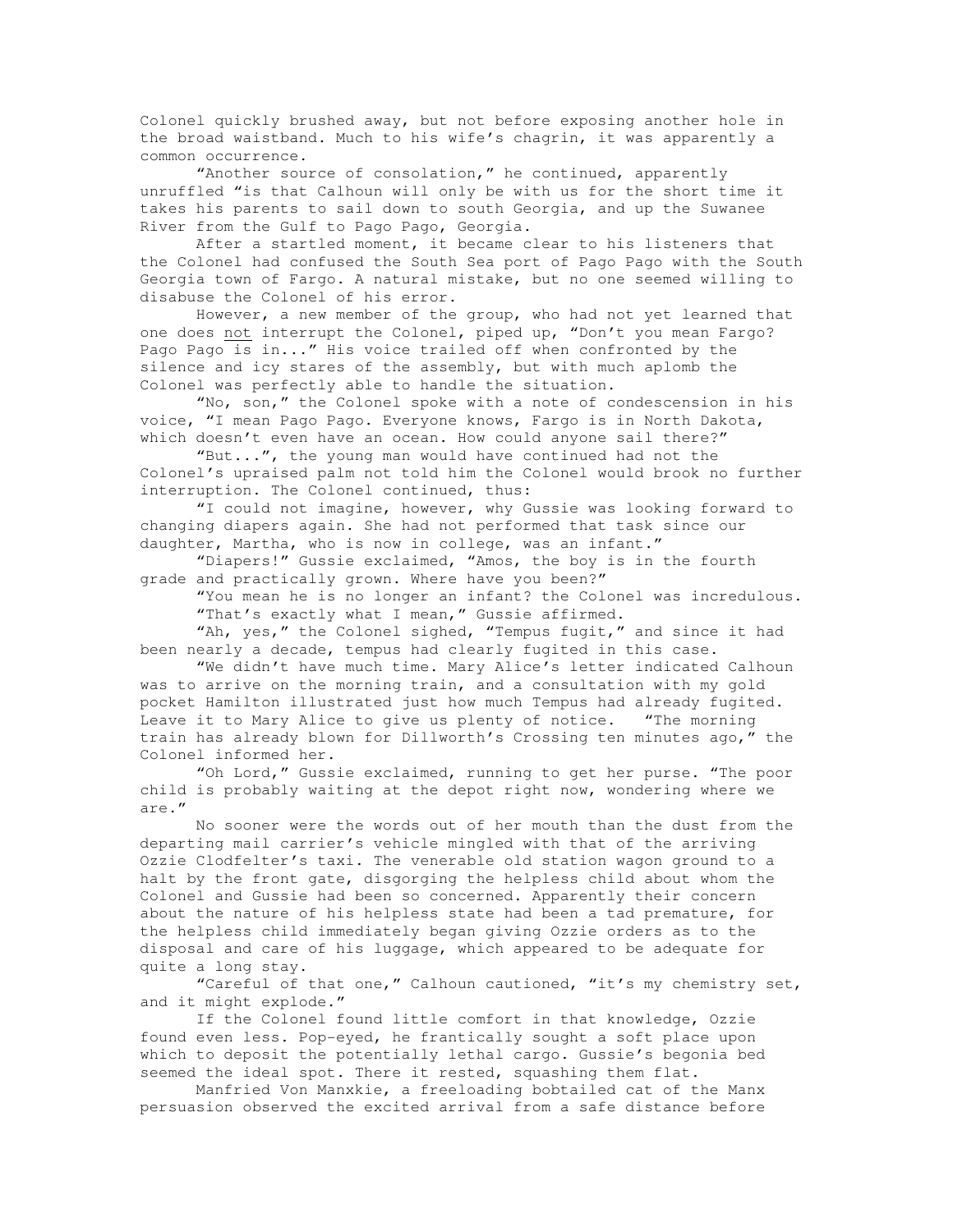departing for parts known only to cats; thus exhibiting a perspicacity not possessed by the humans present.

 Not being quite so wise and precognizant, the Colonel found himself burdened by four large oversized bags, following Ozzie, buried beneath the weight of a steamer trunk and two other jumbo bags. Gussie, unburdened, directed them to the guest bedroom. The suspected time bomb remained nestled among the begonias, awaiting removal to the tool shed, which Gussie assured its owner, would make a perfect laboratory.

 The honored guest, upon whom Gussie was lavishing so much attention, might best be described as mostly red hair, freckles and frogs, for such an amphibian, fortunately as yet undiscovered by the boy's Aunt, was cocking an unblinking eye from the boy's shirt pocket, surveying his new surroundings with a sort of non-committal indifference.

 In addition to the frog, Calhoun was wearing a coonskin cap, short pants, and argyle knee socks, one of which had fallen around his ankle. He was, one might say, an entirely unprepossessing youth, but one, the Colonel thought, who might benefit from wise counsel and stern discipline, which the Colonel assumed he would administer. Bogeys, through the ages, had long been noted for applying their brand of wise, loving, but stern discipline, much as a Marine Drill Instructor.

 The Colonel's train of thought was interrupted by a piercing shriek. "YEEK!!" announcing that Gussie had discovered the occupant of Calhoun's pocket. Her shriek inspired a prodigious leap on the part of the frog; an arching trajectory calculated to land him in a safer haven behind the dresser. Gussie's reaction was to inscribe a trajectory of her own, ending with her standing on the chest of drawers on the opposite side of the room.

 Calhoun sprang for the dresser and began delving for the adventurous amphibian, while the Colonel helped Gussie down from the chest of drawers and onto a seat on the bed. She was still striving to regain her composure when Calhoun emerged from behind the dresser, truant pet in hand.

 "That's okay, Aunt Gussie, don't worry, he's not hurt, see?" he said, proudly presenting his green friend for her inspection.

 "Oh, I...uh...see," said his Aunt weakly, shrinking away from the proffered pet. "I'm sorry...uh...ah..."

"Croaker. His name is Davy Croaker," Calhoun informed her.

 "...Mr. Croaker..." she finished, fanning herself. "Er, ah...don't you think Mr. Croaker would be happier if he had a home of his own?" she asked. "I mean, somewhere besides in your shirt pocket," she added, hopefully.

"How about Hankapookie Swamp?" the Colonel offered.

 Gussie shushed him with her most effective shushing glance, and he refrained from observing that Mr. Croaker's legs would go well on toast for lunch.

 "How about that old birdcage in the attic," Gussie suggested. "Martha would be happy for Mr. Croaker to move in, since poor Petey expired, and it will do him just fine."

 Needing no further hint or direction, the Colonel departed at once on a mission to retrieve "Poor Petey's" cage, while Gussie finished getting the honored guest settled. The Colonel welcomed the opportunity to enjoy the seclusion of the loft for awhile. He left the guest room in full confidence he would not be missed for quite some time. Gussie and Calhoun, Mr. Croaker seemingly forgotten at the moment, were happily chattering away, planning the afternoon's agenda.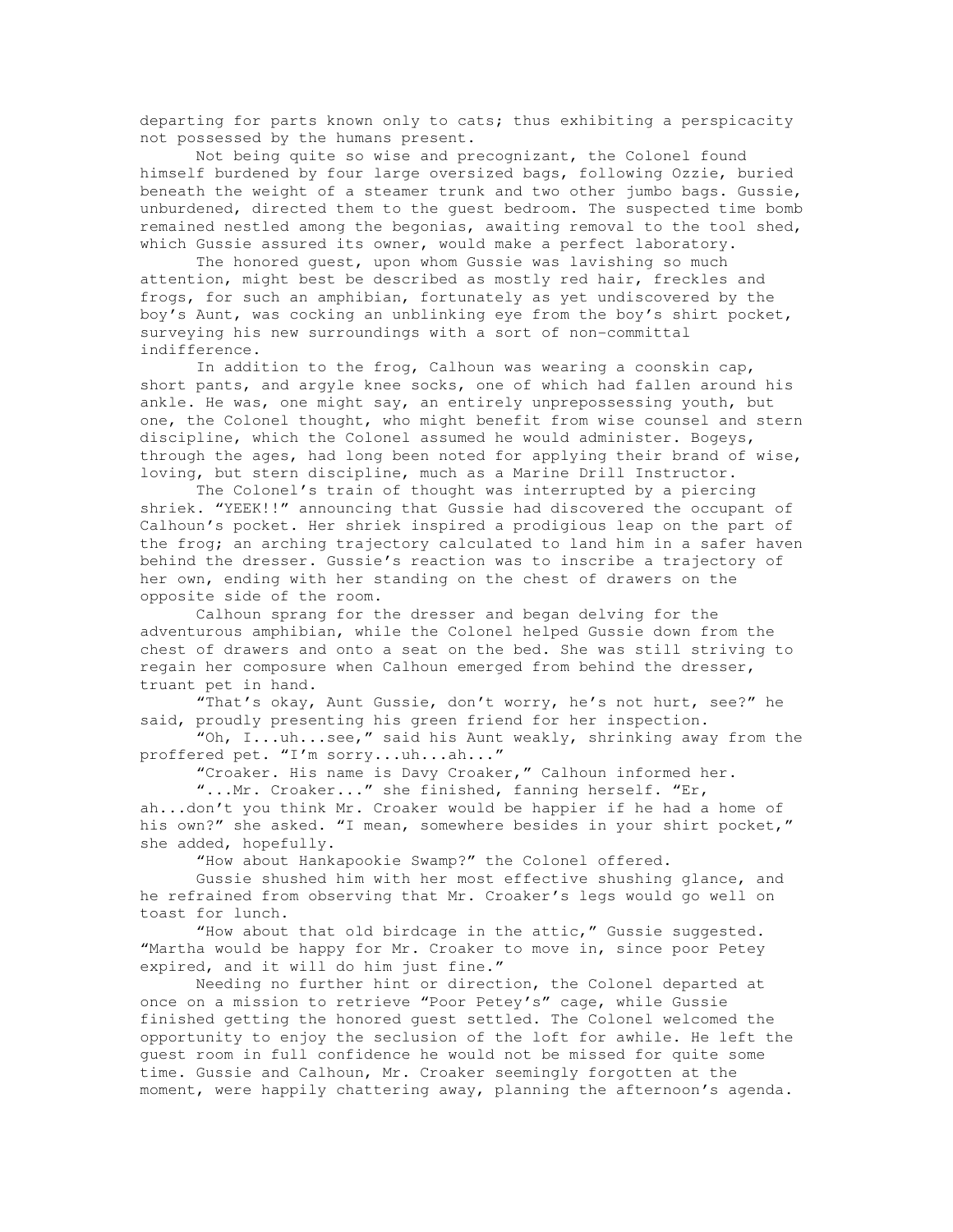The attic was warm, cozy, and dimly lit. The cage in question was nowhere in sight, but the Colonel's old favorite leather lounge chair was. The Colonel's eyes lit up. It was like finding an old friend he hadn't seen in years. It was moldy and covered in the dust of many years, and the stuffing was coming out of the well worn cushions, but it still looked pretty comfortable to its former occupant. He decided perhaps if he settled in for a short snooze before pursuing his original quest, no one would notice. After all, it had been a strenuous morning, and he deserved a little rest.

 He was right, no one had noticed. When he came down some time later, much refreshed, and bird cage in hand, the house was deserted Gussie and Calhoun had departed, but not before leaving a note on the kitchen table.

Gone to town. Calhoun needs sneakers and haircut. Marigold is off today. Fix your own lunch. Put Mr.

C in cage, if you can find him.

G and Cal

 "A fine how-do-you-do," the Colonel thought, "Fix your own lunch..." There he was, slaving away in the attic, seeking a bird cage for a frog, having to fix his own lunch. But, Bogeys have always been self-reliant, if anything, and he could adapt to any crises; even this one.

 As he was setting out the ingredients of the tossed salad he was planning to have with some of Marigold's rice and cold chicken left over from yesterday, another phrase of Gussie's note came to mind. "Put Mr. C. in cage, if you can find him." What did she mean, "...if you can find him..."? That seemed to infer they had hidden old Croaker like an Easter Egg, intending the Colonel to enjoy the sport of the chase, in which case, they had another think coming. The Colonel had no intention of joining in their little game. He had his lunch to prepare, and without further ado, set about doing so.

While yet in this dark frame of mind, he was about to add some sliced cucumbers to the tossed salad, when, much to his surprise, it began tossing itself! Lifting a leaf of lettuce to investigate this startling phenomena, he was greeted with a shower of assorted greenery, and a colored projectile caromed off his forehead into a hanging flower pot, and disappeared into a clump of fern.

 There was little doubt in the Colonel's mind that this was the fugitive frog referred to in Gussie's note. However, a search of the pot failed to produce a glimpse of the illusive renegade. The Colonel's search through the pot did manage to scatter a great deal of fern and potting soil on Marigold's formerly clean kitchen floor. No matter, Marigold could sweep it up upon her return in the morning. In the meantime, the Colonel felt he had been thwarted of his noon meal by a fugitive frog.

 Although he was becoming a bit testy due to the mischance that cost him lunch, he was not particularly concerned about Gussie and Calhoun. She had been known to shop for hours without making a purchase, just for the sheer joy of shopping. However, the Colonel was still stewing about his lost lunch, when, about the middle of the afternoon, there came a rather insistent rapping on the front door.

 Wondering who it was, but certainly in no mood for company, he quietly hastened to establish the identity of the intruder. Cautiously parting the window curtain and peeking out, he was startled to find himself peering eyeball to eyeball with the interloper, who was boldly peering in. His heart sank. It was no less than Mrs. Algernon du Fester, flanked by her two co-horts, Miss Pricella Beth Ainsley, old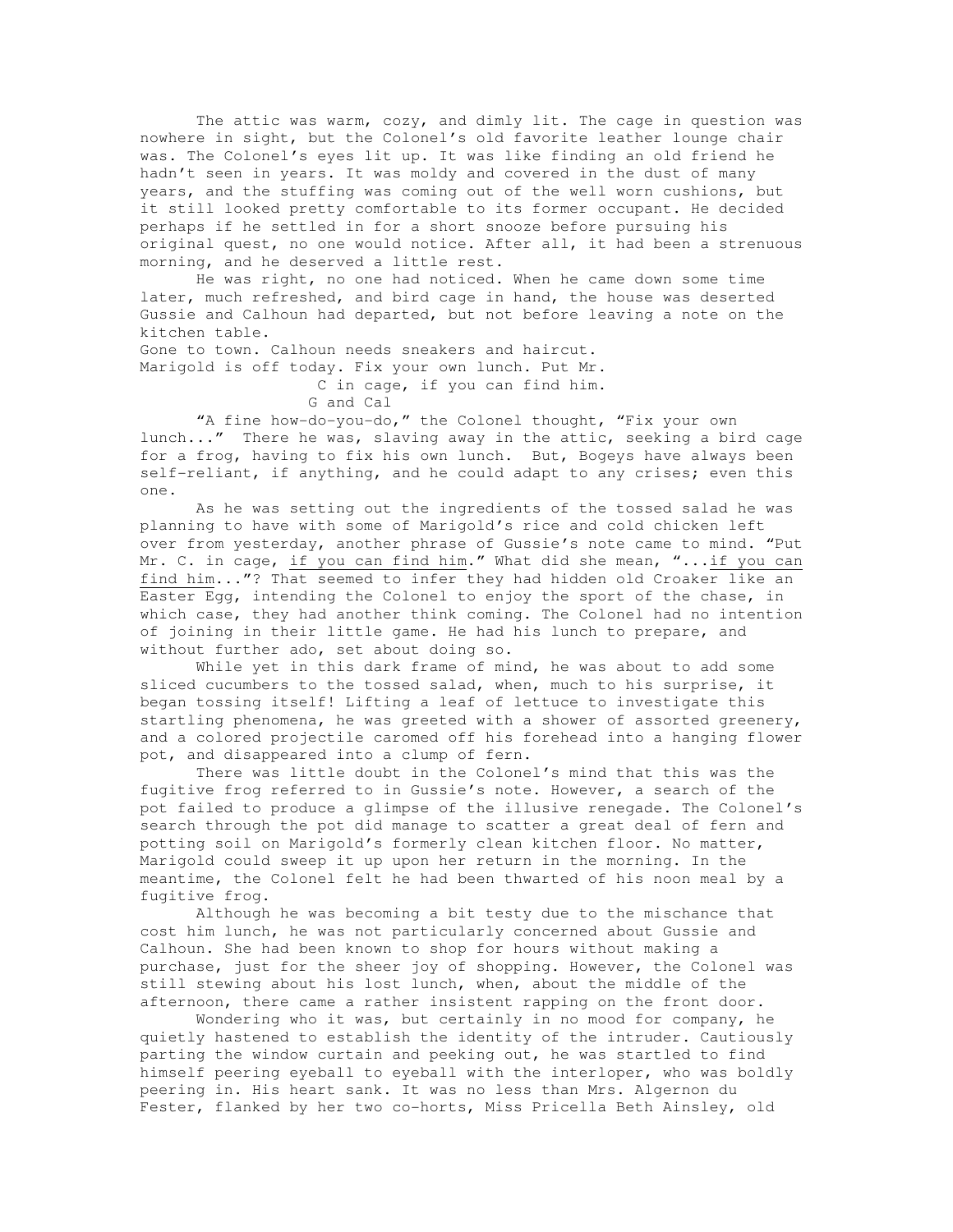maid and better known among her peers as "Prissy", and Mrs. Gladys Faye Mainwaring, all of the Ladies Aid Society For The Relief of Missionaries to Turkarovia, there, no doubt, to enlist the Bogey's in their cause. Had discovery not obviated his chances, he would gladly have concealed himself until they gave up and departed. Escape not being an option, there was nothing to do but admit the ladies and pray for Gussie's speedy return.

 Please bear in mind, the Colonel had nothing against sending missionaries to Turkarovia. If they wished to stir up tribal unrest and become the main course at a clan clambake, that was their business, and the Colonel thought they ought to be allowed to do it. However, if it became his duty to entertain their matronly supporters in his parlor without the assistance of either shopping wife or absent daughter, he would wish upon them the same anguish of spirit he now felt. If there was anything he did not wish to do at that moment, it was to entertain those ladies. Putting it mildly, he felt very awkward doing so, and it was his fervent prayer that upon discovery of Gussie's absence, they would depart and come back later, if at all. Alas, his prayer went unanswered.

 Brushing him aside, the ladies made their way to the parlor, announcing their full intention of awaiting Gussie's return. There was little the Colonel could do, except perform the task incumbent upon him as host, which was to entertain his guests.

 Seeking first to put them at ease, he led off with what he deemed a rather safe topic of general interest. At least it was a rather general topic of discussion around his club, The Missing Links.

 "Which horse do you like in the Sirloin Stakes coming up next week at Gulfhome Park, ladies?" he smiled, confident the question would spark some lively conversation. Much to his surprise and confusion, his remark invited an icy silence and rather frigid stares.

 "I beg your pardon," said Mrs du Fester, peering down her long crocodile nose; expression not unlike that of the saurian carnivore she so closely resembled.

 "I'm going with Limpalong Lou at thirty-eight to one," the Colonel rambled on, not realizing he had hit a very sour note.

 "Colonel Bogey..." she began, but sensing she was about to question his choice of a horse burdened by unfavorable odds, he hastened to explain.

 "Long odds, I know. But you have to plunge once in awhile, if you want to make the Big Bucks. Don't you agree?"

 Agreeing did not fit Mrs du Fester's mood at the moment. "Colonel Bogey, if you think for one moment..."

 The Colonel sensed it would take a more fulsome explanation to satisfy the ladies, so he quickly interrupted, "Actually, I must confess to a hot tip from my bookie, Arbuckle," he said

 "I mean, Colonel Bogey, if you don't mind, we had rather not discuss it," Mrs. du Fester declared; not exactly the lively repartee the Colonel had expected. It was becoming a rather delicate situation. There was a long moment of silence while the Colonel sought desperately to regroup his thoughts, which was interrupted by a rather egregiously loud rumble from his stomach, protesting the unseemly neglect of the lunch he didn't have.

 "I see," the Colonel replied, trying to put the best possible face on it, "you mean you have a tip on a better horse, and your bookie doesn't want you to reveal it for fear common knowledge will drive the odds down." He nodded, giving her a knowing wink, as his stomach rumbled again, even louder.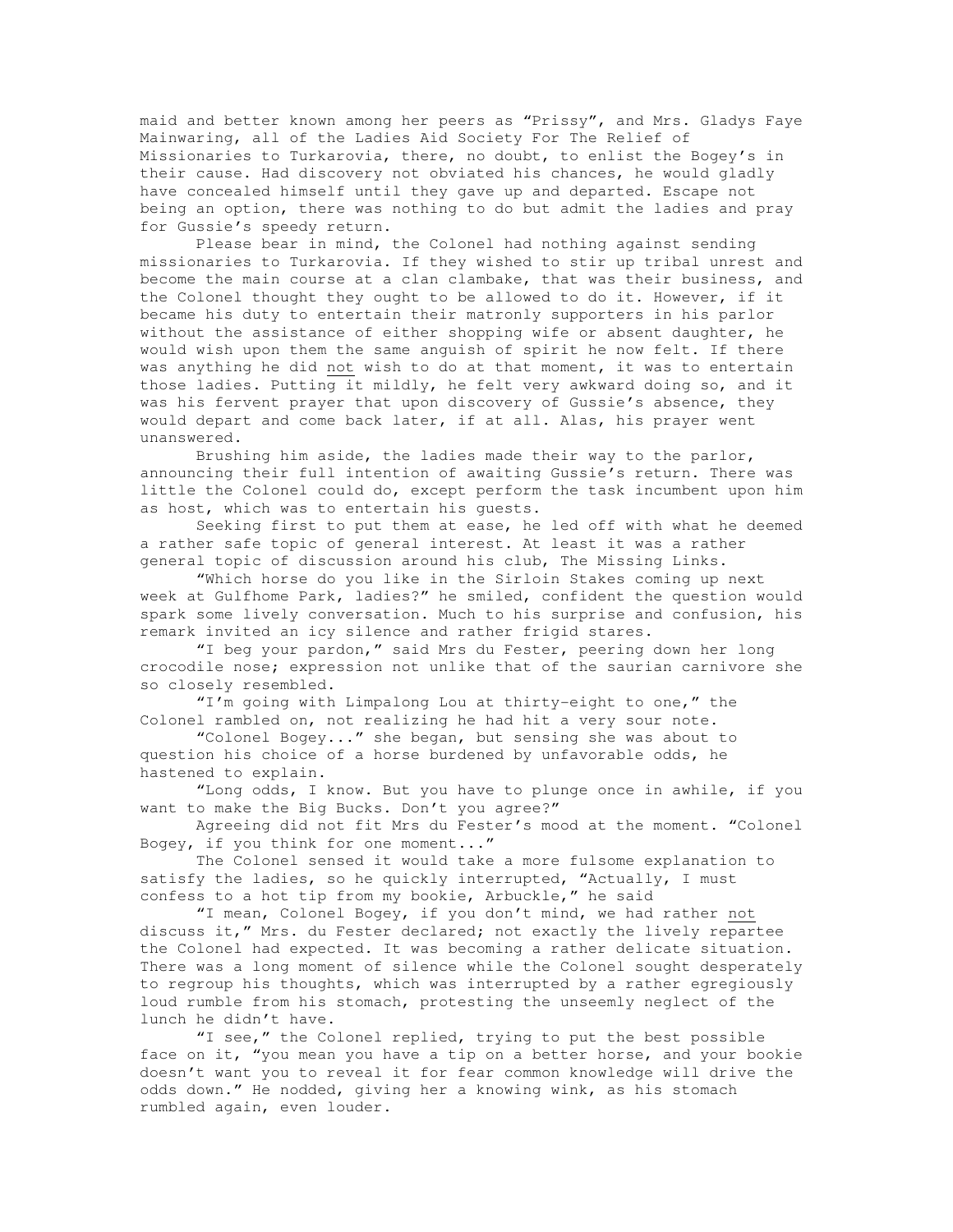It was becoming impossible to ignore the demands of his delicate digestive system, a curse of the Bogey's for generations. "I understand perfectly," he nodded. "Relationships with bookies are a rather private matter, and often a person doesn't want to discuss it. I know just what you mean," he acknowledged in his most discerning manner, and congratulated himself for having handled a most fragile matter with astuteness and aplomb. Apparently he had misjudged.

 "I mean, Colonel Bogey, WE do not even know a bookie! HURUMMPH!" She threw her long nose in the air and crossed her arms as if to say, "That is the end of it. We have no more to discuss."

 This was a totally unexpected turn of events. In that situation there was only one thing to do, DROP IT!, but the Colonel compounded his original mistake by guessing wrong again. Since they didn't even know a bookie, he gallantly offered to introduce them to Arbuckle.

 Granted, Arbuckle wasn't exactly what one might consider to be the Cream of Society, because the Cream of Society doesn't produce many bookies, but he does come up with a good horse once in awhile. The Colonel thought that might compensate for Arbuckle's social shortcomings. His generous offer was met by silence and three icy stares. The Colonel was completely mystified and had to admit he was totally unprepared for this kind of reception.

 "Sir," Mrs du Fester replied in a tone calculated to wither a marble statue, "we have not come to discuss either Mr. Arbuckle or horses. We, I hope, are on a much loftier mission."

 She had a point there. Arbuckle was definitely not what you might refer to as "lofty". It was while pondering this point, and desperately casting about for a less inflammatory subject, that the Colonel's eye became arrested by an object on the mantle directly behind Mrs. du Fester's head, which he had not previously noticed. It was a large, lifelike, ceramic frog, poised to leap; except a closer look revealed it wasn't ceramic. It had to be the missing, salad tossing, fern scattering Mr. Croaker, himself. His eye was focused upon the tip of the feather in Mrs. du Fester's hat. The Colonel's eye strayed from the frog to the feather in question, and back to the frog again.

 The thought occurred to the Colonel at that moment that, if that feather twitched even slightly, old Croaker would leap for it. He was just that kind of frog, and his eye certainly had that leaping look. Even Mrs. du Fester could not maintain a frozen attitude forever. The feather would not long remain untwitched, though the Colonel fervently prayed it would.

 It was not the Colonel's day for answered prayers. The Great Dispenser of Favors opted for calamity in the form of a distinctly audible rumble from the Colonel's protesting and grossly neglected digestive tract. Mrs. du F shifted uncomfortably, and assumed an even more disapproving manner, resulting in the inevitable twitch; thus setting loose the immutable Laws of Nature.

 "Why are you looking at me like that?" Mrs. du Fester inquired with a mixed note of alarm and suspicion; but she barely got the words out of her mouth.

 Perceiving instantly that the grace period had expired, the Colonel, with a cry of warning, and Croaker, with a frogly "rivet", pounced simultaneously. The ladies, apparently heeding the Colonel's warning, screamed and scrambled for cover, upsetting a table, knocking over two lamps, several vases, and numerous odd knick-knacks in their haste to depart.

 Mrs. du Fester, sad to report, held her ground like Horatio at the bridge. She apparently misinterpreted the Colonel's lightning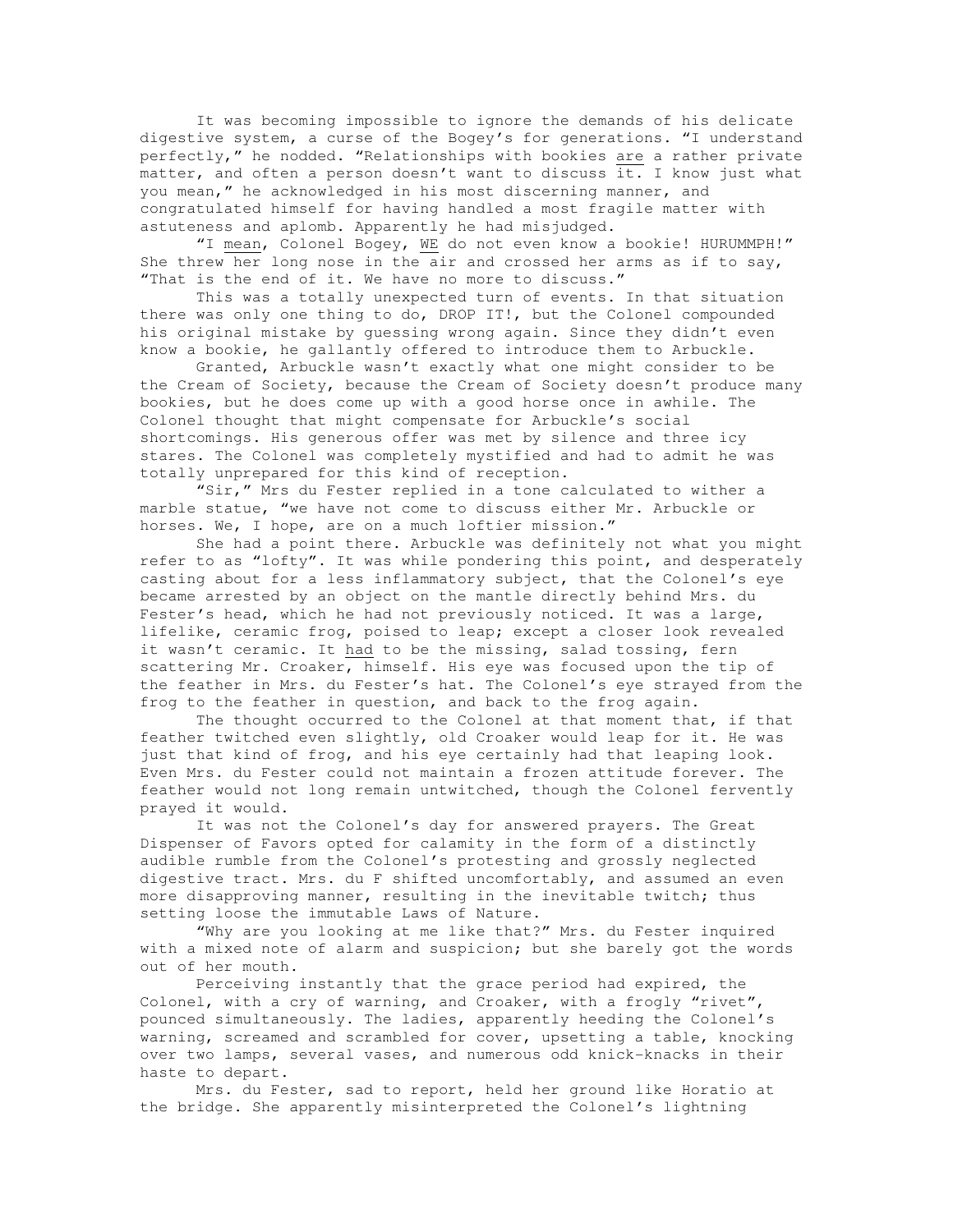stroke in her behalf as an assault upon her person, perhaps provoked. by her unduly sharp rejection of the Colonel's polite offer of an introduction to Arbuckle. However, her mien was not one of repentance; far from it.

 Fast as the Colonel's reaction was, Mrs. du Fester was pretty swift, herself. Letting loose a bellow much like that of an enraged water buffalo, which she closely resembled, she fetched the hapless Colonel a mighty wallop in the mid-ribs with her purse, as old Croaker disappeared into the cleavage of her ample bosom, and whatever recesses may be found therein.

 It is hardly possible for mere words to describe or imitate the sounds emitted by matronly females when a frog becomes intimately involved with feminine undergarments. Imagine, if you will, the cacophony of several dozen tom cats all having had their tails rocked on at once, and you will have an idea of the din that assaulted the Colonel's ears. As for action, a barrel of eells would have placed a poor second in a squirming contest with that old lady. At the same time, she was raining blows like hail in a cyclone upon the Colonel's head with that terrible purse. It was amazing, it was awful, she never missed a lick.

 Without question, the Colonel had never run into a woman quite so touchy and unreasonable. The Colonel was doing his best to explain that his intentions had been of the purist, and that he had gallantly sought to shield her from a most unpleasant surprise. Unfortunately, nothing in his background had equipped him to explain to an outraged member of the Ladies Aid Society for the Relief of Missionaries to Turkarovia, how a frog happened to get down her bosom, while seated in the Colonel's parlor. For that chore, it would take a better missionary than the unfortunate Colonel.

 Meanwhile, although it was entirely unnecessary, as Mrs. du Fester was doing very well on her own, Gladys Faye and Pricella saw fit to aid and abet her with a few licks of their own. Being as charitable as possible, the Colonel thought all three women were behaving in a most unladylike manner.

 Finally, the storm abated. With a final blow, a coup de gras, as it were, the aggrieved Ladies Aid Society left the Colonel a crumpled heap, and departed the premises in a huff of hastily repaired dishabille and head tossing; Turkarovian Missionaries apparently forgotten.

 "What happened to the ladies?" Gussie asked, entering as the Colonel was picking himself off the floor. "They nearly knocked us over as we were coming up the walk. They looked right through us and refused to speak. Mrs. du Fester looked as if she had gone through a threshing machine."

 "I haven't the foggiest notion," the Colonel replied, rubbing the knot on his head, "unless she was just overwhelmed at having met Mr. Croaker."

 That answer didn't entirely satisfy Gussie, but before she could pursue that line of questioning, she became aware of the upturned table, the broken glass, and general disarray of the late battlefield.

"What happened here!" she exclaimed, surveying the ruin.

 The Colonel, not wishing to get into a long explanation of an event not yet entirely clear to him, "Accident," he replied, ignoring the bump on his tongue,. "I tripped over the table when entering the room."

"Tripped!" Gussie observed, "how many times?"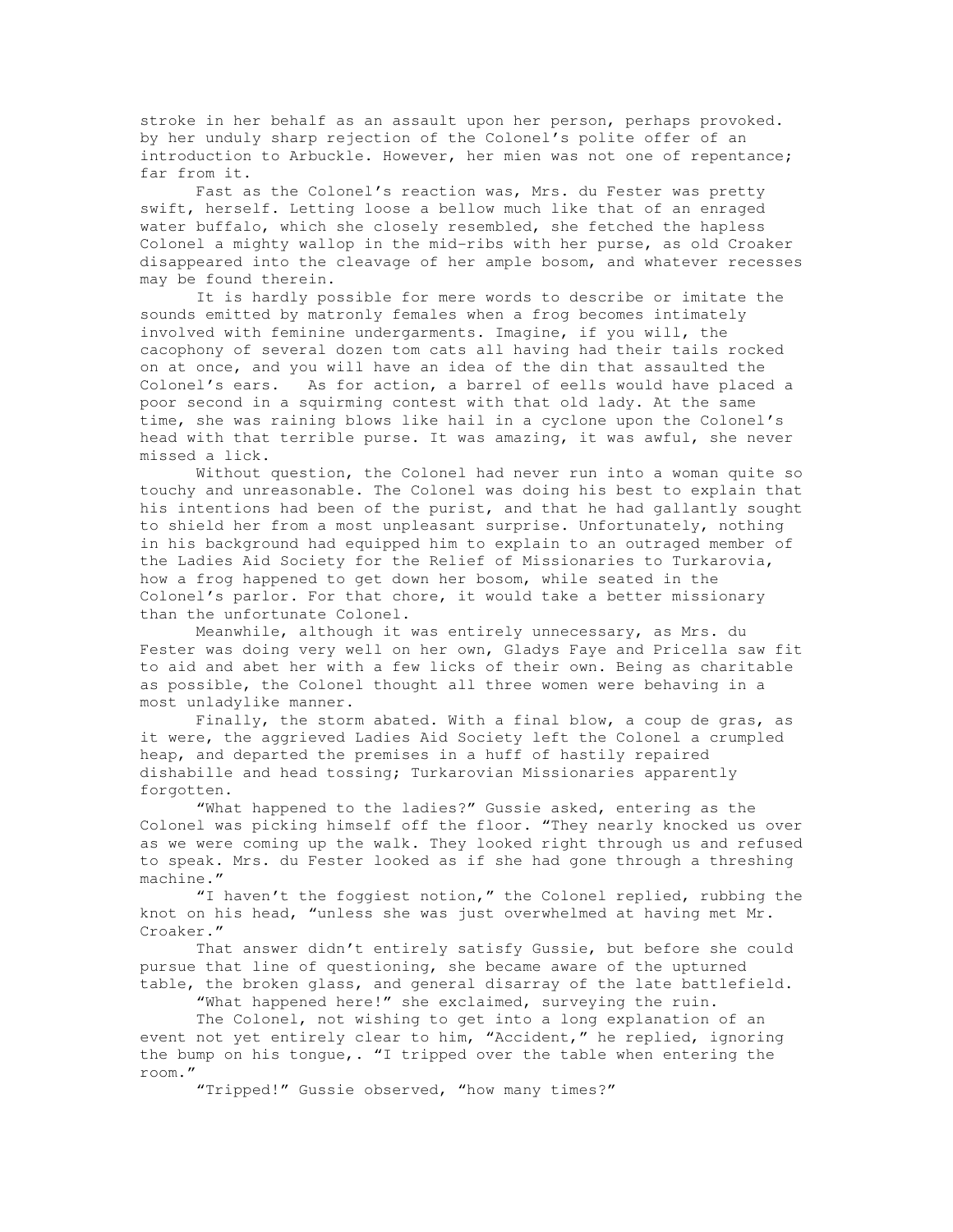"We must get more light in here," the Colonel offered, though he knew he would have to supply more detail some day, but not now. Right then, with head pounding, stomach rumbling, and ears still ringing, was just not the time. Apparently Gussie sensed this, and with one more look around the room, mercifully ended the inquiry.

 "Well, I'm glad you had to entertain them instead of me," Gussie said, "Mrs. du Fester gets on my nerves."

 The Colonel massaged his sore shin and voiced agreement that an interview with the Ladies Aid might, indeed, have its trying moments.

 "Look, Aunt Gussie, Davy Croaker is back! Uncle Bogey found him," Calhoun called from the kitchen.

 To the astonishment of the Colonel, there was old Croaker, sitting in that bird cage, a little beat up, but none the worse for his encounter with Mrs. du Fester's corset stays. The Colonel swore there was a smile on that frog's face when he closed the door of the cage.

 Gussie was staring with stern disapproval at the potting soil and remains of the fern scattered around the kitchen. The Colonel knew he would have to explain that, too, but he hoped to put it off until old age set in. Right then, he and Calhoun had something to do.

 "Where are you going?" Gussie called as they went out the door. "We are going to find some big juicy bugs for Croaker!" Calhoun called back. "Put some big lettuce leaves in his cage, too," the Colonel tossed back. "He likes to sit under them."

 "Can we stop for a root beer float, Uncle Bogey?" Calhoun asked when they got outside.

"And a hamburger, too," the Colonel replied. "I haven't had any lunch."

His stomach rumbled in approval.

Chapter 3 - Music Hath Charm

 The boys down at the White Star had not seen hide nor hair of the Colonel for several days, and were beginning to be concerned, when he walked in, or perhaps, "limped in" would be more accurate. Besides the limp, he was wearing a bandage around his head, and emitting an evil smelling redolence that made the eyes water, and, while it repelled, it also stirred the curiosity.

 Some of the boys wondered if the Ladies Aid Society had struck again, but that wouldn't account for the rip-roaring redolence rudely running rampant around the restaurant. They were content to wait at a safe distance for the Colonel's explanation, which they knew would be forthcoming.

 After graciously acknowledging their greetings, the Colonel took mercy upon the gathering and seated himself at the far end of the room. Clearing his throat, he began recounting the following chain of events as if he was addressing the Board of Directors with the news that the company just went bankrupt.

 "Gentlemen," he began, "I would not have subjected you to this egregious assault upon your olfactory nerves had I not been aware that my prolonged absence would generate cause for your deepest concern. I will tell you, I was brought to this sad state by a series of misadventures, entirely out of my control."

 Chairs began to scrape and squeak, as the men made themselves comfortable for what was coming. The Colonel, never spearing of detail,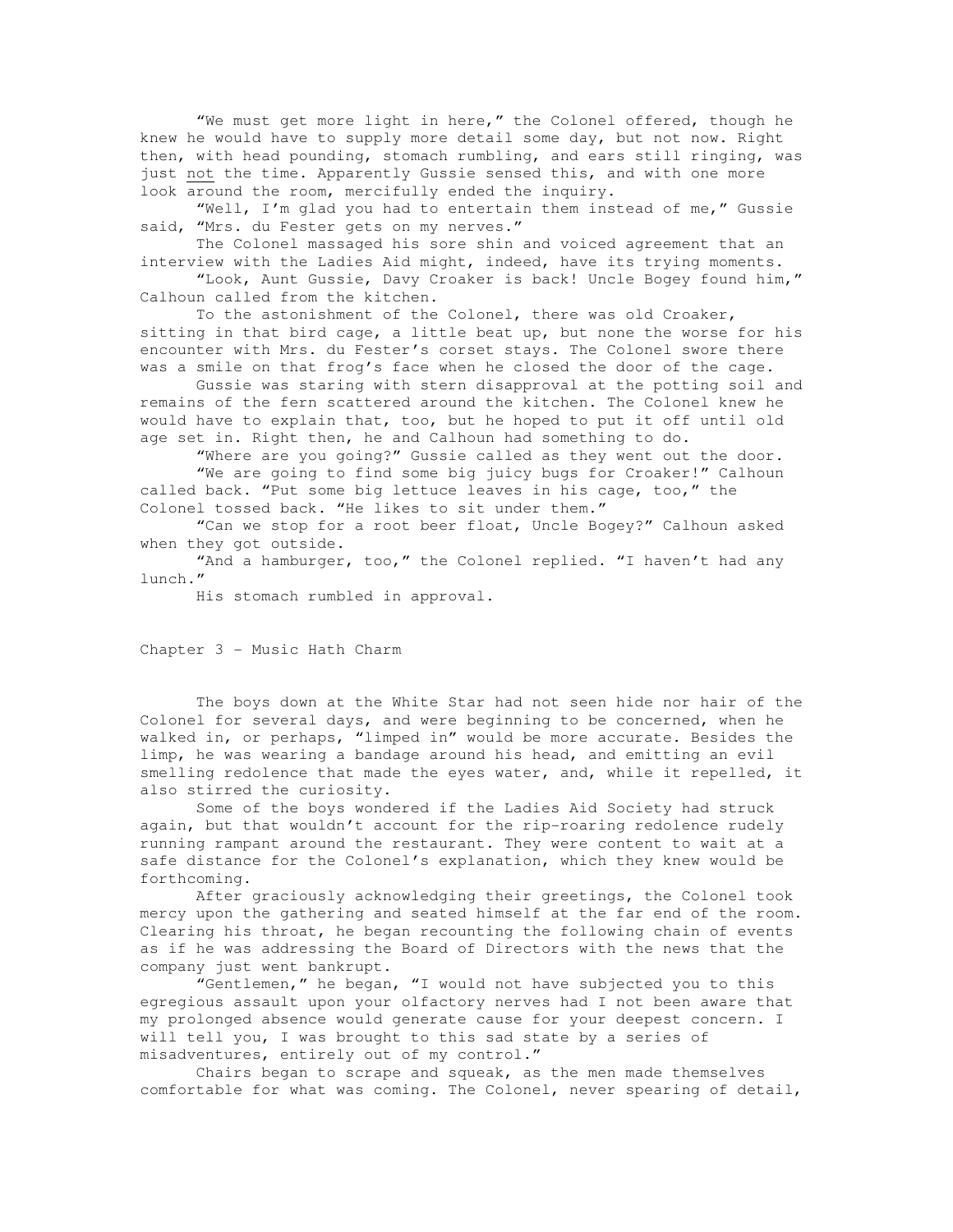had a reputation for spinning long yarns, and this one promised to be a dilly.

 Someone opened a window to allow fresh air to circulate. The Newcomer, hoping no one would notice, began edging toward the door until frozen by a dark glance from the Colonel, and piercing black stares from others present. It was considered to be an extreme breach of etiquette to walk out on the Colonel. The Newcomer meekly took a seat.

 "Music hath charm to soothe the savage beast, or perhaps it's 'breast', I was never quite sure," the Colonel continued, "but it doesn't make much difference. The following incident will illustrate the point."

 Wondering what music had to do with the Colonel's present putrid predicament, the crowd sat on the edge of their seats and listened intently. The Colonel would soon answer the question, but until then it remained a mystery. The Colonel continued:

 "There is nothing like music to appeal to the better nature of man or beast, and that includes little boys. Take my nephew, Calhoun, for instance. Nothing at all wrong with that young man that the influence of an iron will, firm but loving discipline, and a certain measure of responsibility, wouldn't cure.

 Of course, in my presence he recognizes instinctively the iron will and force of character, which is a well-known Bogey trait, and his reaction is both positive and predictable.

 As an example, you could detect it in his manner as he sprang to my aid this morning and nearly saved me from a rather nasty spill. One might easily have surmised he must have possessed some foreknowledge of my fall, so quickly did he react. It seems that somehow I had inadvertently tied my shoelaces to the chair leg during breakfast; although I don't recall tying my shoelaces at all during breakfast, but no matter. How easy it is for daily routine to pass unnoticed, making no impression whatever, when one's mind is occupied with more important matters. However that may be, I digress.

 Taking note of this sign of the lad's precocious nature, I deemed it time to introduce him to the World of Music via my favorite instrument, the harmonica. It happens to be the most versatile and inexpensive of all musical instruments. Only the human whistle is less costly and more readily available for those with a proper pucker."

 Here, the Colonel began to wax eloquently. In rapturous tones he continued:

 "Ah, how easy it is to expound upon the profound excellence and beauty of this simple but ancient little device. Invented by the ancient Chinese long before Marco Polo's time, it was called a Ching by its ancient Asian inventors, and is one of the most soul-satisfying musical instrument ever devised."

 At this point, the Colonel did not miss the faint nuance in the Newcomer's uplifted brow and questioning look. It was an affront not to be tolerated. He leaned forward and glowered at the questioner. When he spoke, it was in his most judicial and intimidating manner.

 "A toy, sir?" as if reading the Newcomer's mind. "You deem it a mere toy with which to stuff stockings at Christmas? You would deem it otherwise, having heard the likes of DeFord Baily, Pete Pedersen, or Larry Adler, the Harmonicats, The Mulkays, or the great Stagg McMann trio. Sufficeth to say, if the harmonica is a toy, the violin is a mere doo-dad."

 With that point having been made, the Colonel gave it added emphasis, as if it needed any.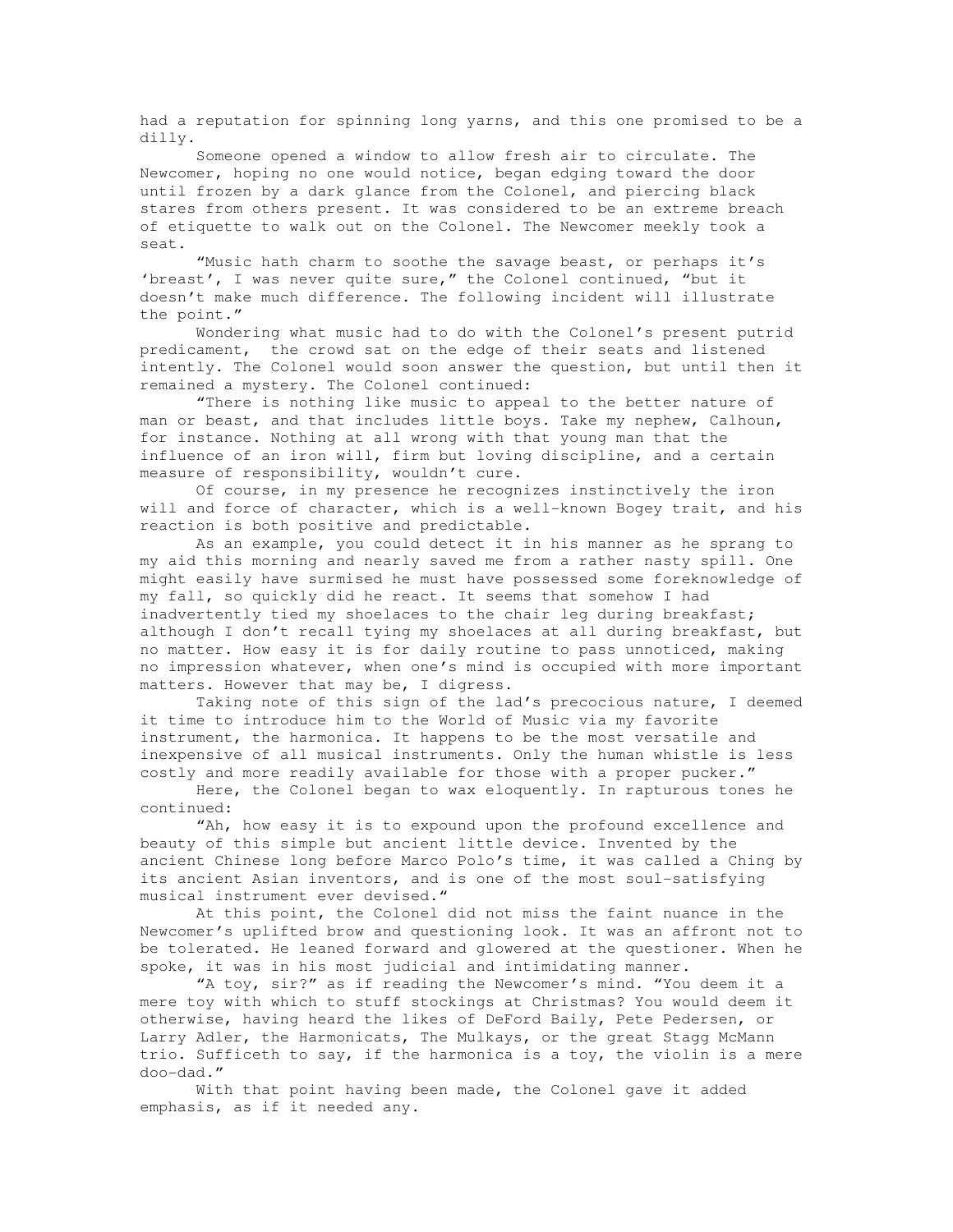"The harmonica fathoms the depth of the human soul. In proper hands, or mouths, as it were, the harmonica is capable of expressing every human emotion, except anger. You may be angry, or you may play the harmonica; but not both at the same time."

 Here, the Colonel spoke in rapt terms. "It possesses the sweetness of the violin, the range of the piano, the vivacity of the piccolo, the clarity of the flute, the mellowness of the French horn, and the audacity of the trumpet. Toy? Hummph!"

 The well chastened Newcomer spoke up in timorous voice to inquire, "But, Colonel, what has the harmonica to do with your limp and a patch over your eye?"

 He had not yet perceived that, if he would just be quiet and listen, the Colonel, in his own good time, would connect the dots, and everyone's curiosity would be satisfied.

 Regarding the inquisitor with a somewhat jaundiced eye, and the air of one who might tolerate the indiscretions of a child, but does not suffer fools gladly or otherwise, the Colonel glared down his nose. It was plain, he would tolerate no further interruptions from that quarter. Properly abashed, the Newcomer subsided, and after a long pause to gather the threads of his interrupted thoughts, the Colonel continued, thus:

 "It had not escaped my notice that Calhoun had evinced more than a passing interest in my collection of mouth-organs. The discovery of this attitude was most agreeable, and I determined to cultivate and improve upon it. Calhoun, as you may imagine, was excited beyond measure to be offered the opportunity to learn the harmonica from an expert. He wanted to get started immediately, whereupon I seized the moment to swear him to a regimen of regular practice to which he enthusiastically agreed. Then and there, much to his surprise and overwhelming joy, I presented him with a bran new untested and unplayed upon ten-hole diatonic "Pocket Pal", Key of C.

 At this juncture, Gussie suggested that in order to avoid any unnecessary interruptions, we should hold the initial lesson in the privacy of the deep woods. So saying, she handed Calhoun a bag of fresh baked molasses cookies, still warm, and ushered us out the door in what I considered to be a rather precipitous manner. Calhoun failed to notice the slight, so pleased was he with the cookies, and so eagerly did he anticipate the forthcoming harmonica lesson.

 Without further adieu we took off for the woods to my favorite place in which to begin our project. Ah, youth! Calhoun, reminding me of my younger days, was frolicking ahead, happy as a lark, nimble as a deer, innocent as a newborn babe in the woods; which, come to think of it, he was. No thoughts of the vagaries of mankind had yet intruded upon his trusting soul "

 Delighted with the pastoral scene he had just painted, the Colonel paused to allow his audience time to admire and absorb the similes he had crafted, anticipating more to come. The Newcomer shifted restlessly in his chair, and longingly eyed the Rest Room sign, but dared not further test the Colonel's patience. Waving aside Polly's offer to re-fill his cup, he merely crossed his legs, squirmed, and looked miserable, as the Colonel continued.

 "Following the well beaten pathway across the meadow and through the woods, we eventually reached our goal. There in a small glen among fern shaded flowers and mossy rocks, rimmed by a forest of giants, where the icy clear brook cascaded over a small precipice into the quiet pool below, was the Edenic setting, perfect for our purposes. There we took a seat, I on a lichen covered boulder, and Calhoun on an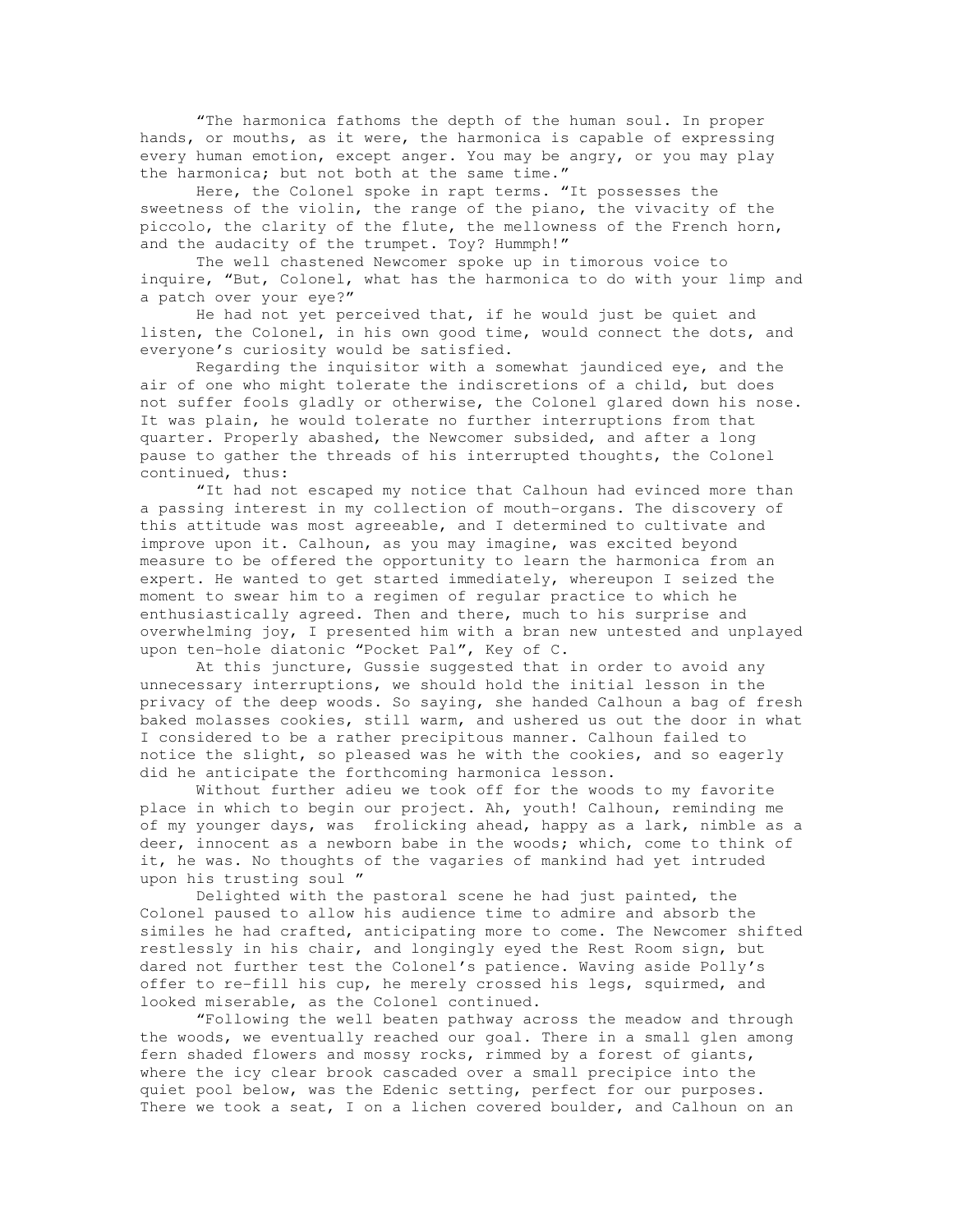ancient log below. There, not unlike Socrates and the youth of Athens, the sage and his pupil commenced the lesson.

 Paying close heed, Calhoun made extraordinary progress, picking up the rudiments of harmony at once. He quickly progressed from simple scales to fairly uncomplicated tunes. No question, the boy had talent. Modesty, however, forbids me from dwelling overmuch upon the efficacy of superior instruction upon the attentive student. Nevertheless, the facts speak for themselves.

 Not wishing to overload my star student with a plethora of instruction, I left him to seek out those dulcet tones for which we all aspire. I stretched out on a bed of moss and ferns for a short midmorning snooze.

 It seems I had hardly dropped off, before a plaintive wheeze, much like that of a long-tailed alley cat in a room full of elders in rocking chairs, alerted me to the possibility that all might not be going well."

 .Here, the Colonel paused for a moment to light a fresh stogie. While he puffed the cigar to life, the Newcomer wisely seized the moment to make a mad dash for the rest room, nearly taking the door off the hinges. Whether or not he made it in time, no one knew. They were primarily interested in the Colonel's next words, which would at least clear up the mystery of the strange noise..

 "I had hardly shaken the cobwebs from my head when Calhoun handed me his harmonica with the news that it wouldn't play anymore. He thought it was choked on something. A gross understatement, if there ever was one.

 A cursory inspection revealed it was full of molasses cookie crumbs! Alas, I had tragically neglected to impress upon the boy that you can't be mad and play the harmonica, nor can you eat and play without turning the instrument into a cafeteria. Repairing the damage appeared to be a forlorn hope, but I would give it a shot."

 "I got hungry," a remorseful Calhoun offered by way of excuse and explanation, "and besides, you told me to keep trying to get the sweet tones, and Aunt Gussie's molasses cookies are about the sweetest things around."

 "I had to admit, he had me there, but digging molasses cookies out of a harmonica with a twig is like trying to tame a tiger with a fly-swatter. Finally, after an hour or so of diligent effort on my part, and the removal of about a hatfull of molasses cookie crumbs, I did get an off-key wail more or less like that of an asthmatic mouse. That, in itself was a kind of triumph, but that note was the Pocket Pal's death rattle.

 In the meantime, while I was presiding over the demise of the harmonica, Calhoun, as boys will, was off seeking other entertainment. He wandered quite a ways in his quest to discover new and unknown flora and fauna, but I could still hear him in the distance turning over rocks, kicking stumps, and rattling bushes. The boy's insatiable curiosity would keep him busy. I am sure, had Columbus not discovered America, Calhoun certainly would have.

 Meanwhile, the futility of cookie crumb removal and the warm spring air mingled with the buzzing of the bees and twittering of the birds induced me into a rather somnolent mood, and I resolved to resume my interrupted nap. Calhoun would be occupied and I didn't consider that he could get into too much trouble in the woods.

 So saying, I folded my light jacket into a pillow, and once again sought repose upon the soft mossy bosom of Mother Earth. Soon I was once more enfolded in the ever loving arms of Morpheus."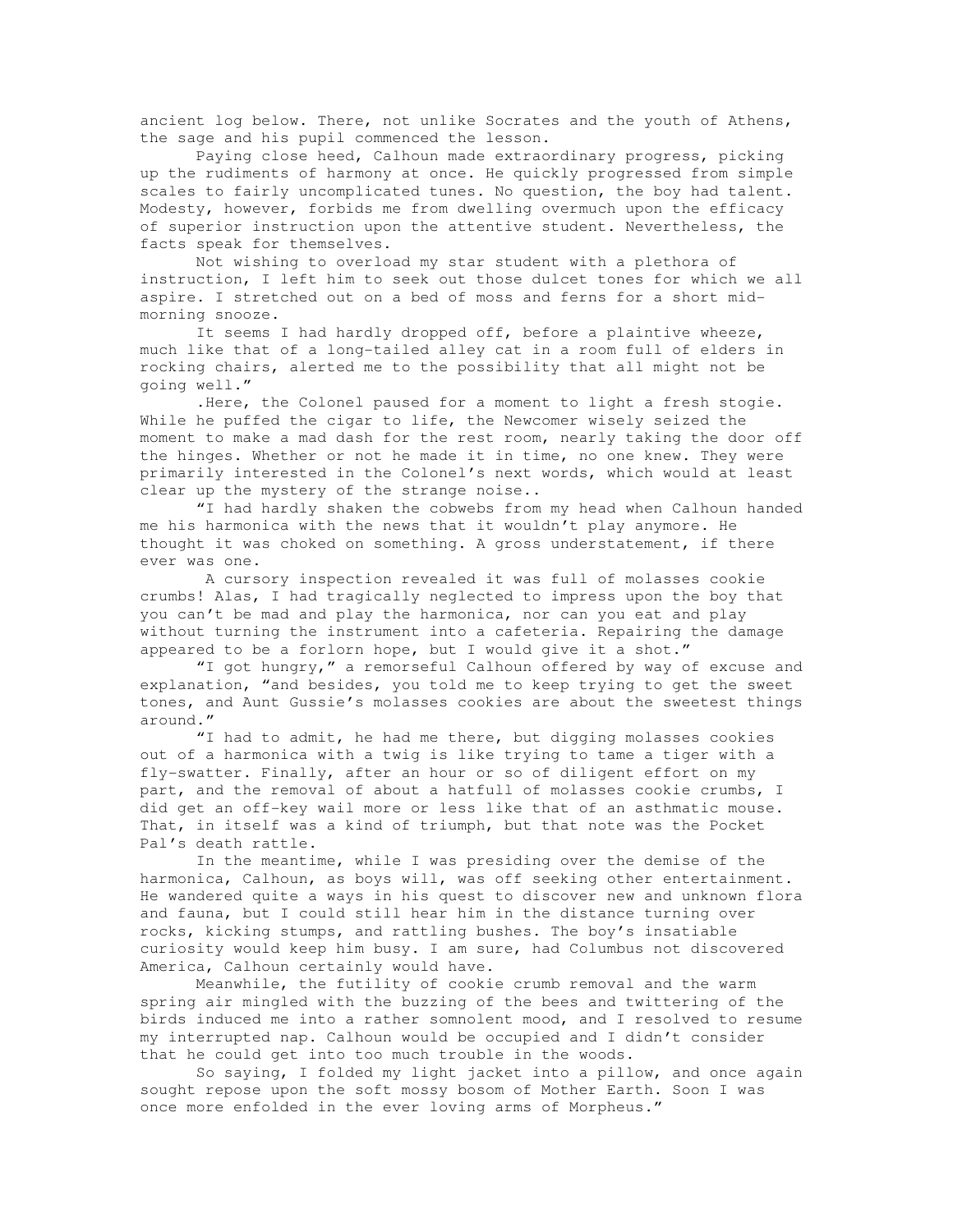While the Colonel slept, with no thoughts whatever of the late lamented Pocket Pal, Calhoun was exploring and discovering the flora and fauna of the Region. He waded the branch and caught crawdads. He turned over rocks and discovered strange insects hidden among the lichens that flourish from the far northern tundra to the very tip of South America. He picked a bouquet for his Aunt Gussie.

 Then, parting the bushes, he found himself face to face with a pink nose and two little beady eyes. Startled, Calhoun fell back, but the adventurous pygmy porker, to whom the beady eyes belonged, gave a piglet snort and took off through the brush loudly squealing a porcine version of MAY DAY! MAY DAY! Calhoun stayed hot on its heels, and had just caught the baby piney woods rooter by a hind leg when a mad Mama, followed by the rest of her squawling brood, suddenly burst onto the scene in answer to her wandering offspring's distress signal.

 Calhoun did a quick about face, dropped the squealing piglet, and lit out toward the glen where the Colonel was sleeping, leaving mad mama and her irate brood in his wake, but rapidly closing the gap.

At this point the Colonel continued his narrative:

 "Once again my peaceful slumber was shattered by a cacophony of squeals, grunts, and confusion. In my half awake state, I knew not from which quarter it emanated, but I knew trouble when I heard it, and it was coming up fast.

 Suddenly Calhoun burst into the opening, with a wall of outraged pork hot on his heels. 'Run, Uncle Bogey!' Calhoun shouted.

 Being the quick thinker I am, I instantly sized up the situation, and the wisdom of flight did, indeed, seem to be the better choice, since no other option presented itself at the moment.

 Run for the tree! I shouted, making a dive for the ancient gnarled oak at the center of the glade, arriving just a hair before Calhoun. Exercising my rights of seniority, I endeavored to shinny up the tree ahead of him. However, a burst of energy inspired by the all too near presence, hot breath and snapping jaws of that ham-on-the-hoof enabled him to pass me by about half way to the lowest branch and safety. Lost in the commotion and confusion were the twittering of the birds, the humming of the bees, the gentle murmur of the brook. The serenity of an abundant Nature had given way to pure Bedlam..

 Reaching the first limb, our immediate goal, we found it to be a sturdy specimen larger than most trees, we paused to catch a breath and found little cause to climb higher. It was our good fortune that Mama pigs, no matter how insulted, incensed, and irate, simply do not fly or climb trees.

 Given the temper of the mad matriarch menacing the world beneath us, we were especially relieved to be safe. So saying, I am not ashamed to say we at once uttered a brief but most fervent prayer of thanksgiving.

 It was in the midst of that brief prayer that a thunderbolt in the form of a bee hit me squarely behind the left ear, nearly dislodging me from my haven on the limb. I will have to say the Voices of Nature immediately returned to our consciousness in the form of the angry buzz of honey bees who had a hive in the hollow of the tree not five feet from my head. It seems that in my haste to ascend the tree I had inadvertently stuck my foot into the portal of their domain. I assumed the sticky mess dripping from my shoe to be their insurance against a long winter, the onset of which was yet several months away. I also wish to observe that the denizens of that hive were a particularly short tempered bunch that took umbrage far in excess of the small amount of damage I had inflicted.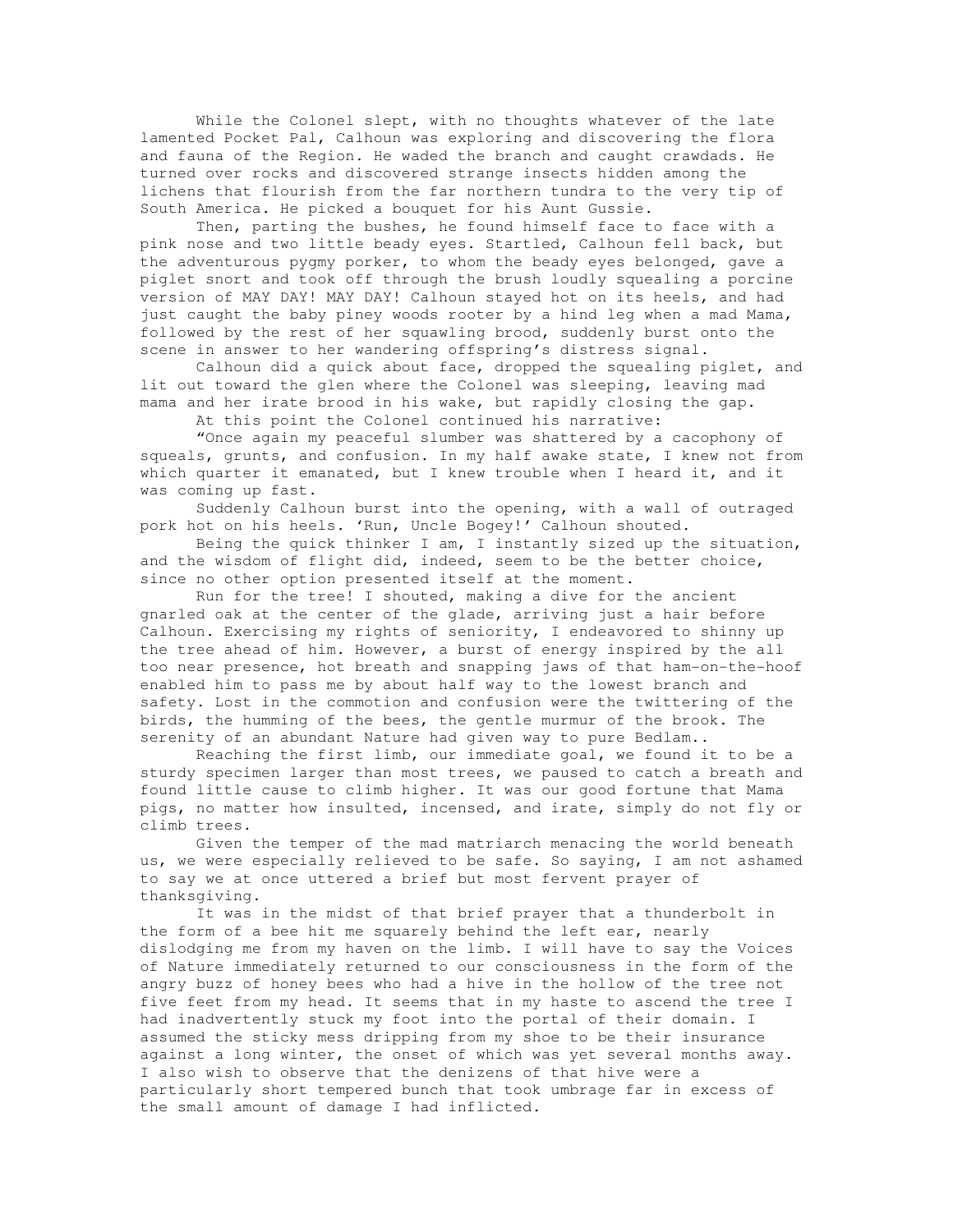Meanwhile, down below a face-off of an entirely different nature was beginning to develop. A polecat parent and her four little stinkers on their way to the branch to dabble for crawdads were rudely accosted by mama sow blocking their path. Now, had the polecats altered course, all would be well. However, skunks, considering their social position to be unassailable, are not noted for either disecration or beating hasty retreats. Members of the swine community, not being particularly influenced by eau de civet, were not inclined to avoid an encounter, either.

 To a casual observer, inasmuch as one could possibly be casual in such distinguished company, this would appear to have the makings of a real Mexican standoff. It would be difficult to say who fired the first shot, but one does not survive in Nature by being hesitant. The impasse' ended almost as quickly as it began. Mama pig led the charge only to be met by a salvo of chemical warfare. Though pigs can't fly, skunk spray did; copious amounts of it from five different sources. The little stinkers were armed, too. Not all of it, I fear, reached the intended target. A goodly portion of the foul brew flew into our refuge soaking everything in sight. Calhoun and I, though busy swatting bees at the time, were given a baptism we are not likely to forget, as salvo after salvo rained upon us.

 Obviously, it is most difficult to remain entirely indifferent to events while clinging for dear life onto a tree limb, while simultaneously swatting at bees and dodging polecat residue. Although we had ringside seats to the action below, we were not the happiest of spectators."

"Do something, Uncle Bogey," Calhoun called.

"Do what!" I yelled back between swats.

 "Play something to soothe these savage beasts, like you said," he begged with a note of desperation..

 "In retrospect I suppose it was as sound an idea as one might come up with, given our precarious situation. So saying, I removed the little Pocket Pal from my pocket and gave it a manly effort. I could say the wistful strains of Claire de Lune wafted into the scented air, but it wasn't. All I could produce on the cookie clogged instrument was a feeble effort somewhat less than that of the Philadelphia Philharmonic on a bad night. Clinging to a limb in a swarm of mad bees and a cloud of polecat pee is not conducive to a concert quality performance.

While it might not have exactly soothed the savage beasts, they could not abide the racket and soon vacated the premises. Mama hog trotted off into the woods followed by her brood, and the completely discharged polecats left in the opposite direction. The bees, perhaps subdued by the aroma rising from our very pores, subsided into their hive

 Calhoun and I dropped to the ground from our erstwhile refuge from the very low limb we previously occupied without further disturbing the fractious honeymakers. After dabbing our wounds with the cooling mud from the creek, we made our weary way home.

 Gussie, you might assume, was more or less overwhelmed to see us, although she was careful not to greet us with open arms. Since we had approached the house from the upwind side, she had caught a whiff of the redolence emanating from our persons long before she saw us.

 Making certain we didn't enter the house, Marigold interposed her considerable bulk in our path. As a consequence, we have been occupying the toolshed at the back of the house for the past several days and taking daily baths to try with only limited success to stem the stench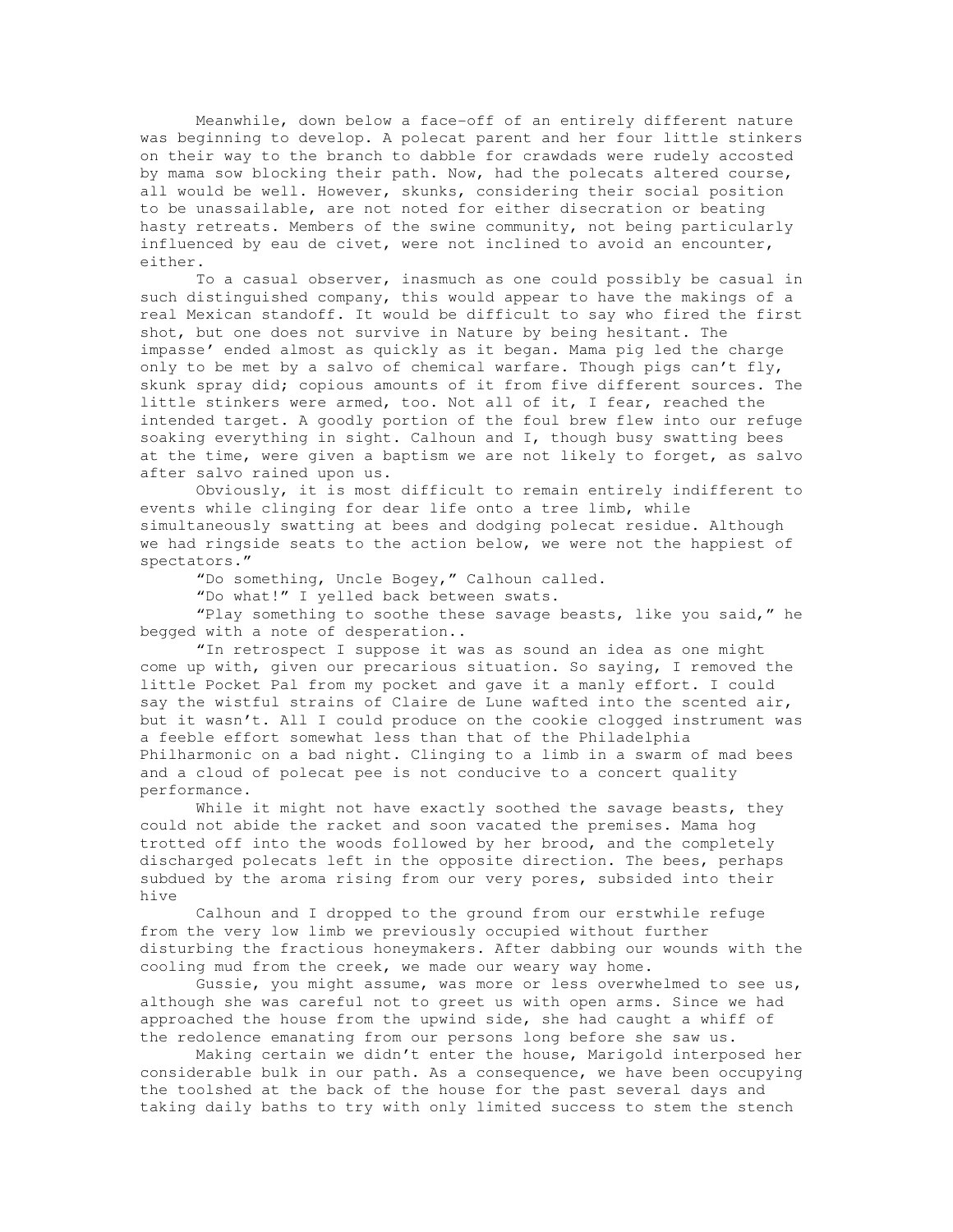that seemed to cling to us with unusual tenacity. Gussie burned our clothes and tossed us some old rags to wear until the results of our adventure become less obvious.

 Marigold leaves our meals at the door, and I sleep on a cot. Calhoun swung a hammock in the corner. What the heck, it isn't so bad. Calhoun has plenty of time to practice. My head is still too swollen to get a harmonica in my mouth, and in the meantime you may be sure nobody disturbs us."

 An anguished sob from the Newcomer broke the silence that followed the Colonel's narrative, as he bolted toward the restroom door. The Colonel's brow lifted at this reaction. "Poor fellow," he said, shaking his head sadly. "I didn't know my story was quite so dolorous. I suppose some people are just sensitive that way.".

Chapter 4 - The Colonel Has A Visitor

 Ozzie Clodfelter's venerable old cab arrived at the Colonel's front gate in a cloud of dust. Ozzie Clodfelter's taxi cab always arrived in a cloud of dust, even on rainy days. Ozzie's taxi carried its own dust and hadn't been washed since before the Hoover days. Ozzie, being of the opinion that its coating of grime protected the paint and wooden sides from the elements, never washed it. As a result, several layers of Keowee County mud had hardened upon the exterior over the years. As it had been years since wood or paint had been more than barely visible hints beneath the veneer of mud and marl, no one could prove or disprove his theory.

 Ozzie hurried around to open the passenger door and help his passenger dismount. It was a service Ozzie performed with practiced aplomb ending with his hand extended, palm up, just as he had seen it done in the picture show. Sometimes it paid off with an extra tip if the fare was from somewhere "up north", like Raleigh or someplace good. He performed the same service for locals, too, but so far the most he had received from them was a warm handshake.

 He still had to open the door for them, unless they happened to be carrying a monkey wrench. Otherwise, they couldn't get out. The door wouldn't open from the inside without the use of at least a pair of vise-grips. Of course, he saved the parade of ostentation for "them what appreciates it"; meaning out-of-towners. His present fare was obviously an out-of-towner, who might be inclined to part with a generous gratuity, given the proper treatment..

Ozzie was not disappointed. The swarthy, clean shaven, richly dressed, athletic young man who alighted from Ozzie's ancient chariot exuding self-confidence, did indeed press a crisp new bill into Ozzie's outstretched palm. Wow! That was a New York tip. Ozzie had never gotten one of them, not even from somebody from as far north as Richmond or Nashville. It was a gen-u-wine red letter day for Ozzie.

 The dapper young stranger made a valient, but futile, attempt to brush the dust from the dark pinstripe three piece suit he wore. Straightening his school tie and stomping the dirt from the alligator Gucci's, he flicked a not-at-all imaginary fleck from his sleeve and adjusted the Homburg on his head.

 The custom fitted suit clung to his lithe frame without a wrinkle. His features were those of a man of purpose, not to be taken lightly or opposed. Character was apparent in the strength of his square jaw. No one could doubt for a moment that he was plenty able to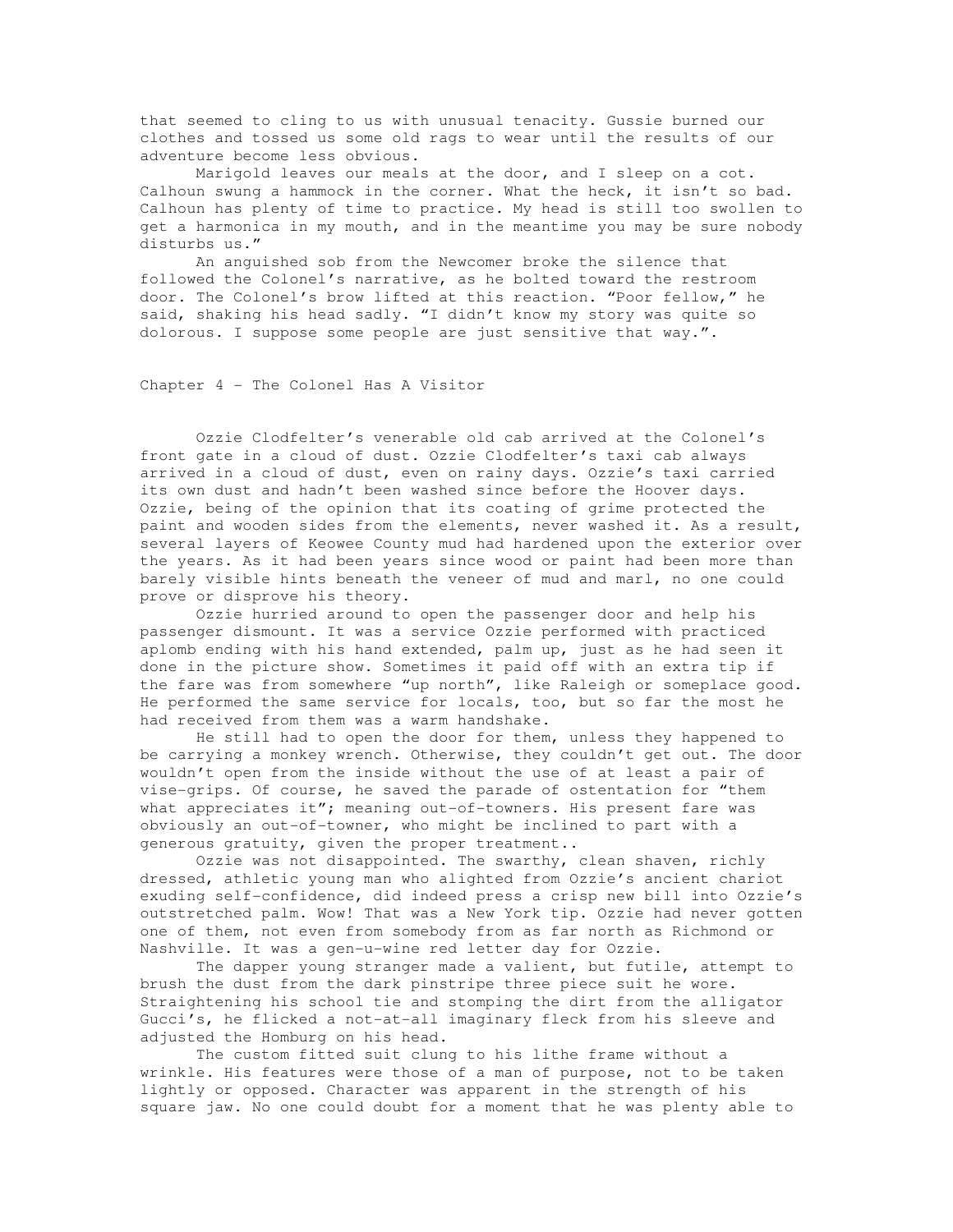accomplish whatever he set out to do. His countenance was further enhanced by a smooth swarthy complexion. Keen brown eyes above high cheek bones penetrated to the very soul. A wide mouth that smiled the generous easy smile of the graceful winner beneath the slightly hooked aquline nose gave him the look of a hungry hawk. There were people more inclined to believe it was the visage of a vulture waiting for something to die, but they were in the minority.

 Leaving Ozzie gaping at his newfound wealth, he proceeded up the walkway. A slim leather attache' case and a small black bag constituted his only visible luggage. Pausing at the top step, giving his eyes a chance to adjust to the deep shade of the veranda, he strode across the porch and rapped sharply on the door. It was not the hesitant rap of the uncertain, but the confident insistent knock of a man who meant business. Who was accustomed to confrontations, and victor of most..However, such confrontations had merely involved high powered international financiers. He had never before encountered the likes of Marigold in her own ball park, so to speak.

 The embodiment of the word "formidable" was at that very moment approaching, as evidenced by the heavy tread and the vibrations of the flower box by the door frame. The door flew open, revealing Marigold standing straight as a Prussian Drill Sergeant and firm as the Rock of Gibraltar, potholder in hand.

 "The Colonel say he don' want no mo' in-shorance," the Collossus announced without preamble and prepared to shut the door. Marigold was a firm believer in not wasting her time or anyone else's. Her abrupt announcement had the same effect on the young man's confident aplomb as a salvo of heavy artillery has upon troops just before they launch an attack.

 "Wha-? No! Wait a minute. I'm not selling insurance," the startled young man called through the screen door. "Here's my card," he said, proffering the smal square of highly embossed cardboard. "Look".

 Marigold cracked the door a tiny bit, enough to admit the card if not the bearer thereof. She studied the missive through squinched eyes, adjusting the focus through outstretched arm. She read: Thomas T. Drumm

Securities, Stocks, Bonds

Member NYSE

 "S'curities, huh? He ain gone be intrested in no bugglar 'larms, neither," she said, shoving the card back through the crack.

 "Bugglar alar...No! Please! I....uh...er...ah, I think you misunderstand, madame. I am in secur...Uh, no, I...May I just see the Colonel for a moment, please? I am sure he will be interested, once I introduce myself."

 Marigold stood her ground, and she took up quite a bit of it. "Well, if you're selling magazines, I can tell you right now he ain't gone be intrested a-tall."

 "Magazines?...No...I...uh...ah..." he stammered, completely undone.

 "He's already gettin' The Aggressive Farmer, an' Fishin' For Food and Fame, an'..."

 "Please, madame," he broke in, regaining some of his aplomb. "I promise I am not selling anything, but I must see Colonel Bogey about a matter of the utmost importance. If you would please tell him I am here."

 "Utmost, huh? Too bad. I can't tell him. He ain't here." With that, Marigold considered the matter closed, and turned to go back to her business which the stranger had interrupted.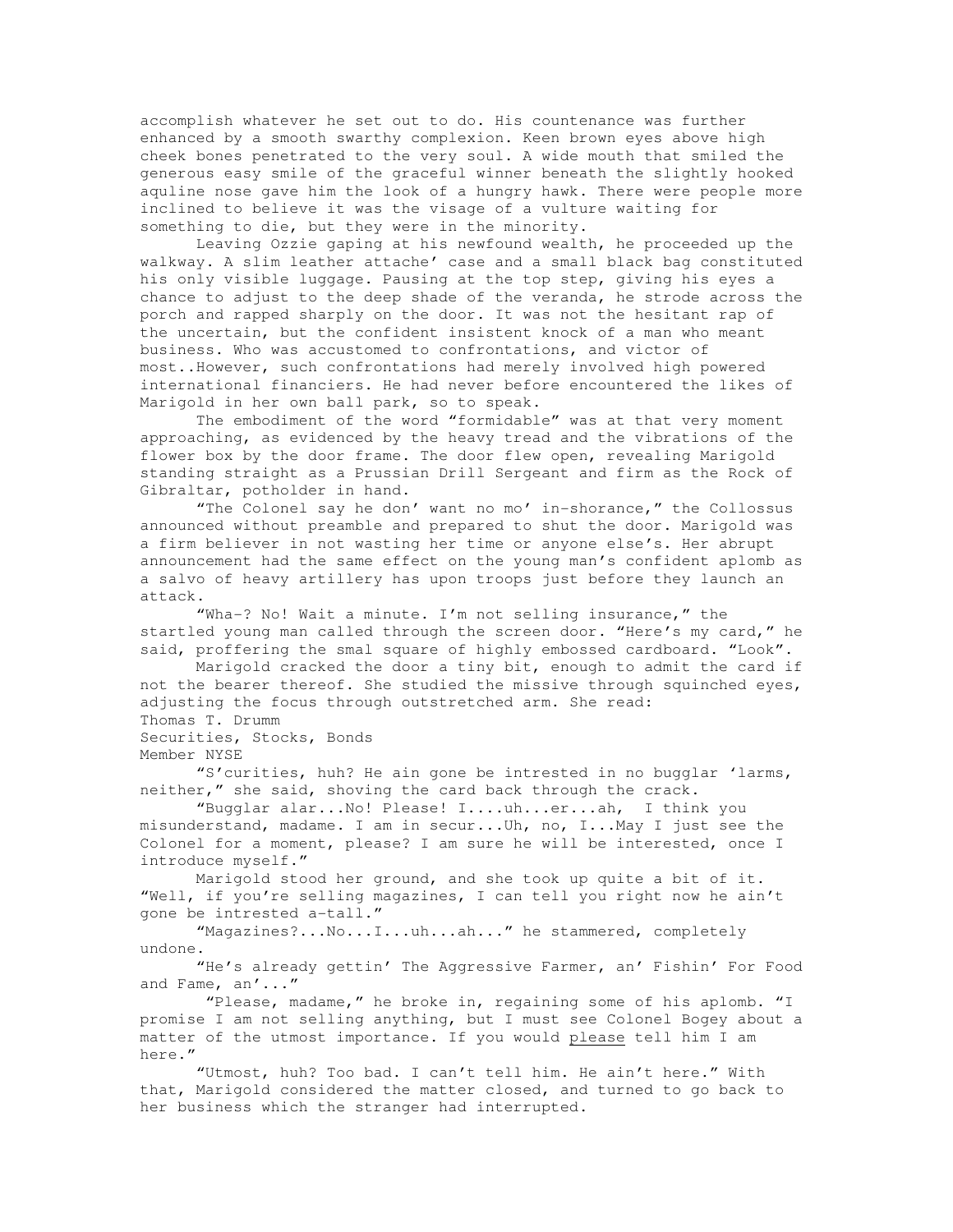"Wait! Can he be reached?" Thomas T. Drumm persisted. He did not earn his reputation as the chief Wall Street raider by being easily discouraged.

 "Well, I suppose if you had a long enough pole you could reach him. I don't think you would want to use a short pole."

"What do you mean?"

"You'll see. He's back in the too' shed."

 "Ah, thank you very much." Drumm was pleased to know he was at least on the premises. "Now, if you will please direct me to Shed Number Two, I would be most grateful."

"Say what?"

 "Shed Number Two," he repeated. "Isn't what you just said?" "You tryin' t' be funny, man?" she glowered.

 "Ah...er...no, no...I just thought...that is...er..." poise crumbling before the ebony tsunami about to engulf him for no earthly reason he could perceive.

 "Listen, man. We got a tractor shed, asmoke house, a corn crib, a barn, a hen house, a blacksmithy, a well house, a pig sty, a place where we sto' shovels and hoes, and an outhouse what we don't use no mo', but we ain't got nuthin' like no shed number two. I said he's in the too' shed. Pay tenshun! I said he's in the too' shed! The too' shed! Understand?"

 "Right," he said, as if he did understand, which he didn't. "Two shed," he mumbled, backing away, "and where did you say it was?" he inquired, smiling and tipping his Homburg.

 "'Round back," she roared. "Jus' follow yo' nose. You can't miss him. You sho' can't miss 'im," she called after the hastily retreating figure. "Hee hee.".

 He truly did not want any more of that dark scowling Vesivius, primed to erupt. He didn't understand why she seemed so pleased with that last remark, but he was glad she wasn't roaring at him..

 "What do you want me to do with all this gear?" Ozzie called from the taxi.

"Bring it around to Shed Number Two," Drumm called back.

 "Shed Number Two," Ozzie puzzled to himself. "What is he talking about? The privy, maybe? That's for number two, all right, but what does he want to put his stuff in the privy for?" Ozzie scratched his chin and pondered a moment. "So what," he shrugged, "anybody that tips like he does can put his bags anywhere he wants 'em, as far as I'm concerned." He headed for the privy.

 Drumm continued to the rear of the house, as directed. There he found several outbuildings, just as Marigold said, including barn, corn crib, tractor shed, well house, and an ancient privy overgrown with honeysuckle and kudzu, but nothing designated as Shed Number Two. He wasn't about to risk knocking on the door and asking for further directions, so he decided to do what she said and "follow his nose".

 A foul odor coming from a building well upwind from where he stood offered the best opportunity for following one's nose. Considering he hadn't smelled anything quite like it since the height of a New York City garbage strike, he concluded that must be the building.

 Although it made his eyes water and his nose rebel, he walked resolutely toward the source of the pollution. Thomas Drumm, not to be detracted, was clearly a man on a mission. He rapped firmly on the door, which was opened by a pink faced, rather rotund gentleman of obvious distinction, taste, humor, and breeding.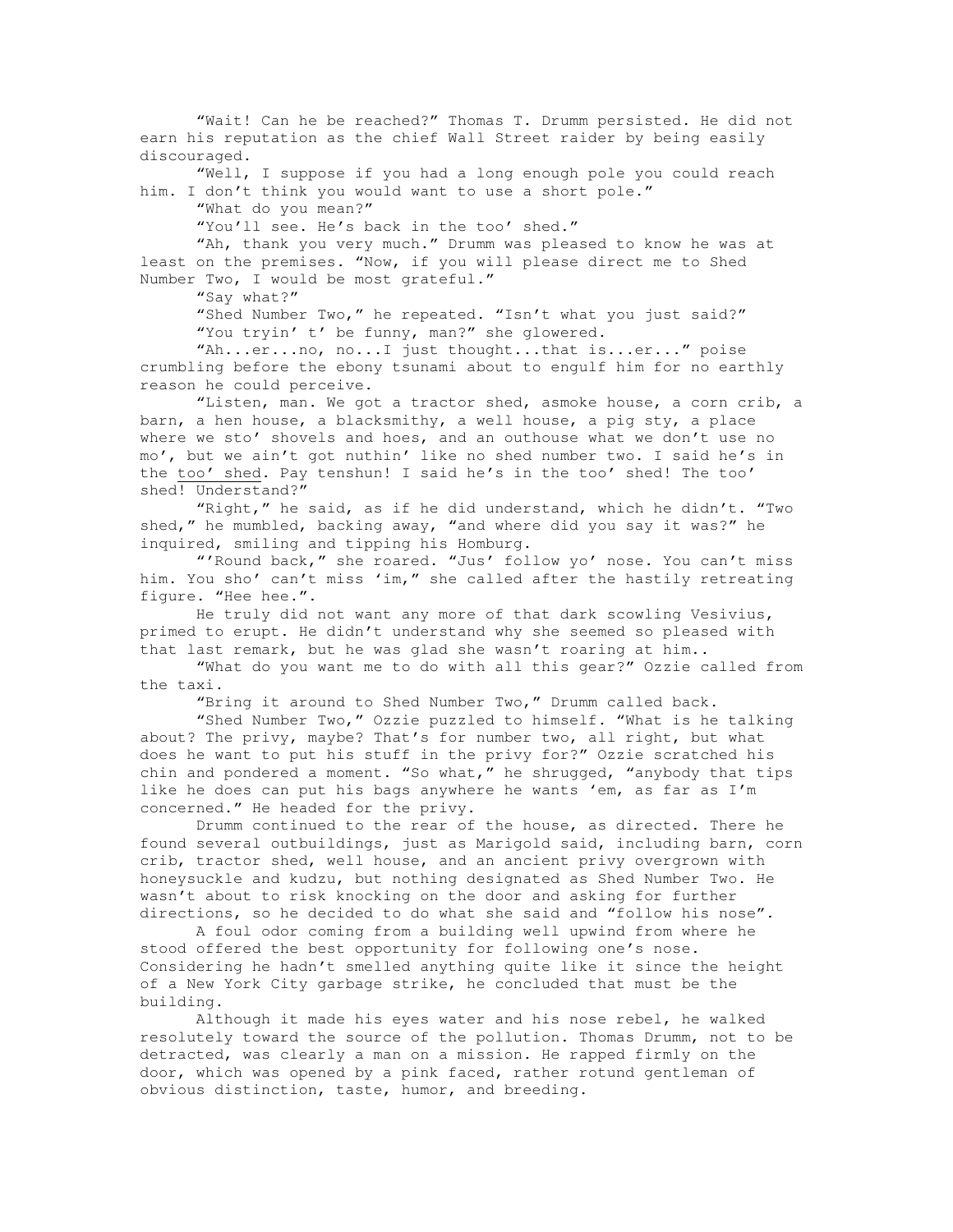"Colonel Amos Bogey, I presume," Drumm gasped in the putrid atmosphere.

"The same," said he, grasping the proffered hand.

Drumm's quest had ended.

\*\*\*\*\*

 "The knock on the door was somewhat of a surprise to Calhoun and me. Since our exile to the tool shed, visitors have been understandably in short supply. Except for my brief appearance at the White Star, we had not left the premises.

 Calhoun and I thought ourselves to be presentable by now, but Gussie and Marigold waved us off that morning when we came to the back door seeking breakfast. I supposed we had become inured to eau de polecat by now, but Marigold and Gussie decidedly were not.

 Their answer to our predicament was to toss us fresh towels and lye soap, and advise us to bathe in the creek until the redolence of our latest misadventure wore off. Meanwhile, we were not allowed to pollute the pure air in their kitchen.

 I opened the door in response to the knock and beheld a dapper young man, admittedly a little green around the gills, inquiring if I were the noted Colonel Bogey.

 "The same," said I, "and may I present my nephew, Master J. Calhoun Pickney."

 "Hi," Calhoun said, stepping forward and extending his hand, showing both poise and good breeding. At that simple gesture the stranger's eyes began to water. I didn't think it was all that unusual for a well bred young man of Calhoun's tender years to shake hands, but maybe children in the stranger's part of the Country weren't so well schooled in proper manners.

 "Isn't it kind of close in here?" the stranger asked. As a matter of fact I suppose it was, but Calhoun and I had grown so accustomed to we, we didn't notice.

 "Just keep low, and don't breathe too heavily," I advised. "This air does take some getting used to. Calhoun, open another window, and take Mr..er...ah...Mr."..I was completely baffled.

"Drumm," he said, offering his card.

 "...Drum's hat and coat. Mmmm," I said, "studying the richly embossed card, "Not from around here, judging from your accent, attire, and card."

 "No, but my ancestors were," he said, "and please note, I am no longer in securities."

 "I am glad to hear that," I said, "we already have a flock of geese to take care of that."

 "Geese...?" he said, looking somewhat confused, "but what's that got to do with...?"

 "Certainly, sir, geese. Isn't that what you're selling? Surely, if you have anything to do with the security of livestock, you know about geese."

 "No, I didn't know...? Geese? Sounds like a commodity to me, and I never dealt in commodities...Geese?"

 From his reaction, I was beginning to wonder if he was who he said he was, or knew anything at all about the security business.

 "Son, everyone knows you might drive a stolen pig past a sleeping dog, but you can't sneak a dead mouse past a gaggle of geese. Perhaps that is why you are no longer in the business," I suggested.

"Geese...," he repeated faintly. "Oh, yes. Now I

see...geese...security..."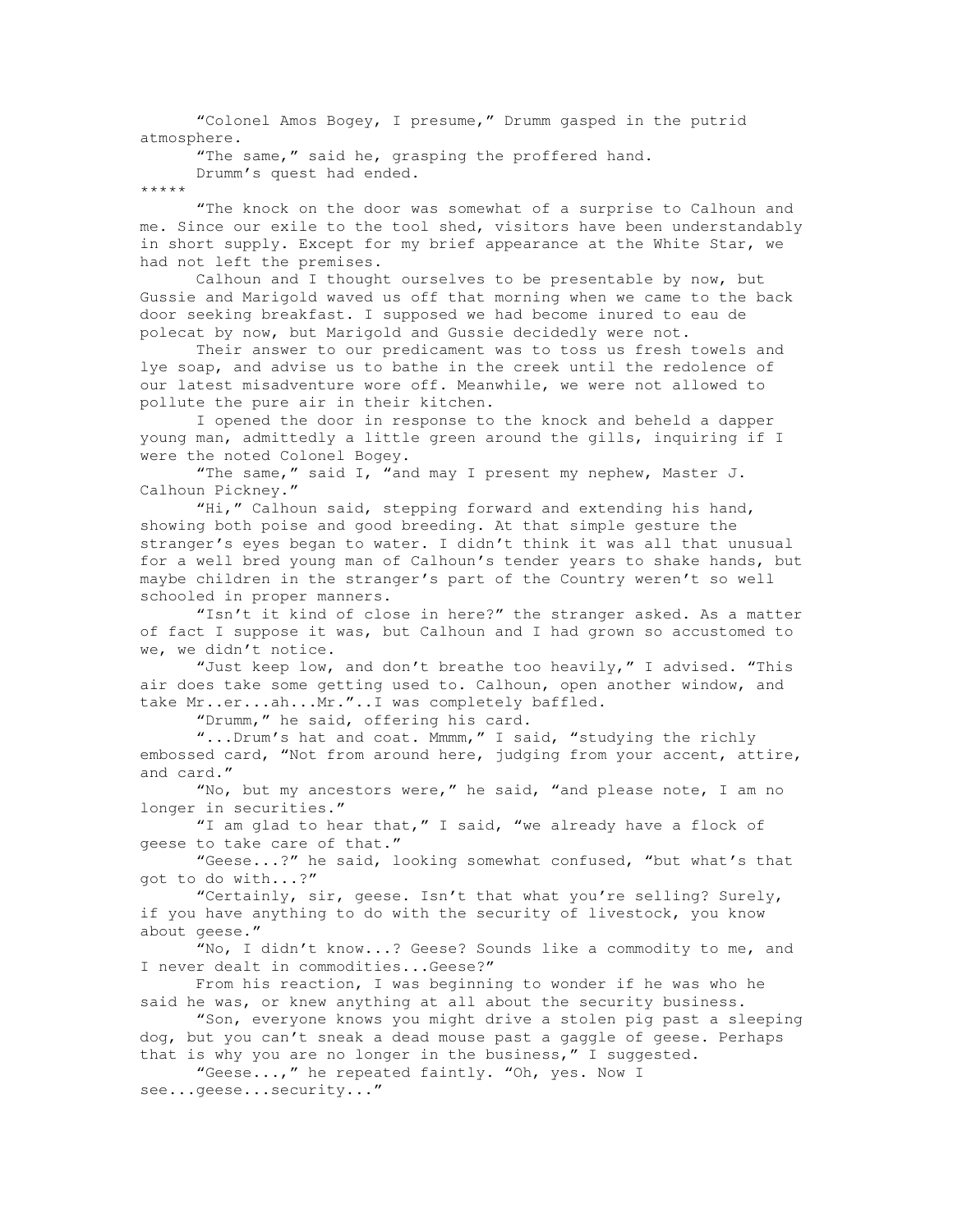"We have an ample flock," I assured him. "We won't be needing anymore geese," I said with a finality that left no doubt we were not in the market for geese. Bogeys can be very firm if they wish. It is a mark of the clan.

 "Actually, I was never that closely involved with geese," he said. "I bought and sold stock."

 "You mean like cattle and horses?" Calhoun drew closer. Although the man didn't look it, Calhoun thought there might be a cowboy story in the offing.

 "We have a nice herd of them, too," I said. "In fact, we might sell you a few."

 "No, no. Not cattle," he said. "Not that. I don't need cows. I mean, I sold stocks and...Well, come to think of it, I did sell a couple of real turkeys at that."

 "I thought so," I crowed triumphantly. "I thought we would get around to the nubbin of the matter sooner or later. Livestock and turkeys, too. I'll tell you straight, we don't need any turkeys to feed, and as long as my neighbor's bull keeps jumping the fence, we won't need a bull, either.

Subject closed," I said with a finality that left no doubt."

"Look," he said, with what I thought was unwonted asperity, "I didn't come here to sell

cowsgoatshorseschickensturkeyshogssheeporbulls..." There, he took a deep breath, and immediately regretted having done so. When he got through gagging, he managed to continue in a rather husky voice.

 "I came here to talk about my ancestors and my birthright," he gasped.

 I will have to say, Calhoun and I were not prepared for this turn of events, and he immediately got our undivided attention. A man that willing to talk about his ancestors deserves no less.

 Clearing his throat and wiping his eyes with an expensive linen handkerchief, he sniffed a couple of abbreviated sniffs before beginning his tale. Calhoun and I were all ears.

Chapter 5 - Drumm's Tale

 "Fine," I said. "I always like to see a man interested in his family, but I don't recall ever having known any Drumm's around here.

 "They departed this area many generations ago," Drumm said, "but, in order to fully understand my mission, you must first hear the history of the Hankapookie Hex that plagued my forebears up until the present day.

 I must warn you, it is a long, sad, and sometimes unbelievable saga. I am a first hand witness to the workings of this dreaded curse, and other incidents through the ages have been handed down by people of impeccable character. I think you will find it of interest."

 "Continue, sir," I adjured him. "You will find Calhoun and I have all the time in the world, and I assure you we shall not miss a single word of your narrative."

 Calhoun, sensing something different about to happen, hastened to bring the stranger a cushioned chair. Then, snuggling down in the old flea bitten, moth eaten bearskin rug at the stranger's feet, stared up in rapt attention, so as to miss nothing.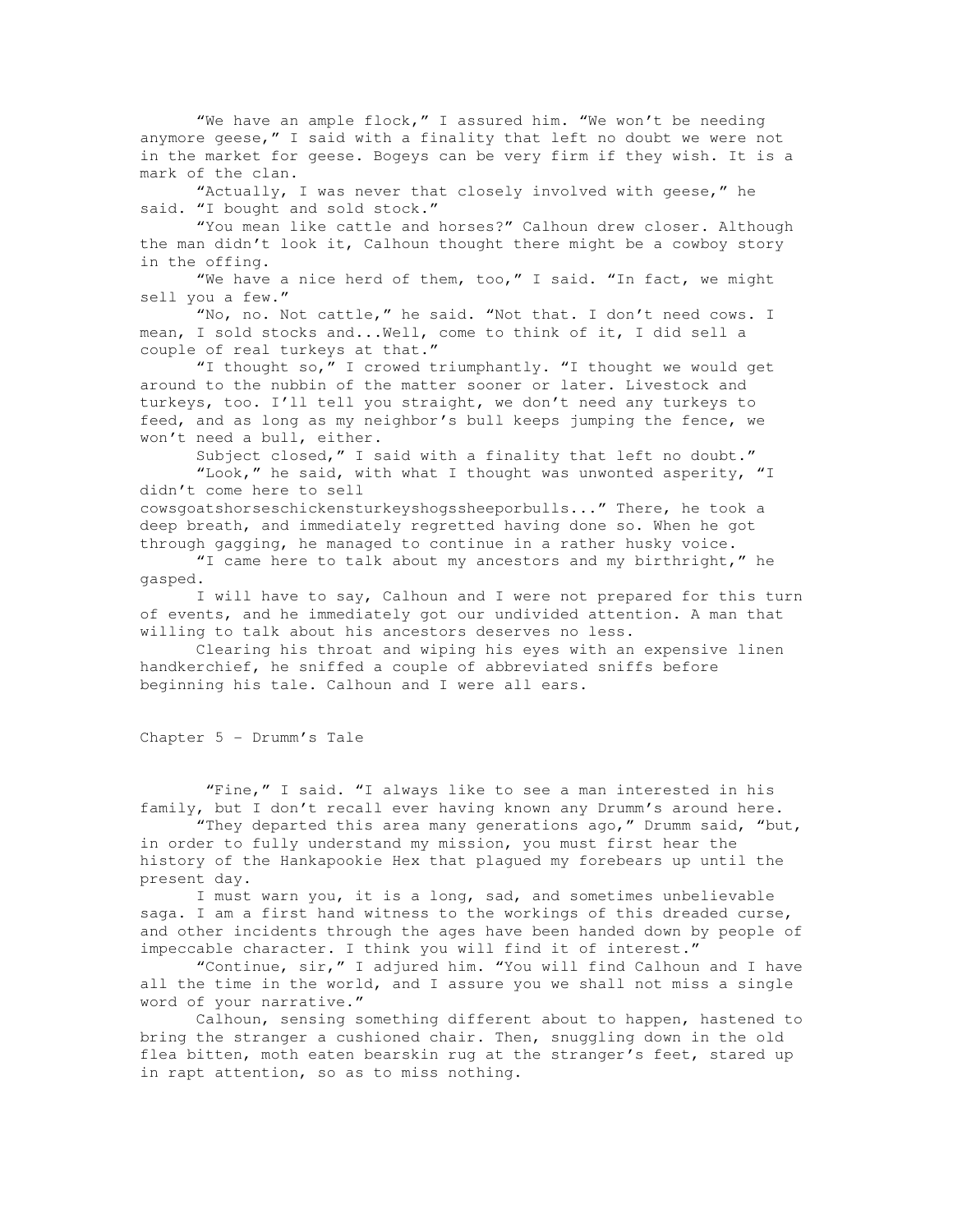As for myself, I settled back into my old well worn easy chair, lit a fine Cuban cheroot to make the air more breathable, and, with everything in readiness, with a nod I bade our guest to begin.

 "My father was the great Metropolitan Opera star, Basil Drumm, whom the press insisted upon referring to him as 'Bass Drumm', as that was his forte", he began.

 His words stirred a vague memory of having seen his name in the papers. "I seem to recall he was involved in some sort of tragedy during a performance."

 "Precisely," Drumm said. "Only the Curse that has bedeviled my family for generations could have been responsible.

"What happened?" Calhoun asked.

 "He was done in when a fourhundred pound diva fell on him in the middle of her death scene. The audience thought it was part of the show, and never knew my father was being crushed under a mezzo-soprano behemoth.

"How tragic, " I commiserated.

"Yes. It took the entire army of spear bearers to get her off him. Had she allowed them to touch her before she had finished her aria and two encores, my father might still be alive. But, as it was, he expired somewhere between her death song and the second encore.

 In the finest tradition of show business, 'The show must go on', but by the time anyone discovered what was happening, it was curtains for Pop."

"Touching," I said. "What about your Mother?"

"I'm afraid Mom departed in my early youth," he said.

 "I am sorry," I offered with the deepest sympathy. "Cut down in the Glory of her youth. So tragic. Do you think that was also part of the Curse?"

 "Oh, no. She's not dead. She departed with an Italian Count. Last I heard they were living it up on a small villa outside Perugia, where they stomp their own grapes, grow most of what they eat, and make their own cheese.

 Turns out he wasn't a very rich Count, but they make do. They run a little souvenir shoppe where they do pretty well selling trinkets to tourists, and the Count sometimes drives a tour bus. I send them a check once in awhile to tide them over during the off season."

 Sensing that further comment was unnecessary, I made none. He continued.

 "My Grandfather, Breckenridge Drumm, worked at Mr. Ford's right hand, developing the automobile. He was a keen inventor, making a fortune with his doo-dads, but one proved to be his downfall."

 "What was that?" Calhoun asked, but needn't have. Drumm was on a roll.

 "His specialty was safety equipment, notably brakes. The press and his friends referred to him as 'Brake' Drumm.

"That seems appropriate," I commented.

 "Yes, but I am afraid Grandpa overdid it," Drumm shook his head sadly.

"How so?" I enquired.

 "He put his entire fortune, every cent he had, into developing a brake that would stop a car on a dime."

"A laudable endeavor."

 "Yes, but wait. He was demonstrating his invention for a bunch of prospective investors when the fatal accident occured.

"The curse again," Calhoun said.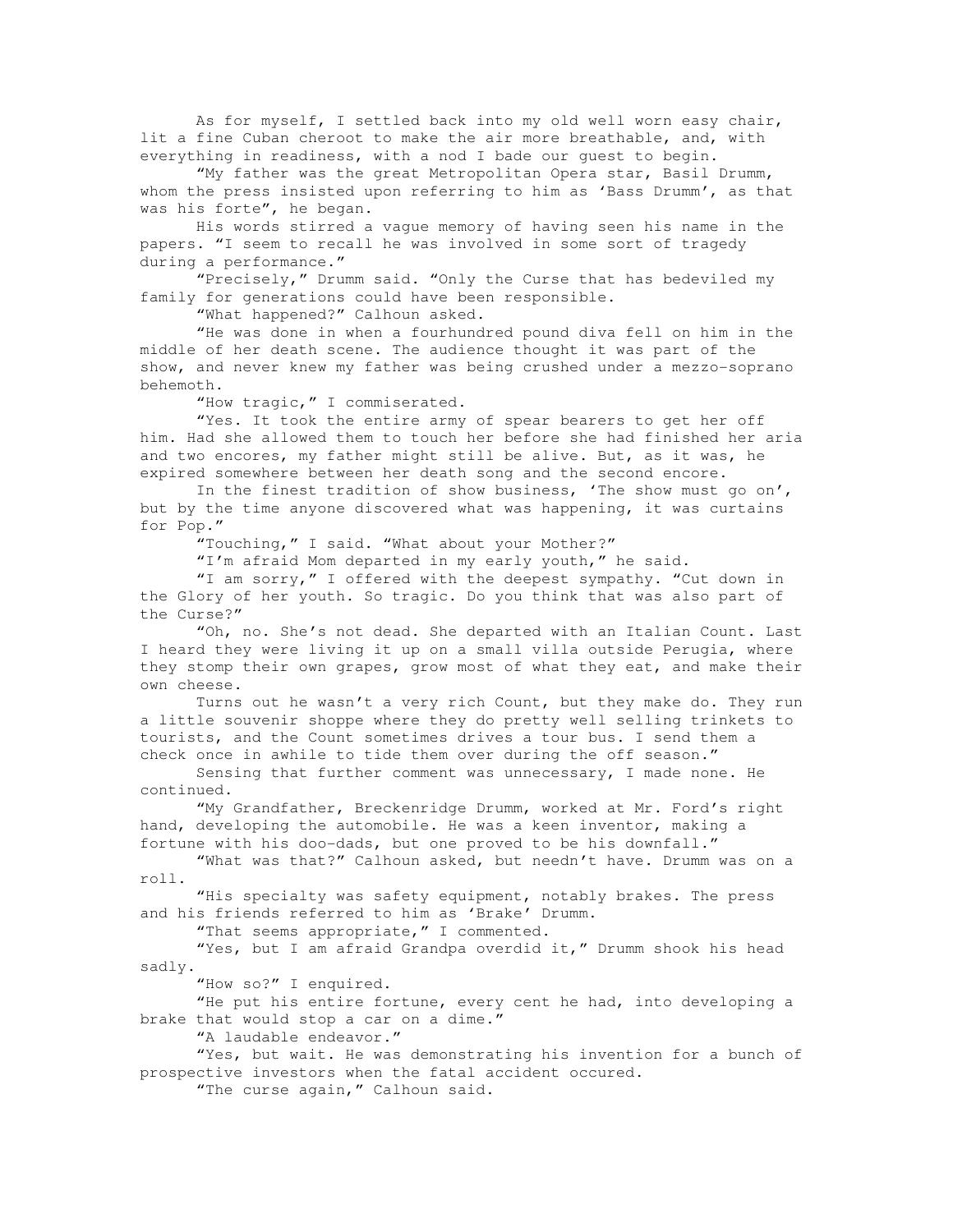"I am sure it was," Drumm nodded. "According to reports, Grandpa was doing about a hundred and thirty, a new speed record for the time, when he applied the brakes."

 "They failed and he crashed," I said in anticipation, hoping to spare our narrator of a painful moment.

 "No, the brakes worked to perfection. The car did stop on a dime, and they had to scrape Grandpa off the windshield with a putty knife. There wasn't enough money left to bury him, so, they slipped him into a number 10 envelop with no return address and mailed him to a false address in the mid-west. I suppose Grandpa is reposing yet in the Dead Letter File in Oglala, Nebraska, unless they found someone to deliver him to."

 "A pity he didn't invent the seat belt first," was my only comment.

 Drumm continued: "His father, Great-grandpa Earl Drumm, was a rough and tumble old wildcatter known as 'Crude Earl', who made a fortune in Okalahoma crude, but he couldn't let well enough alone.

"What happened to him?" Calhoun asked.

 "He joined the Klondike Gold Rush, made it over Chillikoot Pass, and struck it rich in the Klondike."

"Sounds good to me," I injected.

 "All went well for a time, but one day he simply disappeared under rather unusual circumstances."

"Tell us more," Calhoun fidgeted.

 "His partner, one Honest Lucky Luciano, claimed Earl fell out of his canoe while on the way to deposit his gold in the bank in Dawson. Unfortunately the gold was in his pockets and he sank like a rock. Honest Lucky was able to recover the gold, but they never found Crude Earl. Coincidence? You tell me."

 "Do you think three tragedies constitute a Curse?" I asked. "There is more," Drumm said. "Great Uncle Ward Drumm, an

international arms dealer, sold guns to Balkan Princes."

 "What happened to him? Was he killed in one of his wars?" Calhoun wanted to know.

 "No. He booked his return trip on the maiden voyage of the Titanic."

"Scratch Uncle Ward," I said.

 "Then there was Uncle Bongo," Drumm went on, "He thought guns were responsible for all the mayhem in the world.

 I guess he was ashamed of Uncle Ward, and was trying to make amends by going on a purely photographic expedition to Africa."

"Laudable," I said.

 "He was grinding away on the greatest shot he ever took, when he was impaled upon the horn of a charging rhino."

"Disaster," was my comment.

 "The irony was, he not only didn't have a loaded gun, he also forgot to load the camera."

 "One should pay attention to such details," I commented, as Drumm continued his sad litany of family tragedies.

 "There was Aunt Earline, old Earl's daughter. She was a noted world traveler, society woman, and high roller in the capitols of Europe. While gambling for high stakes in Monaco, she won a window seat on the Hindenburg's last journey.

 Aunt Ear, as we called her for short, ended up a charred heap in Lakehurst, New Jersey."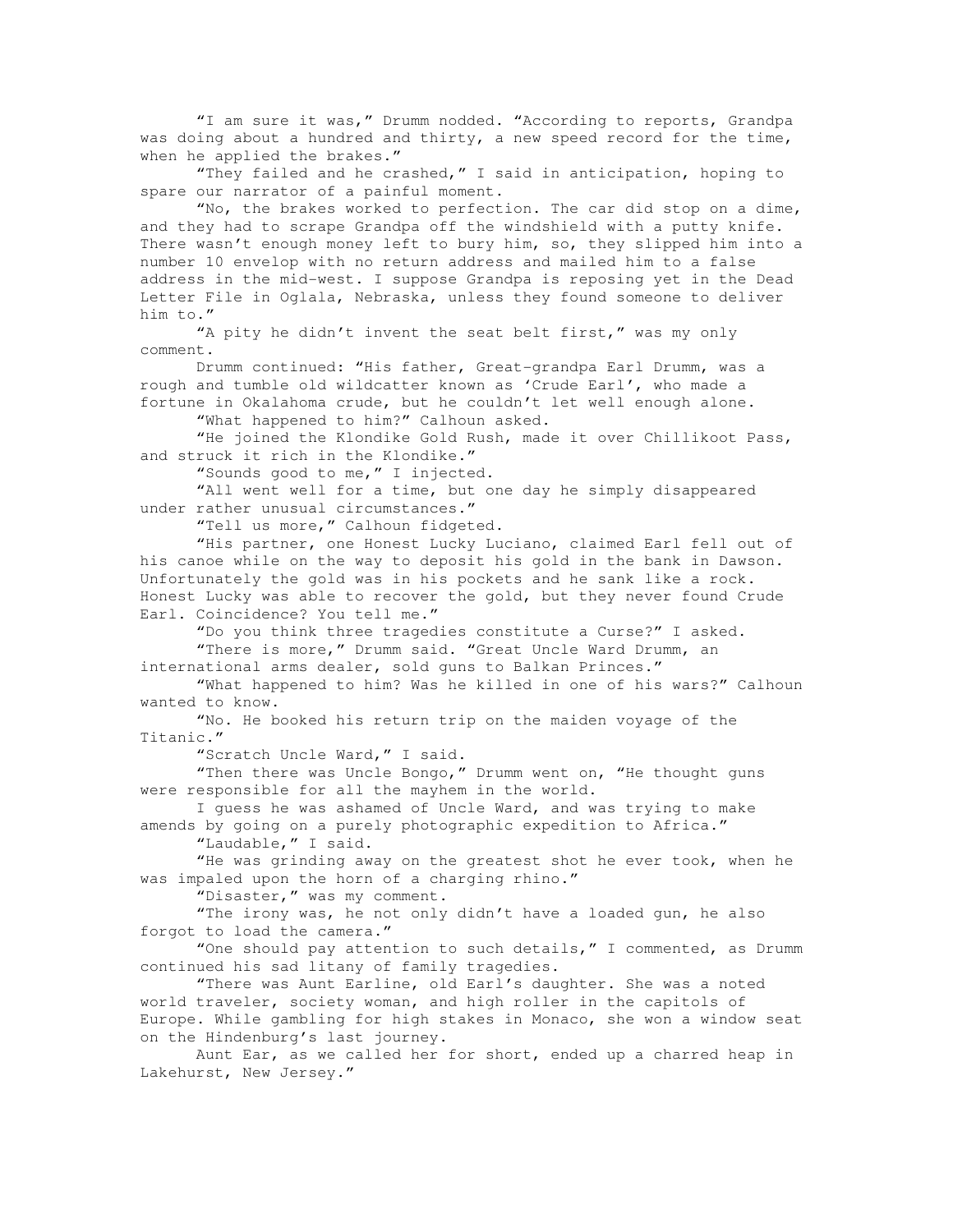It was becoming more and more apparent that, unless they were particularly accident prone, something sinister was at work among this family.

 "Cousin Kettle was a very successful pots and pans salesman. He had itchy feet, and eye for the ladies, and an urge for the Main Chance, which proved to be a fatal defect."

"How's that?" Calhoun asked.

 "He would make a sale and get out of Dodge, leaving behind a trail of broken hearts. Several fathers, brothers, husbands, and boyfriends were apt to be enquiring after him at any given time.

 At any rate, since he didn't do much repeat business, he traveled all over the world, breaking hearts and seeking greener pastures in which to peddle his wares.

 Eventually he ended up in New Guinea where a chance meeting with the father of a girl he had wronged back in Peoria changed his life."

"The father shot him?"

 "No. He forgave old Kettle, and to prove his good faith, he informed Kettle of excellent opportunities among a tribe back in the hills.

"The Main Chance!"

 "Yes, and he grabbed it and lit out for the hills. In a way I suppose it was good advice, because right off the bat he made a big hit with his dusky friends and sold them his largest king-sized cooking pot, with which they were so delighted they invited him to stay for dinner."

"A fatal mistake?"

 "He was the main course, and by all accounts, was delicious when served rare."

 "I am convinced there has been a most peculiar set of circumstances at work in your famile," I said, "but what has that to do with your family being from these parts. Furthermore, what does that have to do with me?"

 "I am coming to that, but you will have to hear me out in order to fully appreciate my position."

 "Let him finish, Uncle Bogey," Calhoun urged, completely enthralled. "I want to hear the end."

 "You have heard the fate of my more recent ancestors and kin," Drumm went on. "The curse reaches back into the days of antiquity.

 Several greats back, and my direct ancestor, was Snare Drumm, a leading Mountain Man of his day. He led men in the opening of the West, and is almost personally responsible for wiping out the beaver in many parts of the Rockies.

 Some say Mr. Astor could not have made his millions without Snare Drumm's beaver pelts."

"I'll bet he was killed by Indians," Calhoun said.

 "No. Being an Indian, himself, he got along very well with his aboriginal bretheren. According to a band of fellow Mountain Men, he was on his way from the Fur Trapper's Rendezvous with a bag containg a large sum of money he got for his furs, when he met his untimely end.

 His buddies all agree on the details. It seems he mistook a hibernating grizzely for a fur coat someone had lost. When he grabbed the collar and tried to drag it out of the snow the bear woke up and a terrific fight ensued in which old Snare was holding his own. The end came when the bear grabbed him in a grizzely bear hug and burped a grizzely bear snort in his face, grabbed the bag of money which he thought must be something to eat, and went back to bed.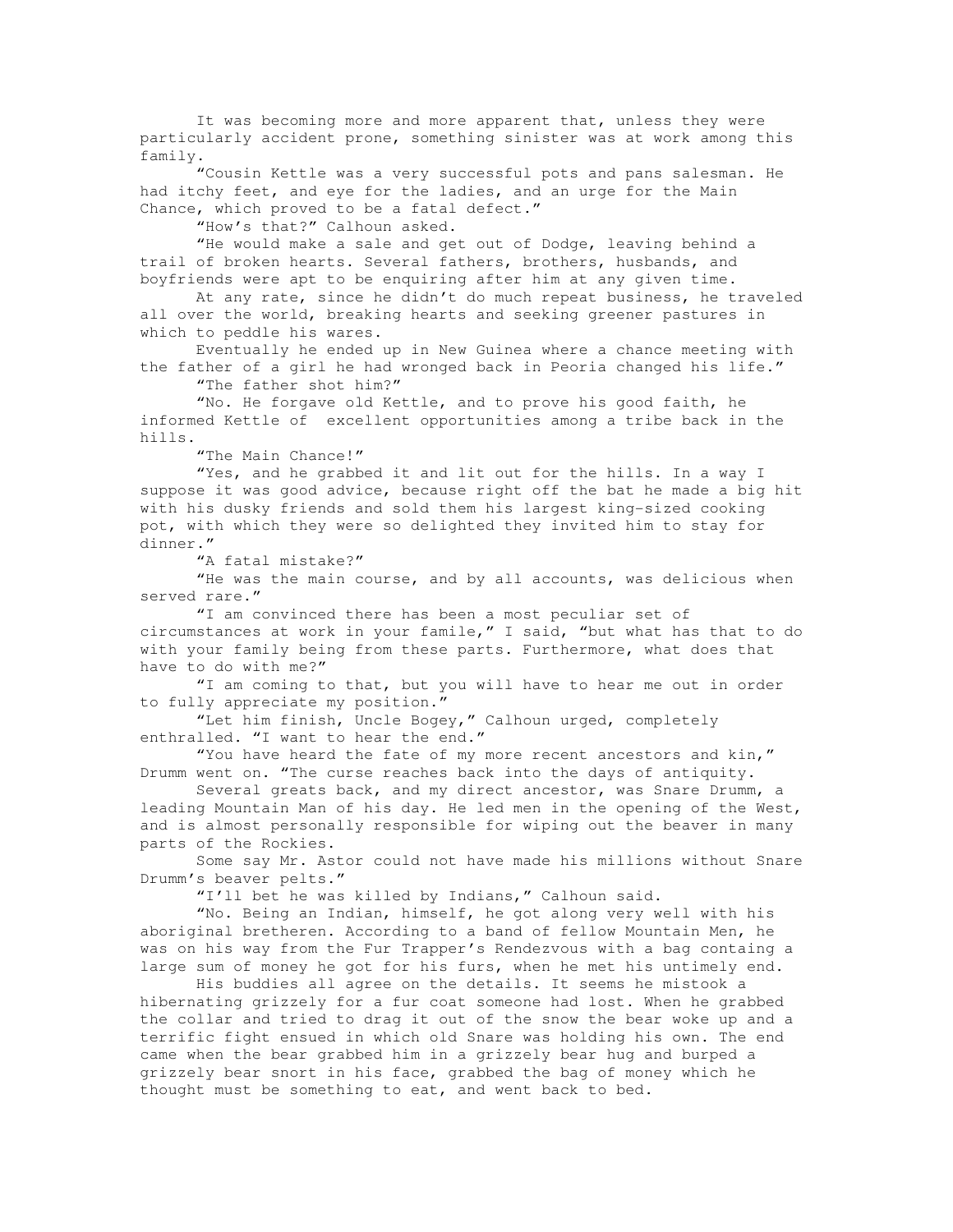That one snort of grizzely bear morning breath was enough to shrink Snare's brain to the size of a pea and put him away. After all the bear had been sleeping nearly two months. It was a quick but horrible end for Snare.

 None of the onlookers were to anxious to tackle that mad grizzely. That is why they never recovered Snare's money bag. The manner of Snare's demise affected the men greatly. They never got over it, and most of them stayed drunk the rest of their lives, trying to erase the memory.

 Snare's father, my direct ancestor, as I told you, once lived in this area, and it was he upon whose head the Horrible Hex was laid. You have heard some of the catastrophic results that have plagued us through the Ages. Now, I will tell you how the Hex came about and you will see why I came to you whose family is among the oldest citizens of the Region."

 Calhoun and I.sat forward. This is what we had been waiting to hear.

Chapter 6 - The Hex

"What about this Hex," I asked.

"Yeah, how about it?" Calhoun echoed.

 "Snare's father, and my direct ancestor, was the Medicine Man of the tribe, and therefore a very powerful and influential leader," Drumm began. "No great tribal decisions were made without consulting him."

 I didn't see what that had to do with a Hex, but it was Drumm's story and we were anxious to hear it. I chose to remain silent, and cautioned Calhoun with a shake of a finger to do the same.

 "He was not only a chief, he was the tribe's spiritual leader. He took care of their ills, officiated at births and circumcisions, pulled teeth, and reputedly had enough clout with the Great Spirit to cause it to rain, foretell the future, and cure the gout.

 The problem was, he could never remember the words to the sacred incantations, so he just hummed along and faked it, hoping for the best. That is how he got his name."

"Hope Drumm?" Calhoun queried.

 "No. Humm Drumm. The name stuck, and he was quite well known in his time."

"You mean the magic stuff really worked?" Calhoun asked.

 "Apparently it was effective enough, or he was a very shrewd guesser, and when it didn't work, he just told the tribe the Great Spirit said 'No'. The peace-loving Hankapookies had implicit faith in him."

 "If they were so peace loving, how did they get into so much trouble?" I asked.

 "I'm coming to that," Drumm said. "It was a matter of economics. The Hankapookies were poor and starving until the white man came and rid the country of the fierce and war-like tribes that had pushed the Hankapookies around and forced them to live in the swamp. They had pretty much gotten the short end of the stick, but when the others left, the Hankapookies stayed put."

"How did that happen?" I asked.

 "Simple. First of all, nobody wanted their swamp, and the Hankapookies were always a trading Nation. In fact, they found they had a knack for out-trading the white man. Trading is in their blood. They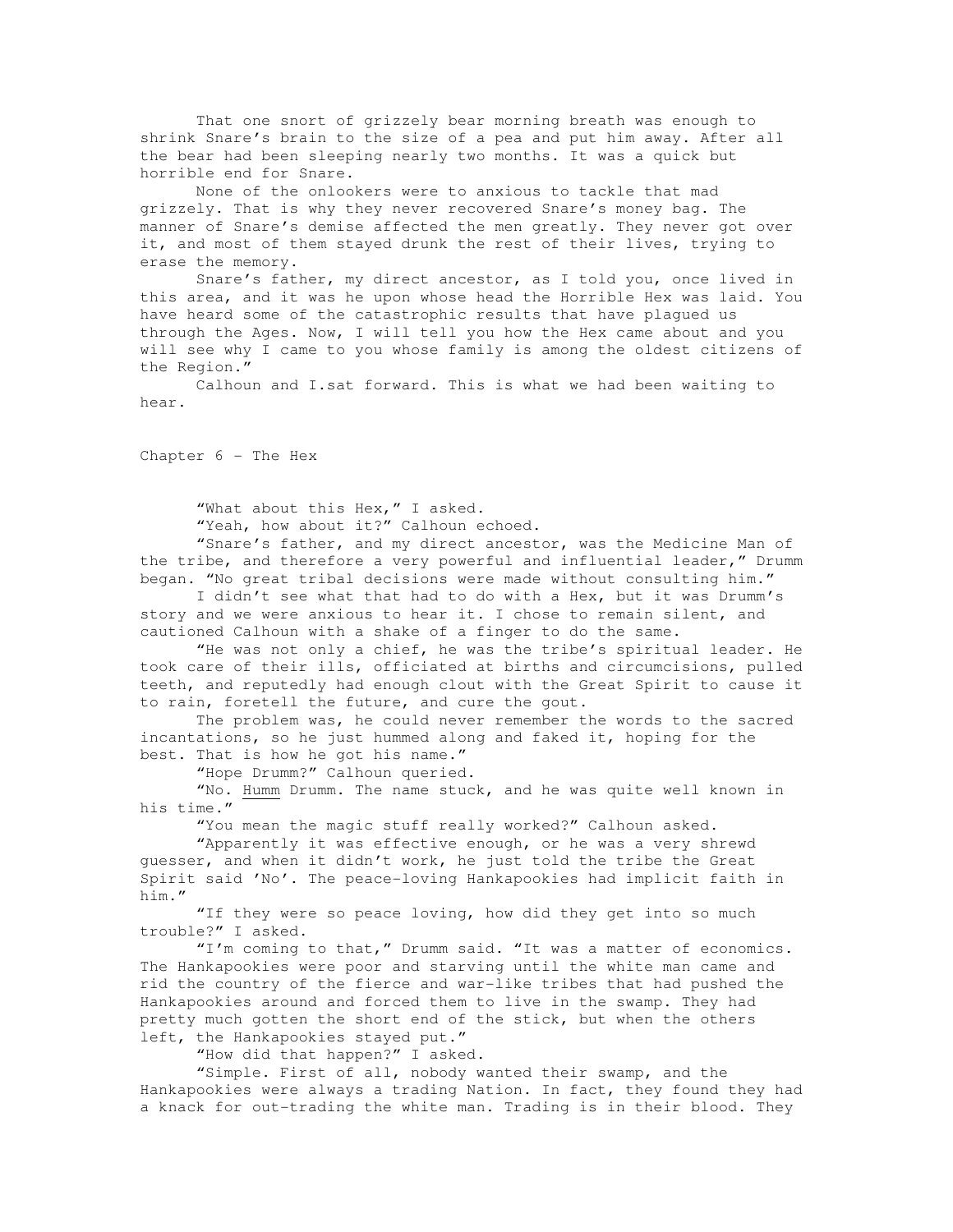got rich on blankets, trinkets, and other souvenirs they manufactured for trade to the folks in the neighborhood and the wagon trains moving west. The settlers all loved them."

 "They had rather swap than fight, I take it," I offered, in an attempt to lighten the moment. However, my effort fell a little short.

 "Exactly," Drumm continued. "You think the Dutch are good traders because they purchased Manhattan Island for \$24 dollars worth of beads? Not so fast. What the world doesn't know is they bought the island from a Hankapookie, who didn't even own it! Now, who do you think is the best trader, the guy who bought it or the Indian who sold real estate he didn't own? He was ahead \$24 bucks, and they are lucky he didn't get them to throw in the deed to Amsterdam, to boot!

 Trading is how I made a bundle on Wall Street," Drumm acknowledged modestly. That also explained the pin stripe suit, the narrow tie, the Gucci alligators, and the mix-up.about the stock; but it didn't explain the Horrible Hankapookie Hex..

 "They also had an ace-in-the-hole, which the white man called 'Hankapookie Hooch'. When the white man drank it, he did all sorts of foolish things. Hankapookie squaws used it to clean pots, soothe diaper rash, a lineament for sore muscles, bee stings, and snake bite. It was also useful for greasing axles, tanning leather, waterproofing wigwams, and starting fires. They would never think of drinking the stuff, but if the white man wanted to, we didn't think it was a good idea, but that was his business.

 So, they prospered among the new settlers, until the Hex was pronounced upon them"

 "Is there really such thing as a 'hex', Uncle Bogey?" Calhoun asked.

 I answered with a confidence I truly did not feel, "Not to worry, Calhoun, just a long series of coincidences.".

 Calhoun caught the grain of doubt, even though it was of the tiniest nuance, but he subsided, not quite satisfied. I had to admit to myself, I wasn't so certain I would wager the farm, even at Arbuckle's odds.

 "Perhaps not," Drumm acknowledged, "But is a string of coincidences that has persisted through nearly two centuries."

I was forced to concede he had a pretty good point there.

 "How did they get hexed?" Calhoun asked, all ears once more, and growing a little impatient.

 "Patience, my boy, and don't interrupt. He will tell us in good time," I cautioned.

 "Not only were the Hankapookies great traders," Drumm went on, "they were also constant tinkerers. Cooped up in their swamp, they had to be clever inventors simply in order to survive.

 The trouble began when Humm, himself, invented a combination ear trumpet-goose call for deaf white men who wanted to go hunting."

"Sounds like a great idea," I prompted.

"Did it work?" Calhoun asked.

 "I suppose that depends on your point of view," Drumm answered doubtfully. "For a cock-a-mamie scheme, it sold pretty well on the very narrow local market.

 However, it wasn't entirely fool proof. It had a few flaws that would have made it carry a warning label nowadays, and he could never have gotten Good Housekeeping's Seal of Approval. Humm never actually field tested it, himself. He saw no need. People wanted it, and he sold it.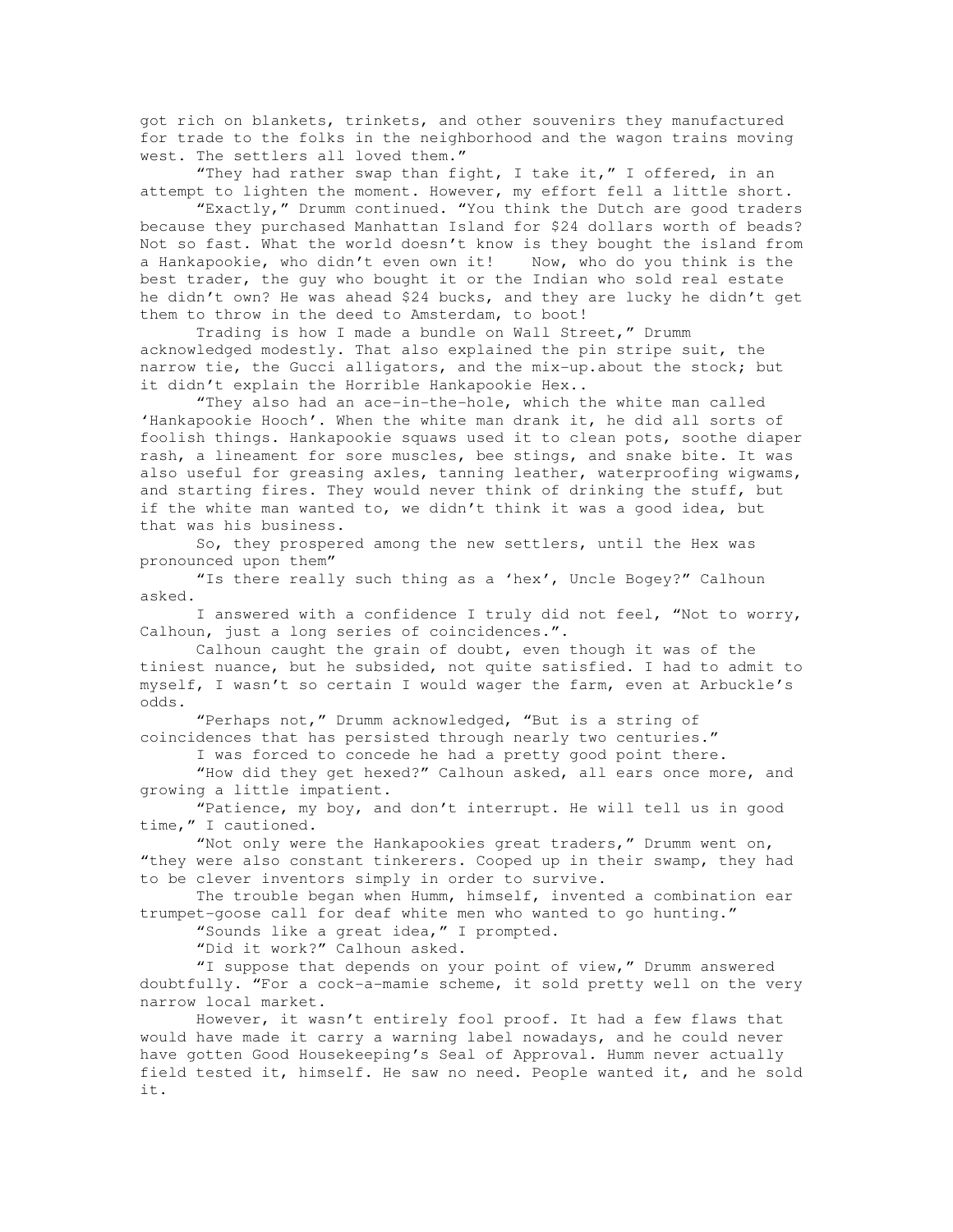It seems an old geezer named Ebeneezer Greasley bought one and went out on the marsh one day to try his luck.

"What happened?" Calhoun asked.

 "He gave a toot at a high flying flock of geese, then put the trumpet end to his ear to see if they were answering him." At that Drum paused, looked down, and shook his head sadly.

 "He never knew what hit him," he said, still shaking his head as if to drive the image away.

"What did hit him?" Calhoun and I inquired simultaneously.

 "They were never sure, but apparently Humm made a better moose call than a goose call, and it wasn't worth a flip as an ear trumpet, because he never heard it coming. That thing hit him so hard it drove the trumpet clean through one ear and out the other, and nailed him to a gum tree where his body swung in the breeze like a bell clapper for three days before anyone ever found him."

."Was that the beginning of the Hex?" Calhoun wanted to know.

 "Not exactly. First old Greasley's widow wanted a refund, but the Hankapookies weren't coming. They said, first of all, it was now damaged goods, and secondly, they only guaranteed that it would attract game, and it had certainly done that. It wasn't their fault old Eb got done in by the game it attracted. The old man had gotten his money's worth and then some. Furthermore, they accused the widow of trying to make Indian-givers out of them.

 That made her mad and she hired the local witch, one Drucilla Barfly, to hex the Hankapookies. She didn't want just a common ordinary run of the mill hex.that made them break out in a rash and itch. She wanted a super hex that would last awhile. It cost her a bundle and decimated the population of tree frogs, newts, polliwogs, dead cats, and whatever else goes into the mixture for a super hex.

 That is the story of how the hex began and just a few of the terrible consequences."

 "Is that why the Hankapookies left the country, leaving nothing behind except the name of the swamp that had been their home?" I asked.

 "No, they weren't at all that concerned about the hexes cast by whites, although they grossly underestimated the power of old Drucilla. They hung around quite awhile after that, but got restless when business began to fall off, and started searching for greener swamps, so to speak..

 A few people died of small pox, and they began to wonder if there wasn't something to this hex thing. Still they hung on, hoping for a better day, but those hopes were dashed when a hell fire and damnation preacher came through this part of the Country. I guess it was a better year for preachers than for bootleggers. That preacher scared the pants off most of the drinking population. Everyone signed the pledge, and the Hankapookie Hooch business went down the tube. That was the straw that the bull choked on, as it were. The Hankapookie decided to saddle and ski-daddle. The only thing they left behind was their name on an impenetrable swamp and a lingering taste for a Devil's brew that nobody knew how to make."

 "Where did they go?" Calhoun asked, being very involved in the story.

 "They drifted north on what became known in tribal lore as the old Hex Highway, because they kept dieing off for one reason or another. Others knew it as the Trail of Trades, as that is how they made their living along the way. They lived like a bunch of Gypsies. After a period of homeless wandering, they finally ended up in the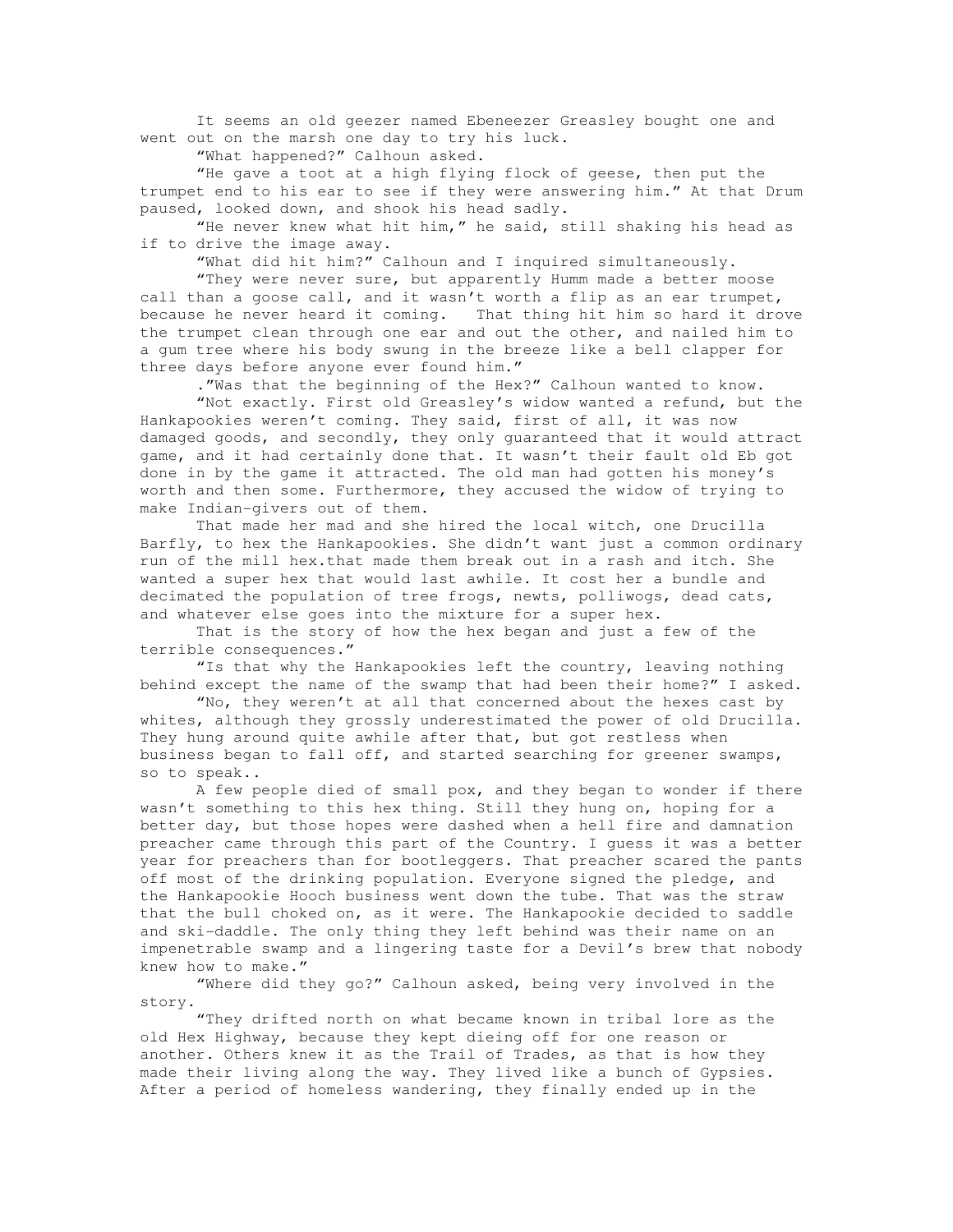jungles of Manhattan where they naturally gravitated to the trading pits of Wall Street.

 "Naturally," I said dryly. My skepticism was melting with every ever disaster he related.

"Did they get away from the hex?" Calhoun wanted to know.

 "Well, they did fairly well in the stock market, but an accident here, and a disaster there; one by one they kept dieing off until now. "Until now?" I prompted.

"Yes, until now. Gentlemen, I am here because of the Hex." "You have come home to die," I commented gravely in an appropriately hushed voice, thinking of the fresh faced young man before me, dieing so young, full of promise.

 "Heck no. I've come home to live," his voice was not without a strong note of determination and resolve. "If there is any way to lick this horrible curse, I am going to find it, and the best place to start is at the source."

 You certainly have to admire and encourage anyone with that kind of spunk. "Bully for you, son," I said, clapping him on the back. "Where are you planning to live while you conquer this hex?"

 "I am reclaiming my birthright, the fifty-five thousand acre Hankapookie Swamp. I am getting out of that stupid Wall Street rat race, and I'm going to live like an Indian should, by my wits, unfettered, and free. I will live off the land as the Great Spirit intended.

"Are you sure you want to do that? You said they were starving," I reminded him, not wanting him to bite off more than he could chew. Although he was healthy and determined, his outdoor survival experience appeared to be minimal at best.

 "They were starving before the white folks came. Now I have plenty of white folks around here to trade with, black folks, too," he added, thinking of Marigold, but he wasn't too anxious to take her on again any time soon..

 "There is one other little problem," I cautioned. "Some of these people aren't going to take too kindly to moving off land they have been farming for eight generations. They might think they have established a pretty good claim to it."

 "I hope to live in peace with all those around me, just as my ancestors did," he assured me. "I don't think anyone will have to move off a farm. Nevertheless, I do have a little leverage here, in case there is any questions." Opening the briefcase, he produced a large scroll of yellowed parchment bound with a rawhide thong.

 "Look at this, Colonel," he said, spreading the scroll where we could all see.

 It proved to be an ancient map with deed attached. It took a few moments to get oriented, but, seeing a few familiar landmarks noted on the map, it quickly became obvious what it was. "Why, this is a plat of Hankapookie Swamp!" I exclaimed.

 "Precisely, sir, and you will note," he said, laying the papers in the blue cover before me, "that these documents attested to by six bureaus and three Departments of the United States Government that this swamp is as nearly worthless as any land on the North American Continent. None of them had the slightest hesitation in awarding me sole possession of it in fee simple.

 The Great Hankapookie Nation now has title to Hankapookie Swamp, all Swamp rights, and all the privileges thereunto appertaining; as long as the grass shall grow and waters shall flow to the sea...it says here.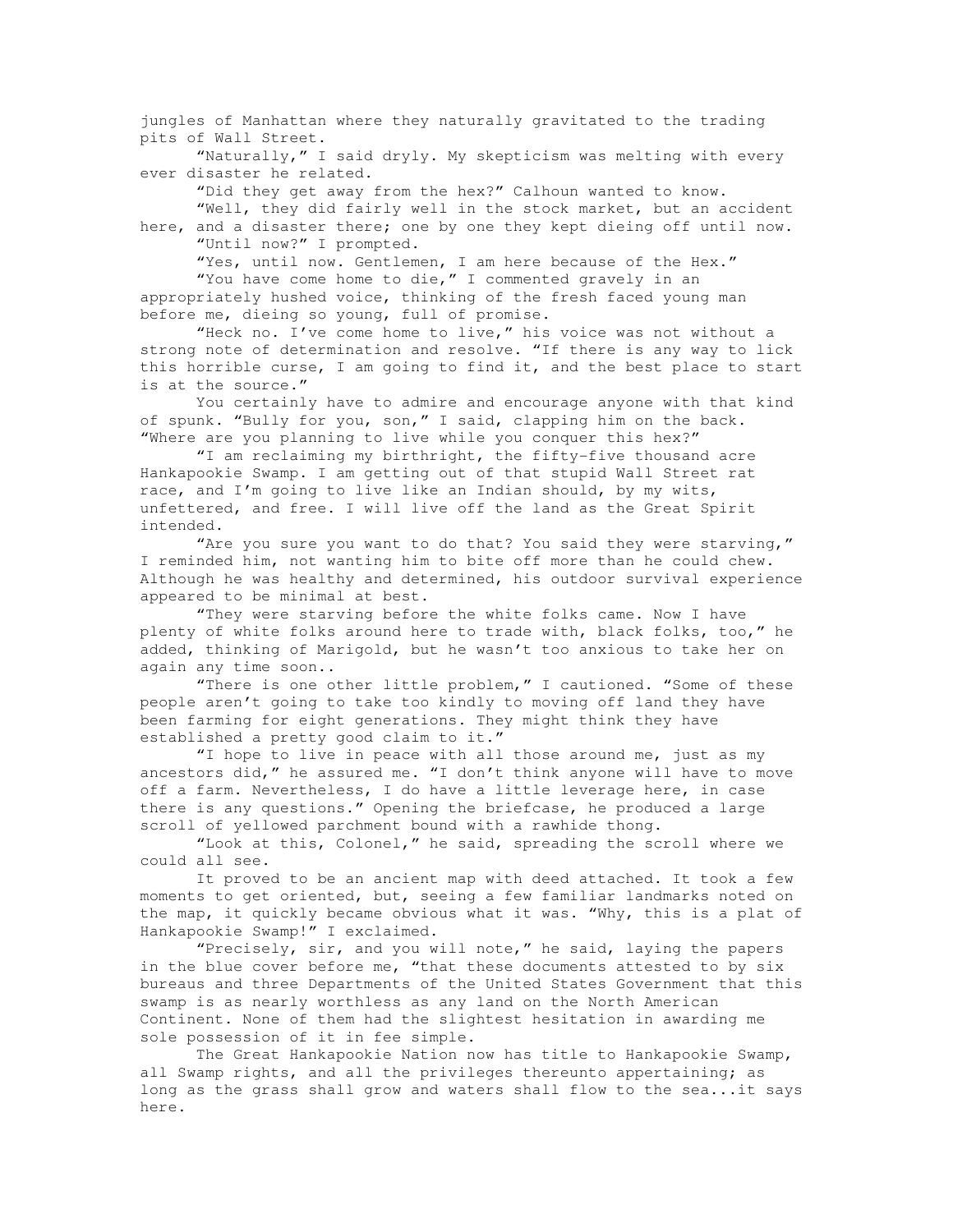If white man doesn't speak with forked tongue, I guess it's mine," he said.

 "You mean you are now the sole proprietor of fifty-thousand acres of impenetrable briars, weeds, tyty, sawgrass, and mush," I said, with only the slightest hint of irony.

 "That's about it," he acknowledged. "No banker in the world would loan me the price of a cup of coffee on that swamp, but it now belongs to the Great Hankapookie Nation, or what is left of it.

 This deed, was signed in 1769 by Lord Thistlewaite, Commissioner of Indian Affairs to King George III, and attested to by Colonel Amos Alonzo Bogey, Justice of the Peace for Keowee County and a kinsman of yours, I presume. Our claim is legal and hereby validated.

This X here," pointing to a squiggly smudge in the center of the parchment, "was made by my honored forebear, Humm. These X's here are the marks of other movers and shakers of the tribe, including that of Early Morning Drumm, Humm's wife. They called her 'Ear', for short, because she was always pulling Humm's ear for something. Squaws were very powerful in Hankapookie Society, and voted in their councils same as men."

"Ahead of their time," I commented.

 "Colonel," he said, turning to me, "even with all the Government's assurances, since your ancestor signed the original deed, I won't feel entirely secure in my claim until you give it your blessing."

 After carefully examining the signatures, I could readily see that it was, indeed, that of my illustrious forebear. "Son," I said, "you have nothing to fear. If a Bogey signs it, the deal stands. Bring on your tribe."

 "The 'tribe', as you say, stands before you." "You mean..." "Yes. I am the Last of the Hankapookies.".

Chapter 7 - Drumm Strikes a Bargain

 Fifteen minutes after announcing that he was the Last of his Breed, Thomas Thompson Drumm, or Tom Tom, as he now preferred, presented himself stripped to the waist. Clad in breech clout, hatchet in hand, feather in headband, feet still in Gucci alligator loafers and argyle socks, he stood prepared to explore his newly claimed birthright.

 Other than the Ray-Ban shades, Rolex watch, and Gucci alligators with the argyles, he appeared to be every inch the image of Rousseau's square-jawed Noble Savage, ready to pit his wits against the Forces of Man or Nature.

 Ozzie Clodfelter was careful to stand upwind of us as we examined the several bundles he had unloaded in the barnyard.

 "...And you want to tote this stuff into the swamp?" Ozzie asked, dubiously.

"Yes. I would like to set up camp as soon as possible."

 "You are going to need help," Ozzie observed, scratching his head.

 "I say, Drumm," I interjected, "it's pretty damp back in that swamp. What do you plan to do, roost on a limb?"

 "I mean, a lot of help," said Ozzie, contemplating the numerous bales.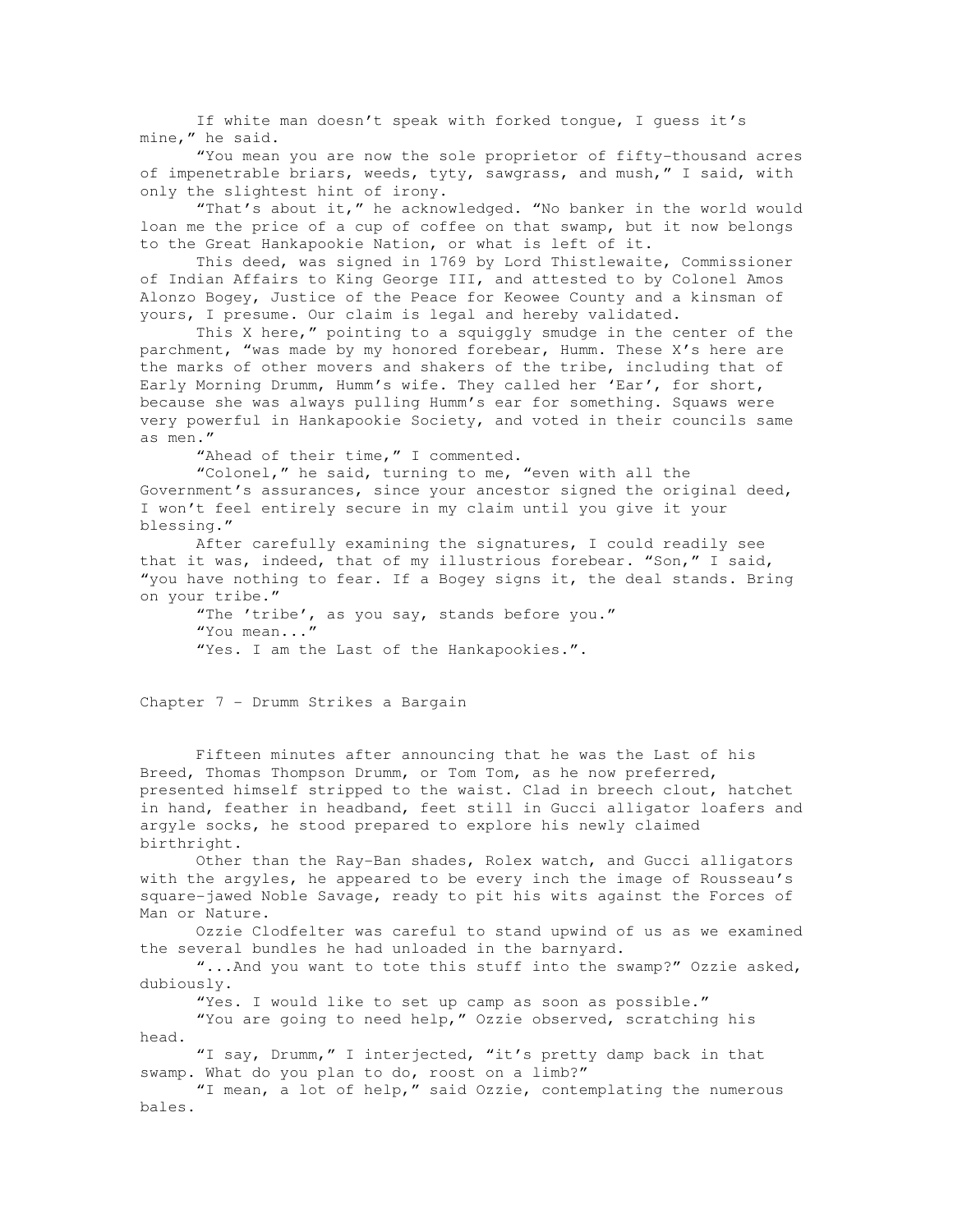"Not exactly, Colonel," Drumm answered, ignoring Ozzie for the moment, "according to an old tribal tradition, there are several islands back in there where the tribe would take refuge when the other tribes got too frisky."

 "I can probably get Bushrod Barfly to help, if he is sober," Ozzie muttered.

 "There is a place we call the Buzzard Roost, but no one ever goes out there," I offered, trying to be helpful.

"Why is that?" Drumm asked.

 "There's another load of this stuff back at the depot," Ozzie said to no one in particular, since no one seemed to be paying him much attention. "Drunk or sober, he'll be hanging around Shorty's Pool Room, if he's not in jail," he added, referring to Barfly.

 "I suppose nobody ever thought it was worthwhile to fight their way through that thicket," I observed.

"Barfly knows how to get there," Ozzie went on.

 "Is it that bad?" Drumm asked. "Could we break through with a heavy boat?"

 "Wait 'til you see it," I answered. "It's so thick you can't even shoot a bullet through it. I mean, it is dense."

 "That is just where I want to go," Drumm announced with a determination born of a monumental ignorance of Southern swamps. "Can you show me where it is?"

 "No, but I know someone who can, if he's not drunk or in jail." Turning to Ozzie, I asked, "Do you suppose you could find..."

 "If he's not at Shorty's, Sam will probably have him in the tank," Ozzie said, already on his way to his cab. "Back in a jif," he called over his shoulder, as he departed in his usual cloud of dust.

 "What in thunder is in these bales, Drumm?" I asked, prodding one with my toe.

 "Trade goods mostly. You know, beads, pots, pans, mirrors, brightly colored cloth, feathers, shiny things women around here might like."

 "What's this?" I asked, prodding a particularly large bundle with my big toe.

 "That is some Navajo type blankets I picked up at a bargain from a guy named Schultz, who was teaching his son how to go out of business for himself."

 I acknowledged he was probably on the right track. It appeared young boys had an eye for brightly colored cloth, too. Calhoun had spotted the bale of blankets and was running toward me wrapped in one of the gaudier models. "Can I have this, Uncle Boge?"

 "Let me see that," I said, fingering the blanket. "Mmmm...Feels a bit thin to me."

 "It's a summer blanket," Drumm said, "any heavier and it would be too warm."

"Sounds plausible to me, I suppose."

 "Oh, yes," Drumm replied, "it was made by natives with many years experience."

 "Says her it was made in Hong Kong," I said thinking I had him there.

 "That is exactly what I meant," Drumm replied quickly. "It was made by natives of Hong Kong, who really know how to weave a blanket, and I will tell you something else," he went on, "there is not one shred of common ordinary sheep wool in that blanket; so, there is no danger of catching the dreaded sheep pox or an ovine rash.".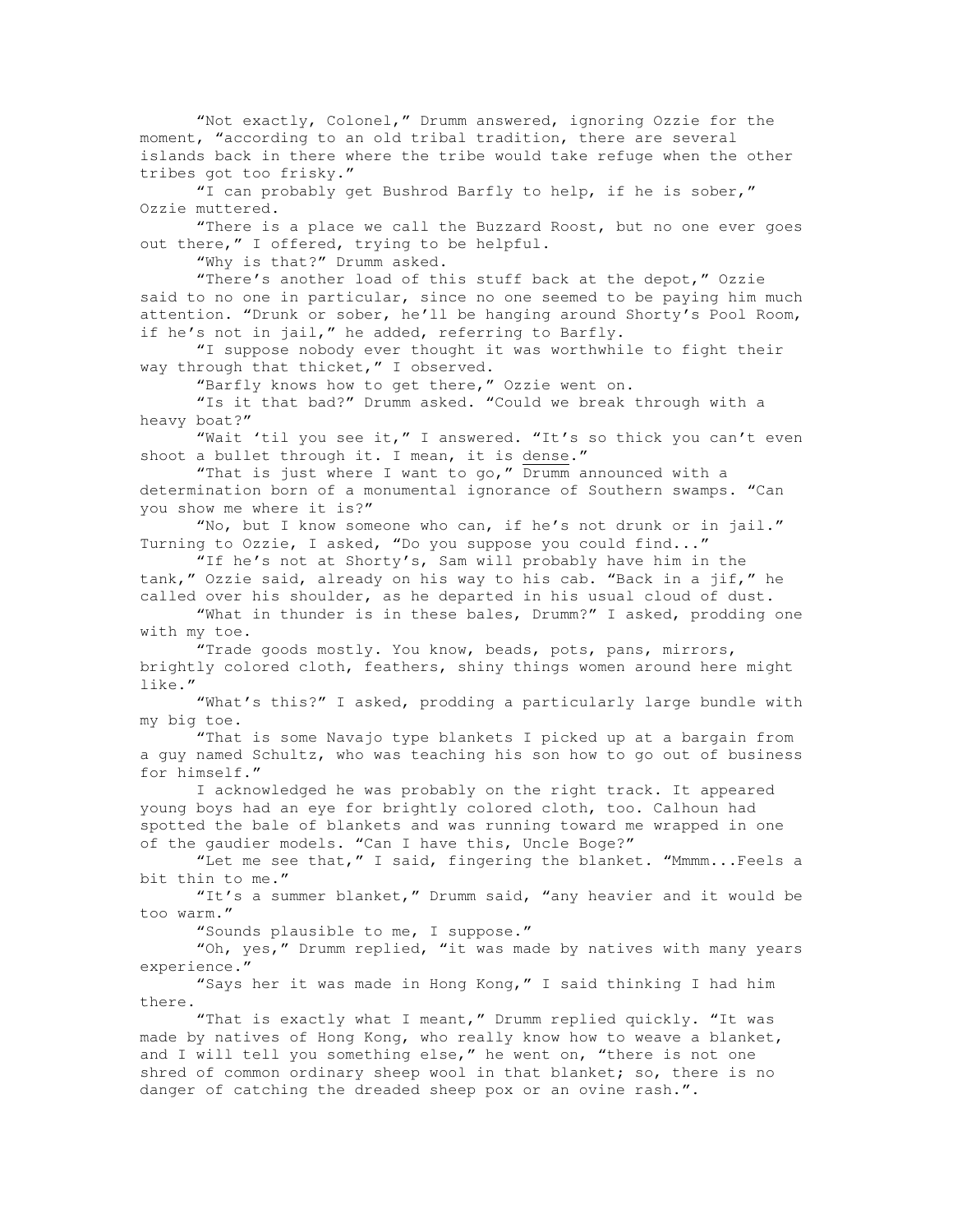Although I didn't know what an ovine rash was, and had never heard of anyone catching the dreaded sheep pox from a blanket, it was good to know it wouldn't happen to us. Fact is, I had never even heard of sheep pox, either, but I did not know much about medical things.

"What is it made of?" I asked.

 "It is woven of 100 percent pure virgin acrylic," Drumm announced proudly. "It will not shrink, absorb water, or burn. That is one of our safety features. It just melts down to a sticky goo, if it gets too hot."

 "It sure looks neat, Uncle Bogey," Calhoun said, admiring himself in one of Drumm's trade mirrors. "I could use these moccasins, too." "Made by Hong Kong natives?"

 "Actually, they came from Singapore," Drumm acknowledged. "Famous for footwear, no doubt."

"Oh, very," was his answer.

"I don't know," I said, rubbing my chin.

 "Please, Uncle Bogey, " Calhoun prodded. "This is really neat stuff, and Aunt Gussie said I needed some new shoes."

"I thought you all bought new shoes the first day you were here," I reminded him, shuddering at the memory of old Croaker mixing it up with Mrs. du Fester, and she thinking I had something to do with it.

 "We did, but they were Sunday-go-to-meetings," he said. "Please..."

 I was about to remind him they were sneakers, and you don't wear sneakers to church, when Drumm broke in.

 "Colonel, if you want to buy the blanket, I'll throw in the moccasins and a feathered headband."

 "Wow! Did you hear that, Uncle Boge! Moccasins and a headband! Wow!"

 "How much?" I asked, not too anxious to be sucked in by a shrewd Yankee trader.

 "Cheap." "How cheap?" "I am practically giving it to you." "I'm listening." Only \$3.95..."

 "Holy smoke!" I thought. "He is practically giving it to me!" There comes a time when a wise trader knows when to close the deal, and this was that time. "We'll take it," I said before he had a chance to back out.

 "...down," he continued, "and only \$10 a month for the next twelve months, plus carrying charges."

 Like magic he produced a clipboard containing a pink form and a pen. "Sign right here, Colonel."

 "Not so fast, son. I don't sign anything until I read it." "Certainly, Colonel."

 I couldn't really see the document too well without my specs, but I wasn't about to let Drumm know that. I made out enough to wits and whereases to feel it was probably in proper form; but I couldn't let him think it was totally acceptable.

 "You will have to change this to something more satisfactory," I said, pointing to what I thought might be an offending phrase.

 Taking the clipboard, he examined I had indicated with a puzzled expression. "You want me to change the date?"

 "Well, nevermind," I said, grabbing the pen. "Perhaps it's not so important, after all."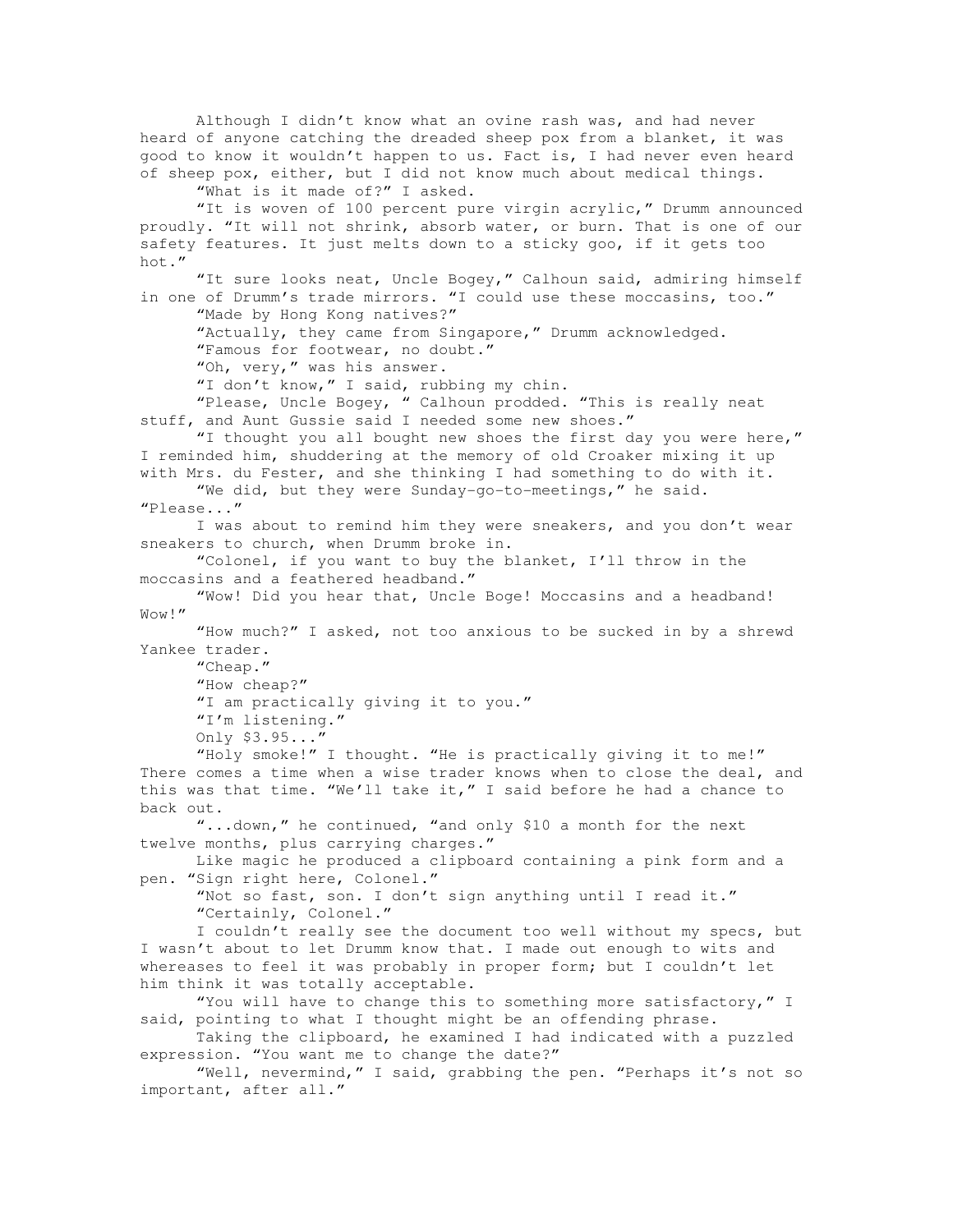Calhoun grabbed up his prizes and headed for the woods, as Drumm tore off part of the paper and handed it to me. "Colonel, you have trimmed me good on my first trade back in my homeland. I hope this is not an omen." "Don't worry, son," I smiled, pocketing the paper. "When it comes to trading, women around here aren't nearly as sharp as I. "I do pray that is true," Drumm said, putting the money I had given him into his lizza-gator wallet. "You have to get up pretty early to outwit a Bogey." "Who is this Barfly fellow Ozzie has gone to fetch?" "He is the one person I know of who can get you back to where you want to go, if he is willing to do it." "And if he isn't willing?" "You won't get there, and that is a fact." "Why wouldn't he be willing to guide me, if I am willing to pay?" "Well, he is a pretty independent fellow, and he might not be in the notion. Money can't buy everything, you know." "You mean my future depends upon the whims of a drunken bootlegger!" Drumm felt his heart sinking. "It does if your future depends upon your getting through that swamp. Besides, Bushrod isn't exactly a bootlegger anymore. When his daddy died, Bush got to drinking it faster than he was making it. There was some trouble, and he ended up doing a stretch in the pen. Anyway, old habits die hard, and he might not be too anxious to reveal his hiding places to a Yankee Trader." "You mean, my fate is in the hands of a bootlegger and a jailbird, too!" "Ex, " I said. "Whatever," Drumm answered, "I still think it is pretty risky." "Maybe not. He came out a different man in a lot of ways." "Different...?" "Maybe 'tamer' is a better word. Now, he is merely the Town Drunk, but sometimes he disappears into the woods for weeks and months at a time. No one knows where he goes or when he's coming back, but when he does show up, he is clean, well fed, and sober." "What does he live on?" "I don't know for sure, but he always comes out healthier than when he went in. He knows what's good and what's poison, and he knows where and how to find it. He knows how to trap game, where to find good water and nuts and berries. Get right down to it, that boy lives pretty good in the woods. He is about the finest woodsman in this part of the Country." Ozzie's taxi was turning in the gate, but I didn't see any sign of a passenger. "Looks like we'll have to bail him out," I observed. "That figures," Drumm said, not looking too happy.

 Ozzie confirmed that thought immediately. "Sam Hundley's got him in the slammer for breaking old Jim Barrens' head for him as he was tryin' to slap old Shorty's waitress around."

 In answer to Drumm's quizzical look, I said, "Jim Barnes is a bully; never picks on anybody he thinks might lick him, and Bush probably just couldn't stand it."

 "You got that right," Ozzie chimed in. "Bush told him any man that would hit a woman would suck eggs and bark at the moon."

"That must have made Barnes happy," I said.

 "Bush told Barnes right nice to 'cease and desist', but Barnes took exception to it, and went after the 'Town Drunk', thinkin'it would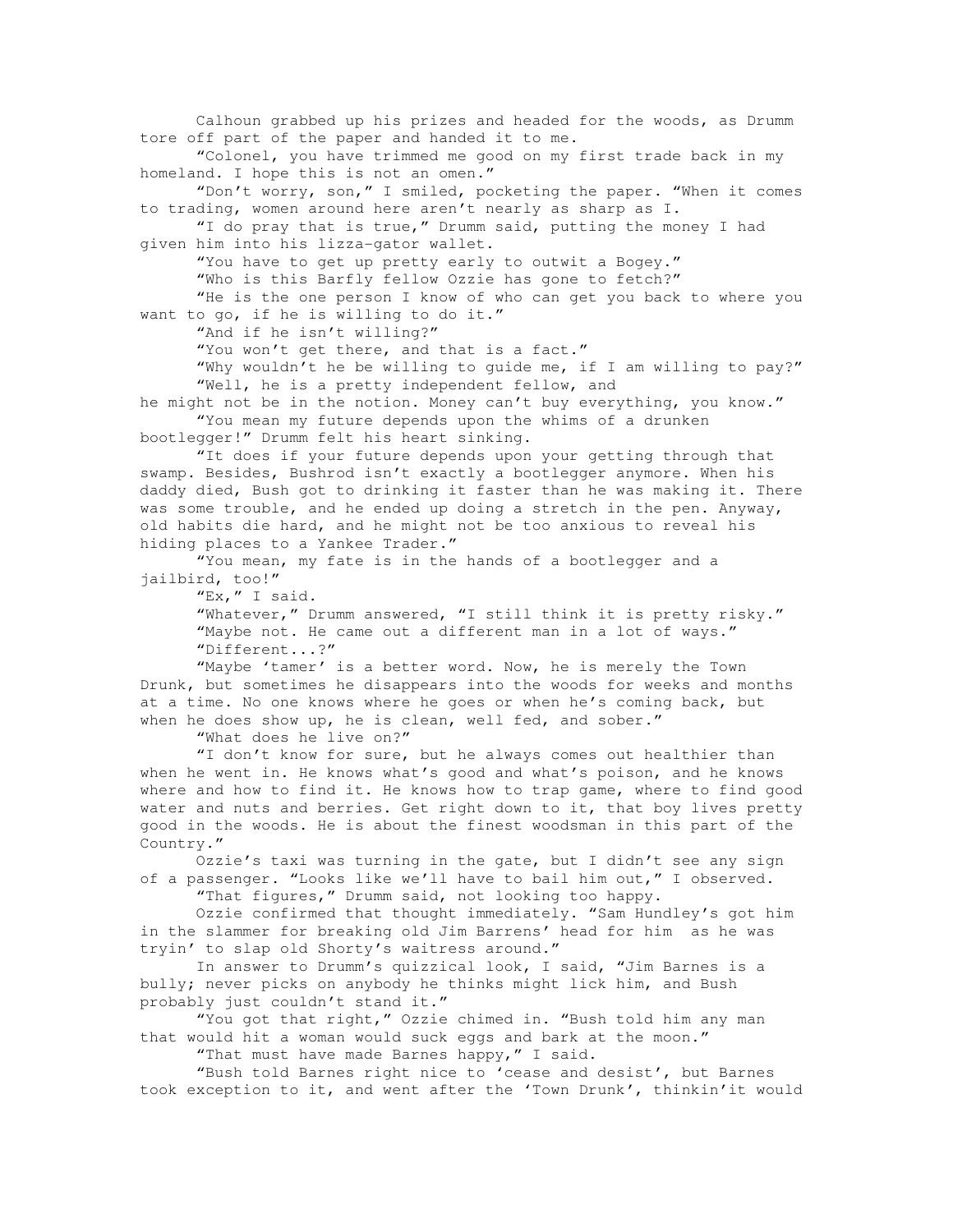be easy. He'd of been a heap better off if he had just kep' his mouth shut and gone on home. Bush liked to have killed him."

 "Seems like our 'Town Drunk' has some good qualities, too," Drumm observed.

 "Barnes' wife swore out a warrant for Bush's arrest, and Sam had to put him in the cooler," Ozzie informed them. "He was soused again by the time Sam found him."

 Sheriff Sam Hundley was busy leafing through a stack of wanted posters when the four of us walked into his office. He wrinkled his nose before looking up and surveying the motley crew before him.

 "What is this, Colonel, Buffalo Bill's Wild West Show?' eyeing Drumm and Calhoun. "Smells like you got a dead buffalo with you. Time you got a fresh one."

 Ignoring his well deserved remark about the dead buffalo, I just stated our business as briefly as possible.

 "That's a relief," he chuckled, "I thought you might have come to scalp me and help him escape.

 None of my business, but what do you want Bushrod for? He can't be very much help, the shape he's in right now."

 "Mr. Drumm here is the Last of the Hankapookies," Drumm nodded, "and he has come to take possession of Hankapookie Swamp. First, he has to get back in there to make some kind of 'improvement' in order to validate his claim. He needs a guide, and Bush is the best qualified guide I know of."

 "Draining that place is the best improvement I can think of, but Bush is the man.. That swamp is really wild. I expect he will need a guide to get him back out, too," Sam said, shaking hands with Drumm. "Come on back and see what you are getting. You might not want him."

 Sam led the way down a long dark corridor lined with empty cells on either side. The noises coming from the last cell might have been made by a starved out lion at feeding time.

 Sprawled out on the bunk was either a large sleeping man or a small hibernating grizzly bear. Whatever it was smelled even worse than either Calhoun or the Colonel. Sam opened the cell door and threw a bucket of cold water on the sleeping form.

"Wake up, Bush! Folks here to see you."

 "Holy Mackerel, Sam! Can't a feller even take a nap around here without you trying to drown him?"

 "These folks here say they want to bail you out, but I don't know why, unless they want to enter you in an ugly contest. You'd be a surefire winner."

 Bleary-eyed, bearded, hair all frizzled out as if he had just been pardoned ten seconds after they threw the switch; it was pretty evident old Bushrod wasn't in the best shape I had ever seen him.

 Drumm said nothing, but his open-mouthed stare and blank look told us he had just as soon trust his fate to General Custer as to the sorry specimen of humanity before him. Bushrod struggled to his feet and stood trying to focus his gaze, while swaying like a palm tree in a hurricane. Drumm, looking sad, was convinced the Hankapookie Hex was about to strike again.

 "H'lo Colonel," he said by way of greeting. Then, making a face as if he had just found half a worm in half an apple, said, "Phew, Colonel! Pardon me for saying so, and no offense intended. I know I don't smell like a rose bush myself, but you and the young fella there smell awful! Why don't you take some vinegar and wash off that skunk juice. We like to keep the jailhouse clean. It's my home away from home, you know.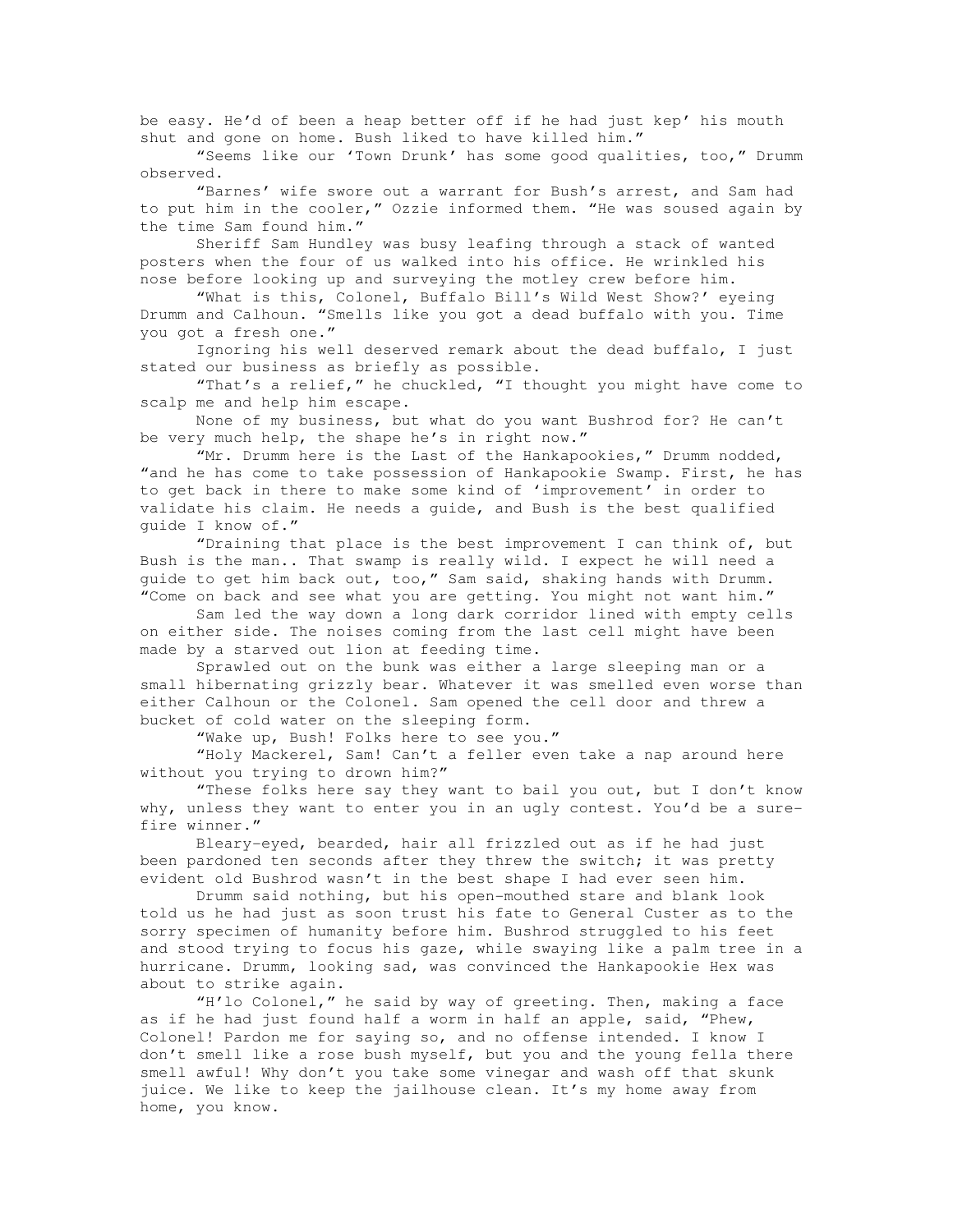Vinegar! So that was the answer! We might have known Barfly would have a simple solution..

 "Mr. Drumm, here," I motioned toward Drumm, resplendent in his tribal regalia, "has a business proposition for you of the utmost urgency. That is why we rushed right down here as soon as we heard about your problem with Barnes."

 "I guess he won't be bothering anybody for awhile," Barfly said . "At least not until he gets out of the hospital," I assured him. Barfly apparently finally noticed Drumm for the first time. "Holy

Cow!" he yelped, and fell back on his bunk. "Where'd he come from!"

 "Wall Street," I replied, which did nothing to clear Barfly's already confused mind. He wasn't prepared at the moment to digest all that was before him. About that time Calhoun stepped forward, wrapped in his Hong Kong blanket, headband and feather in place, and he had added a coat of fierce luminous chartreuse enamel warpaint.

 "Great Scott! Another one. A pygmy Indian on the warpath! I'll never touch another drop. I must be having a bad case of the DT's."

 He shook his head as if to clear it of cobwebs and stray Indians, and reveal a Wall Street type more in keeping with his idea of Wall Street types.

 Turning to me, and in a most desperate voice that quavered, "Are you sure..."

 "Trust me," I assured him, "This is absolutely the only man who can."

 "Can what, Colonel?" Barfly said, rising from his bunk, still slightly under the influence, eyes not exactly lining up with the holes in his head.

 Addressing the trembling mound of jelly, I said, "Bushrod, the reason you think you see Indians is because one of them is one, and the other happens to be my nephew, Calhoun, and only a temporary Indian.

 "Can what?" he repeated, not fully understanding what I was saying.

 "Take Mr. Drumm, here, back into the Buzzards Roost, and teach him how to be an Indian. He is one, but he just doesn't know how to be one."

 "I dunno," he hesitated, "it's pretty woolly back in there, an' I never took nobody there but Pap...an', an' it ain't no place for a Greenhorn." It was plain he didn't relish the idea of taking anybody back there; especially a stranger.

 Barfly was still shaking his head and stammering excuses when Sam entered the cell. "Bush, Jim Barnes is puttin' out word all over town to anybody that will listen, that he will shoot you down like a dog, if he sees you, once he gets out of the hospital."

"I ain't afraid of Jim Barnes," Bush answered.

 "I know you're not, but your back ain't bullet proof, an' that's exactly where that snake will shoot you, if he shoots at all. I think we'd better keep you here under protective custody until this thing blows over."

 "Good Lord, Sam! I don't want to stay in jail until that fool decides to go home."

"And I don't want no killin' on my hands, either," Sam answered. "Besides, Mrs. Barnes hasn't dropped the assault charges."

"I didn't assault him, he assaulted me, and you know it, Sam"

 "That's up to the judge," Sam noted. "Until then, you are in the custody of Keowee County, meanin' me, an' I ain't goin' to let you get yourself killed. That's final."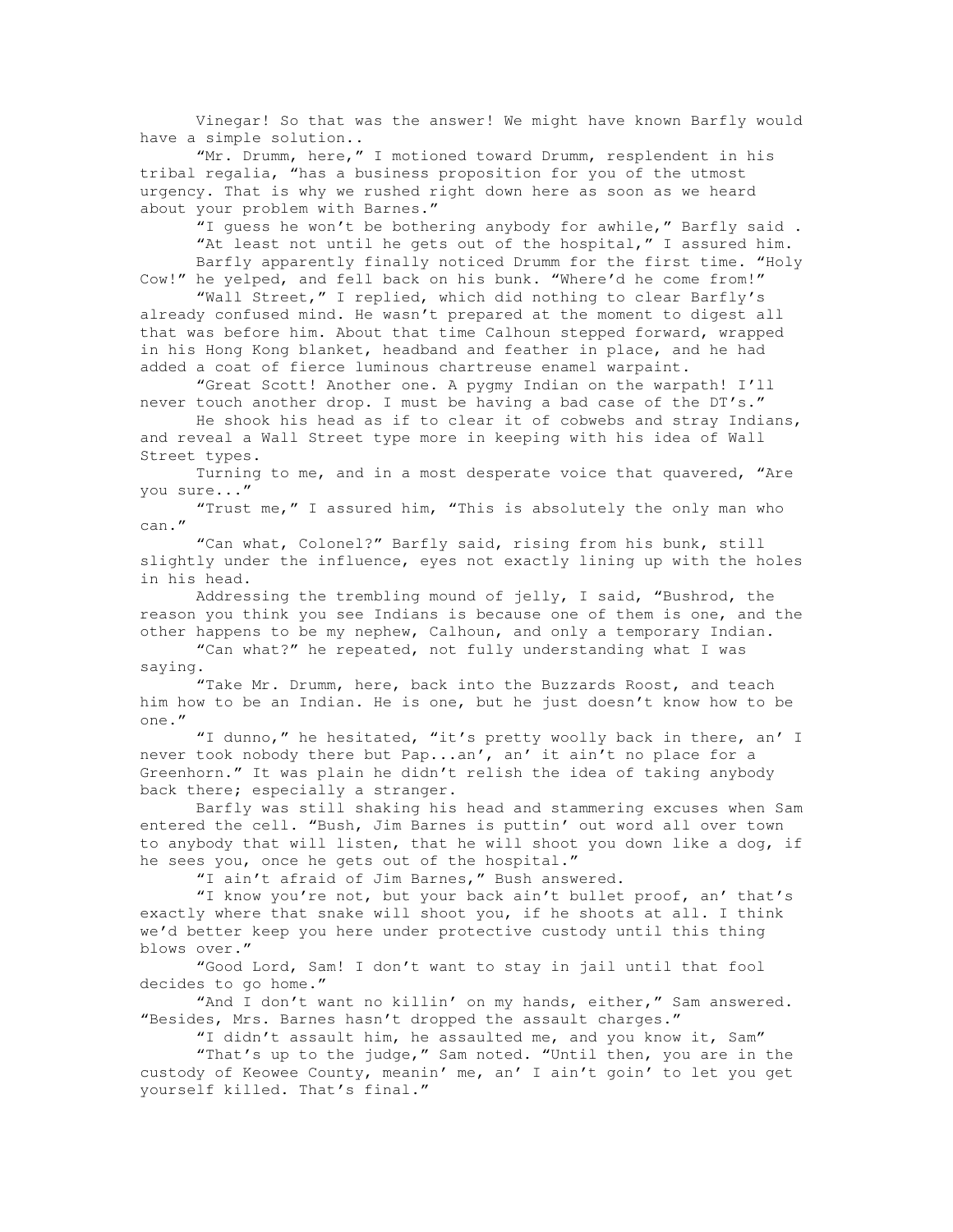"Wait a minute, Sheriff," Drumm spoke up. "Couldn't you release him to the custody of a responsible citizen?"

 "If he was a responsible citizen, willin' to put up a hundred dollar appearance bond. But, you're a stranger. I ain't about to, an' I ain't about to let him go off with no stranger."

 "I didn't mean me, Sheriff, but you would release him to the custody of the Colonel, wouldn't you?"

"Just a minute..." I started to protest, but Sam cut in. "I don't see why not."

 Turning to Barfly, Drumm said, "If we do it, I'll be expecting you to get me back to the Buzzards Roost."

"Fine," Barfly said, all objections removed.

 "Barfly ain't got no say so," Sam said. "How about it, Colonel?" Things over which I had no control were happening awfully fast "Well...er...ah..."

 "I'll pay," Drumm said, and produced a hundred dollar bill from some unknown region, as his breech clout had no pockets that I could see."

 Unable to field a single objection, I had to agree; but I felt I would live to regret it.

 "You understand, Colonel," Sam cautioned, "you will have to get him out of town. I don't want no shooting."

 "We are going to be going to the Buzzards Roost, Sheriff," Drumm smiled, "and as I understand it, nobody is foolish enough to follow us out there.

 It also means you will have to go out there with them, Colonel," Sam reminded me. "I was already beginning to regret it."

 "Whooo-peee!" Calhoun shouted. He had been busy making friends with Barfly, while we were busy deciding Bushrod's fate. "We are going out to the Buzzards Roost."

 "I'll send him out to you first thing in the morning, Colonel. He doesn't appear to be in shape to go anywhere, right now."

 It seems our intrepid guide had fallen back on his bunk, and was sleeping off the rest of his hangover.

Chapter 8 - Help Wanted

 Calhoun and I came out smelling like dill pickles after bathing in vinegar, but, feeling much improved, we were once again allowed into the house. Evidently Gussie and Marigold had no objection to dill pickles. Calhoun, however, chose to camp out in the barn with Drumm to help keep an eye on his trade goods. That arrangement suited both parties just fine

 Ozzie went off about his taxi business, promising to return in the morning bright and early with Barfly and all the help he could muster in the meantime. He stopped by all the local hangouts, the White Star and Shorty's Pool Room, without having much luck. The mere mention of the Buzzards Roost had a chilling effect on the locals. Even the Bohannon boys, who were usually game for anything, weren't too interested in slogging through Hankapookie Swamp.

 Ozzie had about given up his quest for helpers when he decided to cruise over to the depot and try his luck with passengers on the evening train. This time he wasn't disappointed. Bouncing off the train like a pair of golf balls on rough pavement and heading straight for his cab were two high spirited young men in a jovial mood, obviously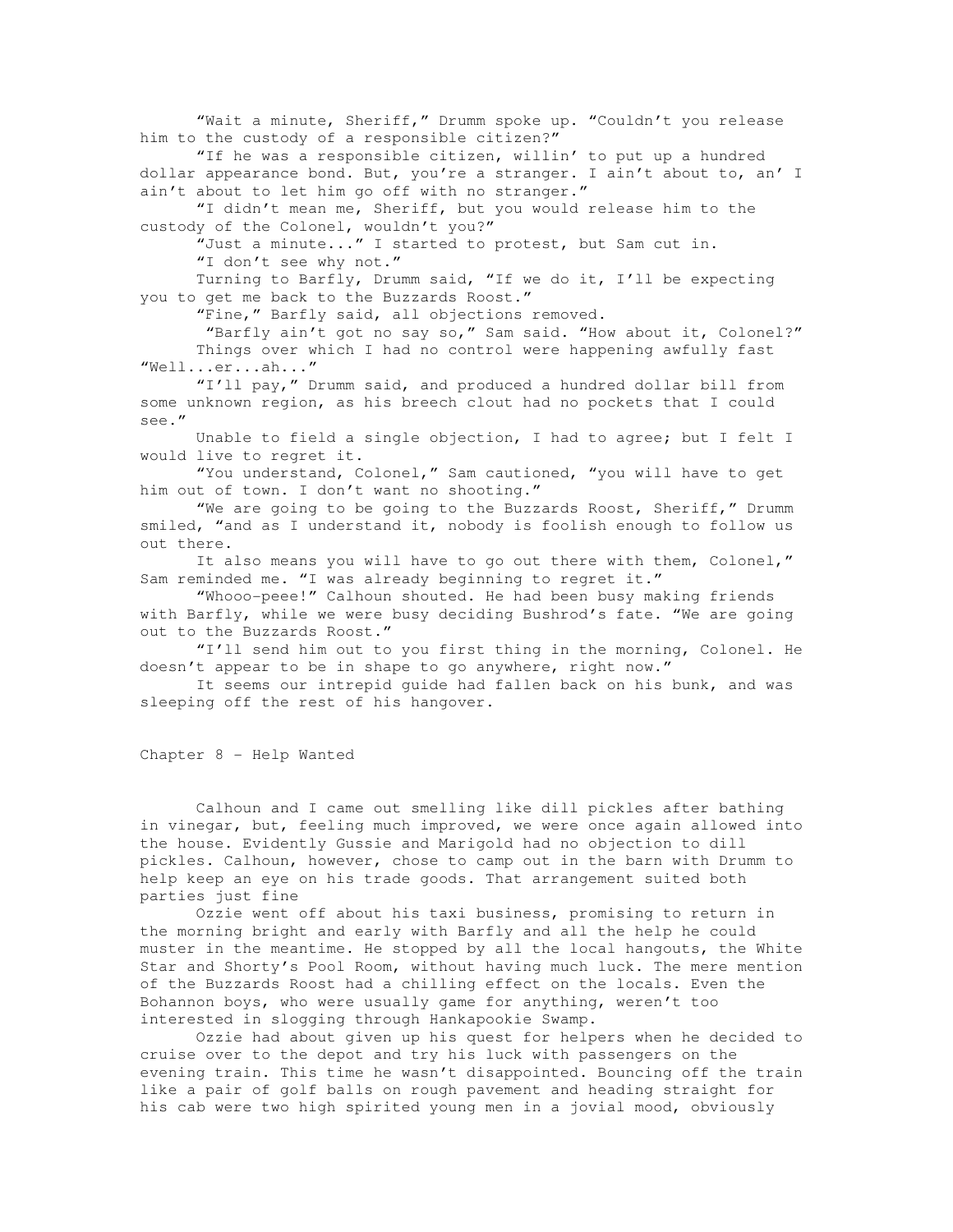fueled by the contents of whatever was in the fruit jar they were sharing.

 The delightful duo was dressed in the local manner, and carried only light luggage in the form of two flour sacks. As they jostled and bantered their way toward the cab, Ozzie quickly sized them up with an eye long practiced at doing so. Ozzie had once read a story about a detective named Holmes, who could practically read a person's whole history at a glance. That had impressed Ozzie, and he had practiced doing so until he thought he was pretty good at it. Proud of his own powers of deduction, he deduced that men dressed as laborers preferred to walk the short distance to their boarding house, thus, saving cab fare.

Ozzie, judging from their light hearted manner, deduced these guys were looking for a good time, and would no doubt ask for a tour of the local dives. There wouldn't be much of a chance for a sizable tip from these jokers, but, if they were available for work, Ozzie could certainly oblige them. Drumm would take care of the fare and hopefully provide another generous tip.

 Ozzie jumped out and held the door for the two young flies about to be tangled in his web. Yes, Ozzie Clodfelter was nothing, if not Clever (with a capital C), and somewhat devious (with a small d). He might have felt a twinge of pity for his unsuspecting prey, but he wasn't really bothered by those feelings. He would be as hard hearted and merciless as a lion stalking its prey. He also suspected the boys might have already primed themselves for the evening with a belt or two, but that would make his job that much easier.

 "Where to, gents," Ozzie inquired, as he pulled away from the curb.

 "You tell him, Pete," said the skinny one to his more rotund partner.

"I don't know, Arthur," Pete demurred. "You tell him."

 "Are you gents here on business or pleasure?" Ozzie asked only as a matter of form, since he had already deduced they were obviously pleasure seekers. "How about Shorty's Pool Room? That's always a good place to start a fun evening."

 To Ozzie's utter surprise, Arthur replied, "You might not believe it, but actually, we are here on business."

 "But we mean to have a little pleasure while we're doing it," Pete chuckled.

 "Right on," Arthur heartily agreed. "Pete, give the man a cigar. No point in our having all the fun."

 "Okee-dokee," said Pete, whipping out a big fat stogie and offering a light, while Arthur took a long pull on the fruit jar that seemed to have appeared from nowhere.

 "You still ain't said where you want to go," Ozzie reminded them, after taking a heavy drag on the cigar. "Man, this is a good cigar."

"Ought to be," Pete said. "Them's three-for-fifty."

 "Whooeee! I ain't had no three-for-fifty like this 'un for awhile.".

 "It's a good'un, all right," Arthur agreed. "Pete gets 'em special made."

"What kind of business are y'all in, anyhow?"

 "I 'spec you might say we are in the chicken business, an' we want to look over the country for opportunities," Arthur said. "How 'bout jus' takin' us out in the country, and let us look it over."

"At night?" Ozzie puzzled. "It's gettin' near sundown now."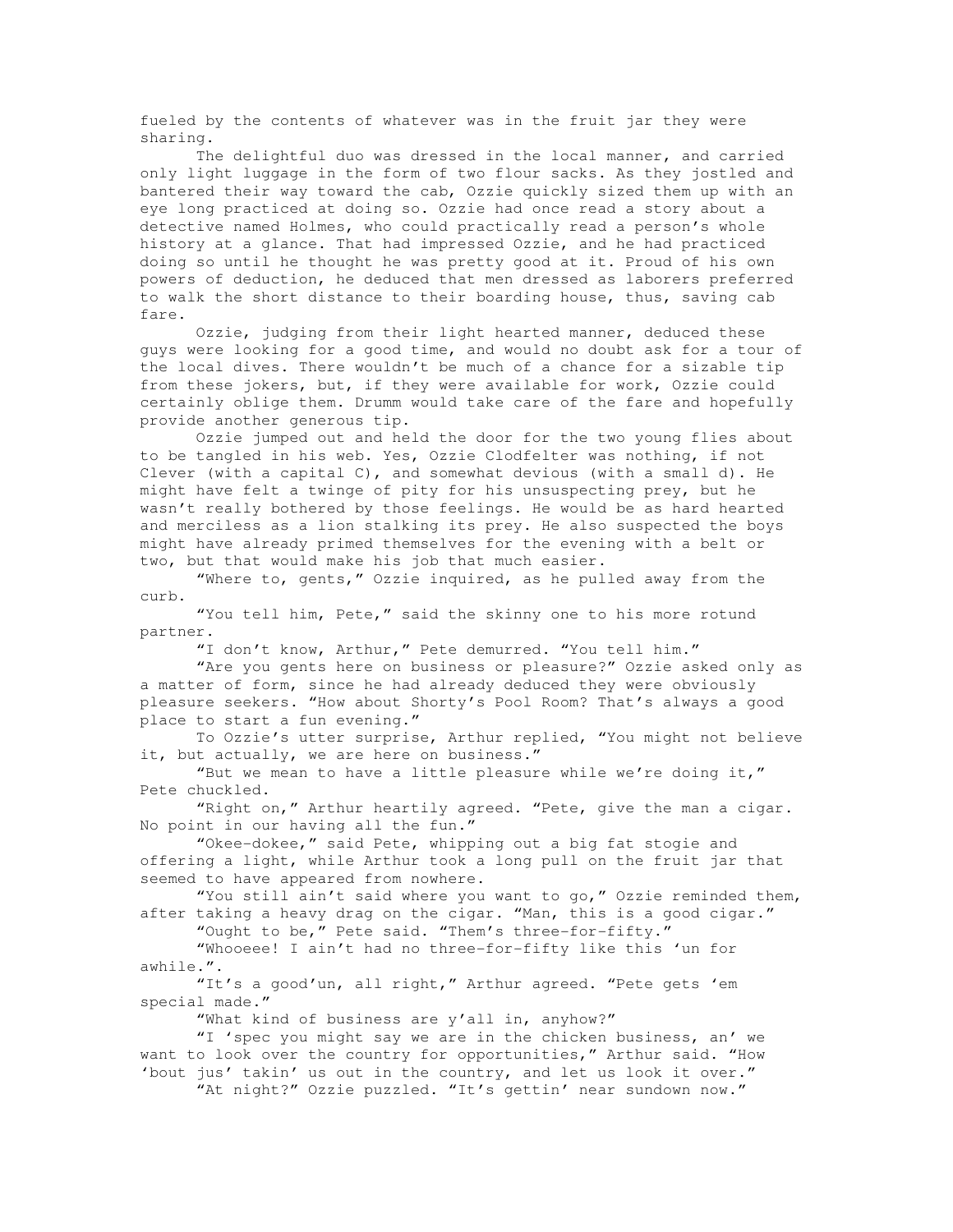"Oh, that's the best time," Pete said. "We don't want the competition to be able to spot us, hee, hee."

 "Makes sense," Ozzie wondered what the giggling was about, but he wasn't about to let opportunity slip away. "If y'all are looking for opportunity to work in the meantime, I can oblige you."

"Whut doin'," Arthur inquired.

 "Ah ha," Ozzie thought to himself, "I've got 'em interested. I didn't think they looked like no high powered executives."

"Yeah, like whut," Pete chimed in.

"Like he'pin' some fellers tote some stuff tomorrow."

 "Whut kind of stuff," Arthur, the chief negotiator for the pair, queried with a strong note of doubt and suspicion in his voice. "We ain't goin' t' break our backs."

 "Oh, just general kind of stuff. B'longs to an Injun, an' Injuns don't have no heavy stuff, much."

 Ozzie took another puff on his three-for-fifty, and sat back. If things went along as he thought, he would be able to hit Drumm up for a pretty hefty fare, plus a tip. "That Injun is depending on me to recruit jus' the right kind of he'p, and you all look like right likely prospects. You might pick up some pretty hefty change, too." Ozzie was, indeed, the sly one.

"Injuns ain't got no money," Arthur half sneered.

 "This 'un does," Ozzie asurred him, "he's a Noo Yawk Injun." "Let's he'p him out, Arthur," Pete put in. "We can tote stuff, an' besides, I ain't never seen a Noo Yawk Injum."

 "You ain't never seen too many Noo Yawk people of any kind," Arthur observed.

 ."You could say that only because it's true," Pete acknowledged, and they both broke into a fit of rib-digging laughter.

When the laughter subsided and they got semi-serious again, Arthur, the negotiator, offered, "Tell you what we'll do. You take us where we are goin' for free, and we'll he'p you out tomorrow."

 "Dang!" Ozzie thought. "These boys are a tougher nut to crack than I thought" Then aloud, he countered, "Ain't goin' t' do it for nuthin', but I'll do it for half." Since Drumm was going to pay the fare, anyway, Ozzie figured he didn't have much to lose.

 "You drive a hard bargain," Arthur conceded, "but we'll do it, anyway. You take a check?"

"No checks," said Ozzie, hard nosed negotiator.

 "We're a little short of cash right now. How's about you trust us, an' we'll pay you out of what the Injun pays us."

 Ozzie pondered that offer for awhile, and concluded that Drumm was going to pay the fare, anyway. Therefore, if he kept his mouth shut, he stood to collect a fare plus a sizable tip from Drumm, and a half fare from the boys. He wasn't expecting much of a tip from them. Either way, he would come out way ahead of the game.

 "Okay," he said, "you got it," but he was a tad miffed the boys weren't quite as easy as he first thought.

 "You boys got a behind name to go with Pete and Arthur?" He was being a bit nosey, but that never bothered Ozzie a whole lot.

"We're the Gilroy boys from over at Pickens," Pete answered, "and we ain't braggin, but we can truthfully say most everybody over there knows us." He might have given that as a reason for showing up in Luthersville, but for reasons known best to himself and his brother, he decided to withhold that little gem of information.

 BLAM-YOW!! The cigar exploded in a blinding flash and a huge puff of smoke.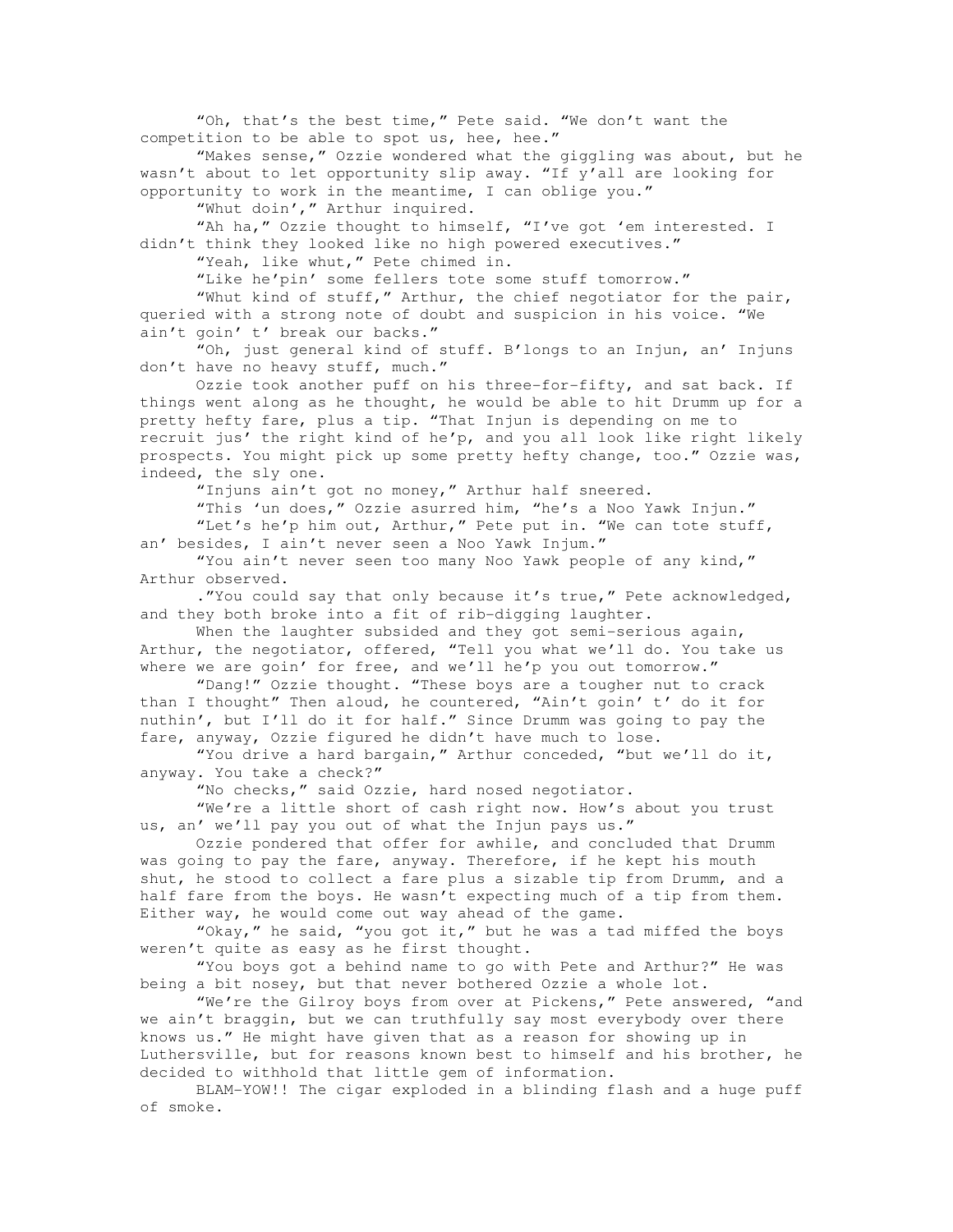"JAY-SUS!!" Ozzie shouted, the stub of the smouldring three-forfifty clinched between his teeth.

 Flying blind, Ozzie swerved off the road, bounced off a boulder, taking off a headlight and crumpling a fender.

"Whoopeee!" Pete bellowed.

"Hang on!" Arthur shouted. "Yeehaaa, look out!"

 The cab swerved back across the road and through a five strand pasture fence, uprooting a bunch of fence posts before burying itself in a haystack from which several cows had been placidly grazing before being scattered by the intruding missle..

Ozzie sat white-eyed in stunned silence, soggy three-for-fifty smouldering butt hanging from lower lip, white-knuckle death grip frozen to the wheel, brows and hair singed and smoking. A moment of silence, broken only by the hiss of escaping steam.

"Wha...wha hoppen," a dazed Ozzie croaked.

 "Pete must of added a little extry gun powder to that cigar," Arthur chortled.

 "You goin' t' hafta watch that stuff, Pete. You liked to of got us kilt."

 The brothers dissolved into fits of laughter, but Ozzie was too stunned to move. Somehow the humor of the situation escaped him.

 The small herd of cattle, whose peaceful evening routine had been suddenly shattered by the intrusion of the runaway cab, began returning. They surrounded the scene and stared at the intruders as solemnly as the losing crowd at a ball game.

 An old black and white muley-headed heifer, the leader in their bovine hierarchy, broke away and headed toward the wide open gap in the fence, and the corn field across the road. It wasn't long before the rest of the herd began drifting along behind her. A gap in the fence just naturally attracts cows.

 Bouncing out of the cab like two blobs of silly putty, the Gilroy Brothers surveyed the scene of mayhem in the late evening sun. They could see the right headlight was missing, but the left was still working. One being deemed sufficient, they gave no more thought to the missing headlight or to the cracked windshield or the missing hubcaps or the beat up bumper. That didn't hurt the running of it.

 The biggest problem was the right fender, which was crumpled against the tire, but they could pry that off, given a proper pry-pole, such as one of at least a half dozen fence posts recently jerked out of the ground.

 The radiator from which escaping steam made a noise somewhat akin to a neglected tea kettle, might be a problem for most folks, but not the Gilroy boys. Whenever you make use of whatever is handy in order to solve a problem, the army calls it a field expedient. The Gilroy boys were nothing if not old practiced hands at field expedience.

 A little mule manure, with which the pasture was well supplied, and fresh water from a nearby stock tank added to the radiator did the trick. It wouldn't improve the atmosphere any, but it stopped the leaks; besides, you can't have everything. After they pried the fender off the tire, they conceded the front wheels might be a bit wobbly, but, without the means to straighten the axle, there wasn't much they could do about it. They would just have to live with it.

 With a much disgruntled, morose, and sulled up Ozzie at the wheel, the boys pushed the cab back onto the road, and let it roll down a little grade in order to let the engine catch up. Ozzie was having a hard time steering now, with the front end doing a cross between a hula and a Mexican fandango, but when he popped the clutch, the old engine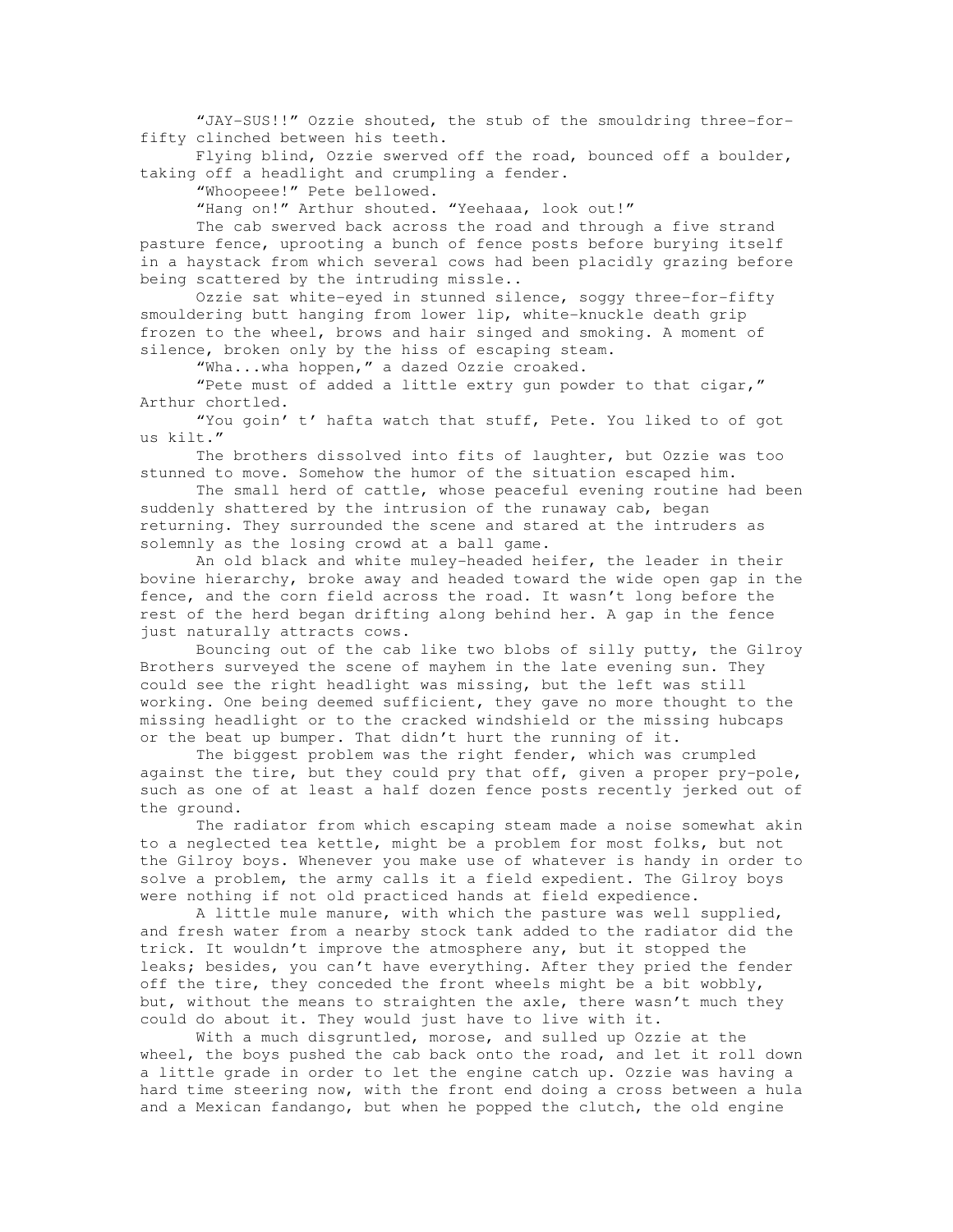sputtered to life. The boys caught up and scrambled aboard, and they were off once more into the gathering dusk, although Ozzie would have been just as happy to have left them behind..

 Ozzie was a far cry from sharing the mood of his ebullient passengers. His pampered prize had never had to suffer the indignities of a crumpled fender, a cracked windshield, a missing headlight, a beat up bumper, two missing hubcaps, a floundering front end, and the crowning insult of mule manure in the radiator! Furthermore, he had never had a three-for-fifty explode in his face. He was beginning to believe he might have misjudged the pair of Happy Jacks occupying his back seat. They were definitely beginning to grind on his nerves.

 "Aw, c'mon ole Ozz, be a sport," said Pete the diplomat, "We didn't mean no harm."

Ole Ozz remained silent.

 "Hey Oz," Arthur called. "You know what the farmer said when he fell out of the barn loft?"

 Silence...but that didn't bother the boys. They were having fun. "Well, I guess I'll hit the hay! Woooeee hee hee haw!" slapping

Ozzie on the back, and digging Pete in the ribs.

 "Guess I'll hit the hay! Get it?" Pete gurgled. "He must of been a-feelin' his oats," Arthur offered.

 "Just barley", Pete shot back, and they broke up again, stomping the floor and slapping Ozzie on the back until his ears rang, so pleased were they at their own wit.

 "Get it?" Arthur gasped. "I said'feelin' his oats' and Pete said,'Just barley' Oooh, hoo hoo hoo! I can't laugh no more. I think I'm goin' t' be sick!"

 Ozzie thought the corn on the side of the road wasn't nearly as ripe as the corn on back seat. "I think I'm going to be sick, too," he muttered under his breath. Drumm was going to have a heck of a bill to pay for these two birds.

Hey old Ozzenfelter," Pete called out, and Ozzie winced at the butchering of his name. "Did you ever hear about the guy who invented a bread slicer that could slice up four loaves at a time?"

Ozzie remained adamantly silent.

 "It was the first four loaf cleaver, oooh haw haw haw," more ribdigging, back slapping, and floor stomping laughter in which Ozzie failed to join.

At last Pete sang out, "Stop! Stop, the car, ole Ozzenfelter. This is the place we been lookin' for."

 By then the lone headlight was assisted greatly by a full yellow moon bathing the whole world in its silvery blue sheen. There was no place in sight where the boys might 'do business', except perhaps at a nearby farmhouse, which was unlit. The boy's behavior had been so unpredictable, Ozzie thought nothing of it. If they wanted to do business in the dark, it was all right with him.

 "Jus' wait right here and keep the motor running," Arthur suggested in a hoarse whisper.

 "We won't be long," Pete added in a whisper. Ozzie could hear the brothers laughing and joking in muted tones as they ducked into the cornfield alongside the red clay road..

 Ozzie sat back and relaxed for the first time since these two jokers climbed into his cab. While he awaited their return, he decided to flick on the old Atwater-Kent and tune in the happy voice of Smilin' Eddie Hill piped in direct, unless Smilin' Eddie was fibbing, from WLAC in Nashville, Tennessee. Hot dog! It was Ozzie's favorite program. He drummed his fingers to the delightful rhythm of Chet Atkins playing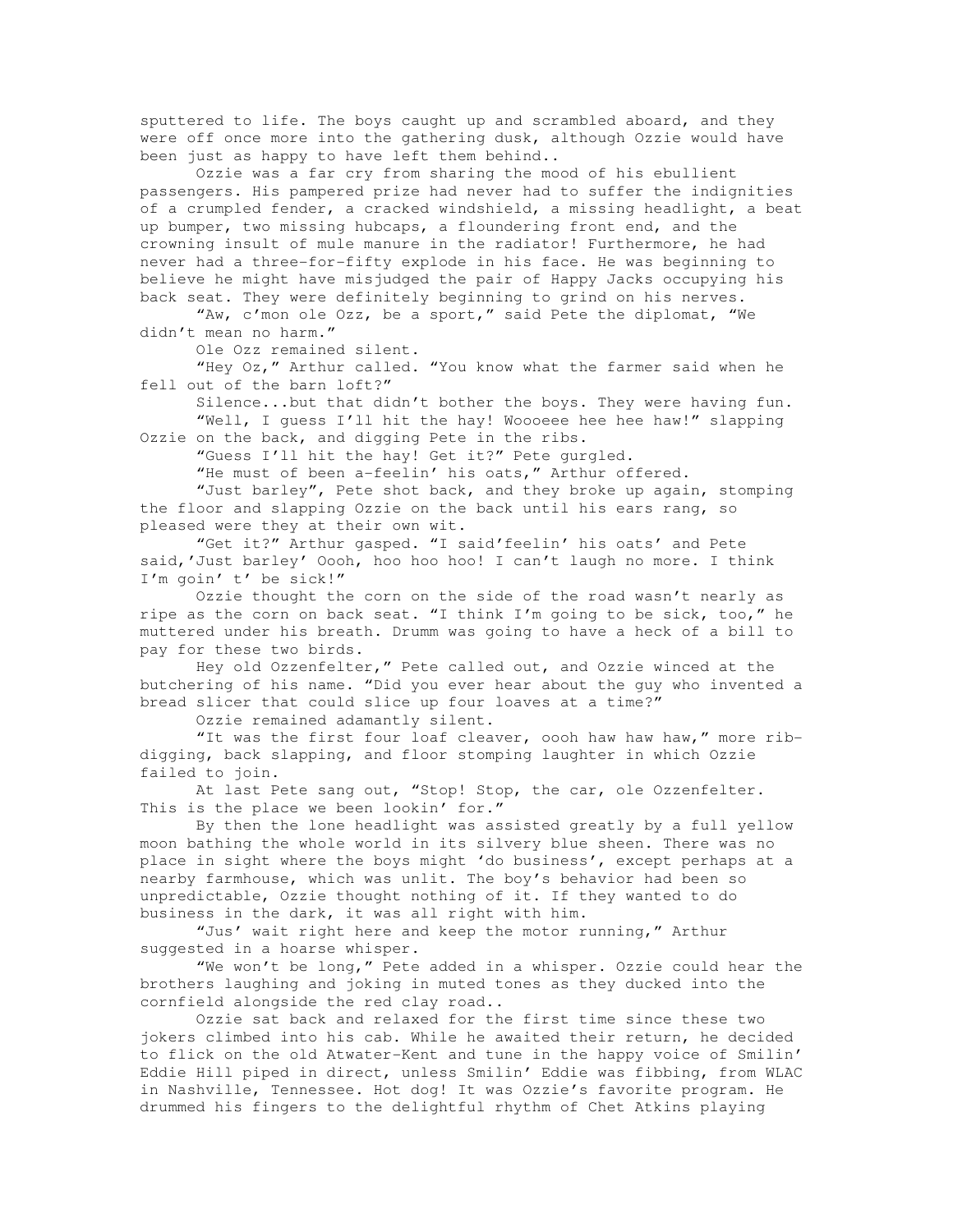Jada. Nobody had a touch on the guitar like Chet. Ozzie found himseld smiling for the first time since the three-for-fifty blew up in his face.

 "I wonder what happened to those guys?" Ozzie mused to himself while drumming to Chet. "I mean, how long does it take them to drain their lizards, anyway? Oh well, maybe they had to take care of some Big Business. I hope a snake doesn't bite them, it will surely die, if it does."

 He considered leaving them, but he was in so deeply now, he figured he just had to get them to Drumm, now. There was no way he could come out even, but if he could charge Drumm enough commission for finding them, he could at least cut his losses.

 The moon was high, the stars were out, and a thin mist was rising from the creek along the corn bottoms. Patsy Cline was singing Crazy as only she could. She was suddenly lost in a welter of cackles, curses, and hoofbeats coming from the direction of the farmer's henhouse behind the sleeping farmhouse.

 A light suddenly flashed on in the farmhouse and a window flew open. Ozzie sat wide-eyed and frozen, hair on end. BAH-ROOOOOOOM!! BAH-ROOM!! The unmistakable roar of a double barrel twelve gauge let loose both barrels rent the cool, clear night air. Bird shot scattered oak leaves, acorns, and twigs from the trees under which Ozzie was parked. Puffs of dust rose from the wooden sides of the already badly wounded taxi to mark where the shot had hit.

 Holy Smoke!!! Ozzie yelped, his world coming to an end. This time the Captain of the Titanic was more than willing to abandon his passengers. Whatever they had gotten themselves into, they could jolly well get themselves out. He dropped it into gear, and was slinging gravel in a tight circle, when Pete, with a well filled sack over each shoulder piled into the back seat amid a blizzard of chicken feathers and bird shot.

 "Whooeee!" he yelled. "Let's git." Ozzie needed no encouragement, but in a moment Pete realized Arthur, who was not as agile, was not aboard. "Wait, don't leave Arthur!"

 Ozzie's better told him to keep on truckin', but his better nature won out. He cut the wheel hard, the old cab jumped the side ditch, and took up two rows of corn before it lurched across the road and back toward the barnyard on a search and rescue mission.

 The single headlight caught a wide-eyed Arthur burdened with two bulging sacks legging it away from the henhouse, short legs churning as fast as they could toward a rendezvous with the taxi.

 Ozzie cut another tight circle, spraying rocks, sticks, sand, and gravel in a wide arc against the house, raining down upon an outraged figure in a nightshirt brandishing a huge weapon.

 BAH-ROOOM! BAH-ROOOOM! The shotgun cut loose again. This time shattering the remaining headlight, but propelling the hard pumping Arthur the last fifteen feet onto the shimmering hood of the wildly careening taxi. He glomped on like a leech, and stayed there until Ozzie could be persuaded to stop some five miles from the scene of the crime.

 Wending their way back to town by moonlight along unused by-ways, they succeeded in avoiding the attention of any wandering minions of the law. The Gilroy boys, pretty well spent, but with spirits intact and undamped, were serenading in their version of close harmony, By the li-eet of the sil-very muuune. Billy Vaughn would not have appreciated their efforts, and it is doubtful he would have recognized it. They had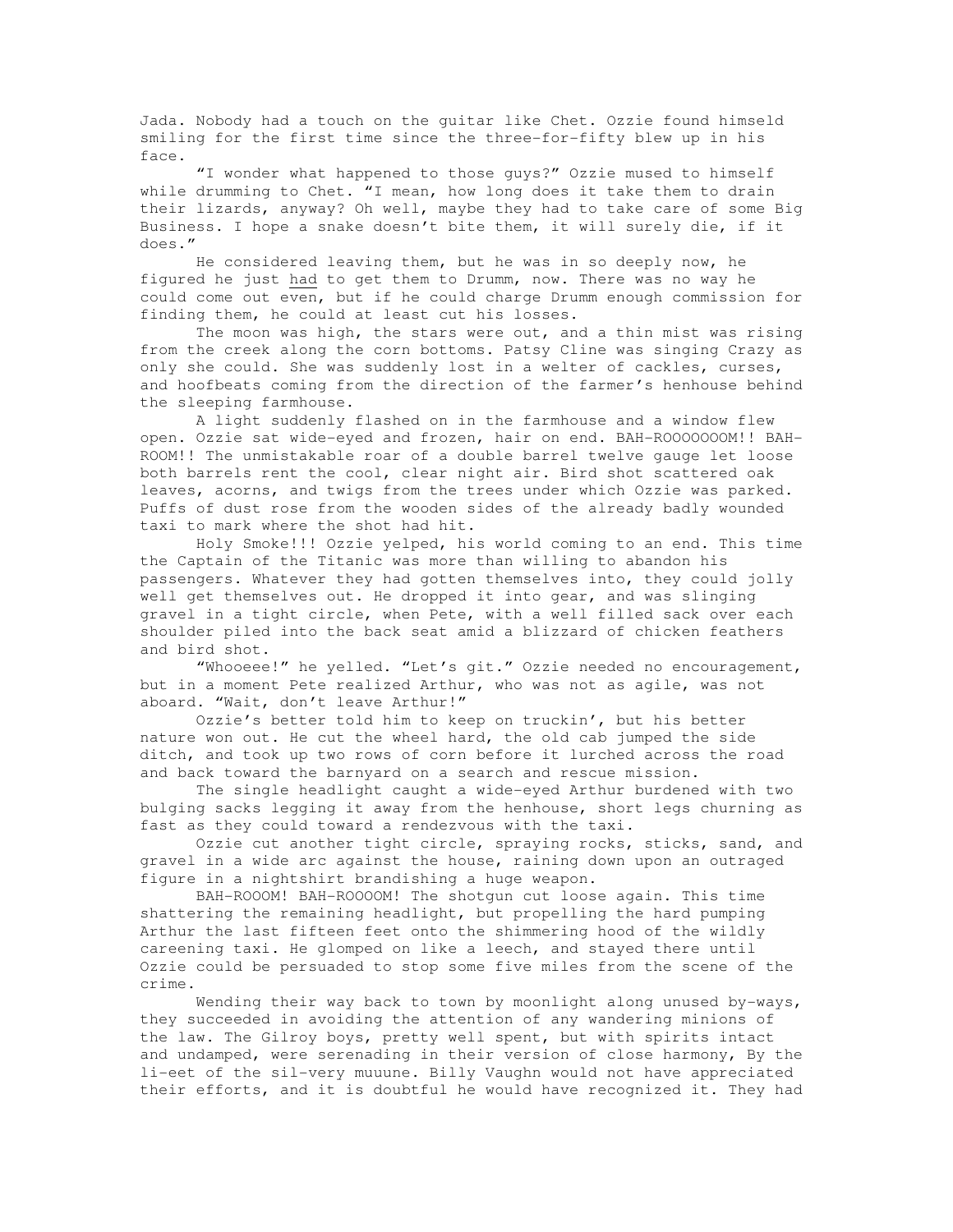just gotten to Honey-mune, keep a-shoi-ning in Joooon... when Ozzie let them out at the truck stop.

 He didn't want to attract Sam Hundley's attention and have to explain a pair of well oiled passengers, a shot up cab full of chicken feathers, and several fugitive chickens roosting here and there sround the vehicle. Sam was known to be unusually curious about the unusual, and Ozzie's cab was certainly more unusual than ever.

 The last Ozzie saw of the Gilroy boys, they were trying to persuade a trucker bound for New Mexico that they would be a lot of help and good company on the trip. The driver opened the door, and the boys, waving a fond farewell, scrambled aboard.

 It was mighty poor pay, considering the wear and tear of his late adventures, but Ozzie got to keep the four or five stray hens that decorated his cab.

 Next morning he went out to crank up, and sat on a freshly laid egg. "I guess that was my tip," he said, and drove off to the jailhouse to pick up Barfly. 1-336-522-8999

Chapter 9 - A Secret Path

 The Colonel continued his story: "When Ozzie showed up with Barfly early the next morning, Barfly appeared bright-eyed and bushy tailed, but I will have to say both Clodfelter and his vehicle looked as if they might have had a brush with Mrs. du Fester and the Ladies Aid."

 "Ran into a haystack," was his only explanation, but I wondered what was in the haystack, and how many times did he run into it?

 "Haystacks shoot bird shot at you?" Barfly asked, flicking a No. 7 1/2 chilled shot out of the woodwork where it had struck. "Look at all them shot holes," Barfly added. "Cab looks like it has chicken pox." Ozzie winced at the mention of the word, "chicken".

 "Termites," Ozzie commented wryly, and began unloading the rest of Drumm's supplies he had picked up from the depot.

 "Termites eat your headlight, too? I'd say it must've been about a three hundred pounder to do all that damage to your fender and bumper," Barfly went on.

 Since Ozzie didn't respond, Barfly sensed the subject was just too painful for Ozzie to pursue any further right now. He mercifully decided not to play anymore on that theme, and began sorting supplies into manageable bundles.

 Drumm was itching to get underway. "Just take what is needed to pitch a decent camp," Drumm ordered, which was fine, as long as he thought he was in charge, but that was apt to change as soon as they hit the swamp. He could navigate the wilds of Wall Street better than most, but the wilds of a Southern swamp required entirely different skills. "With the Colonel's permission, we will leave the trade goods in his barn," Drumm added.

 "Be my guest," I assured him. It was the least I could do after the licking I had given him on that blanket deal.

 After the goods were sorted and the bundles made, we repaired to the house for one of Marigold's delicious rib-sticking breakfasts. When you take one of her mouth watering golden brown whole wheat biskits and apply a mixture of cane syrup and butter, which we refer to as a gray horse, you have just sampled the absolute best the world has to offer.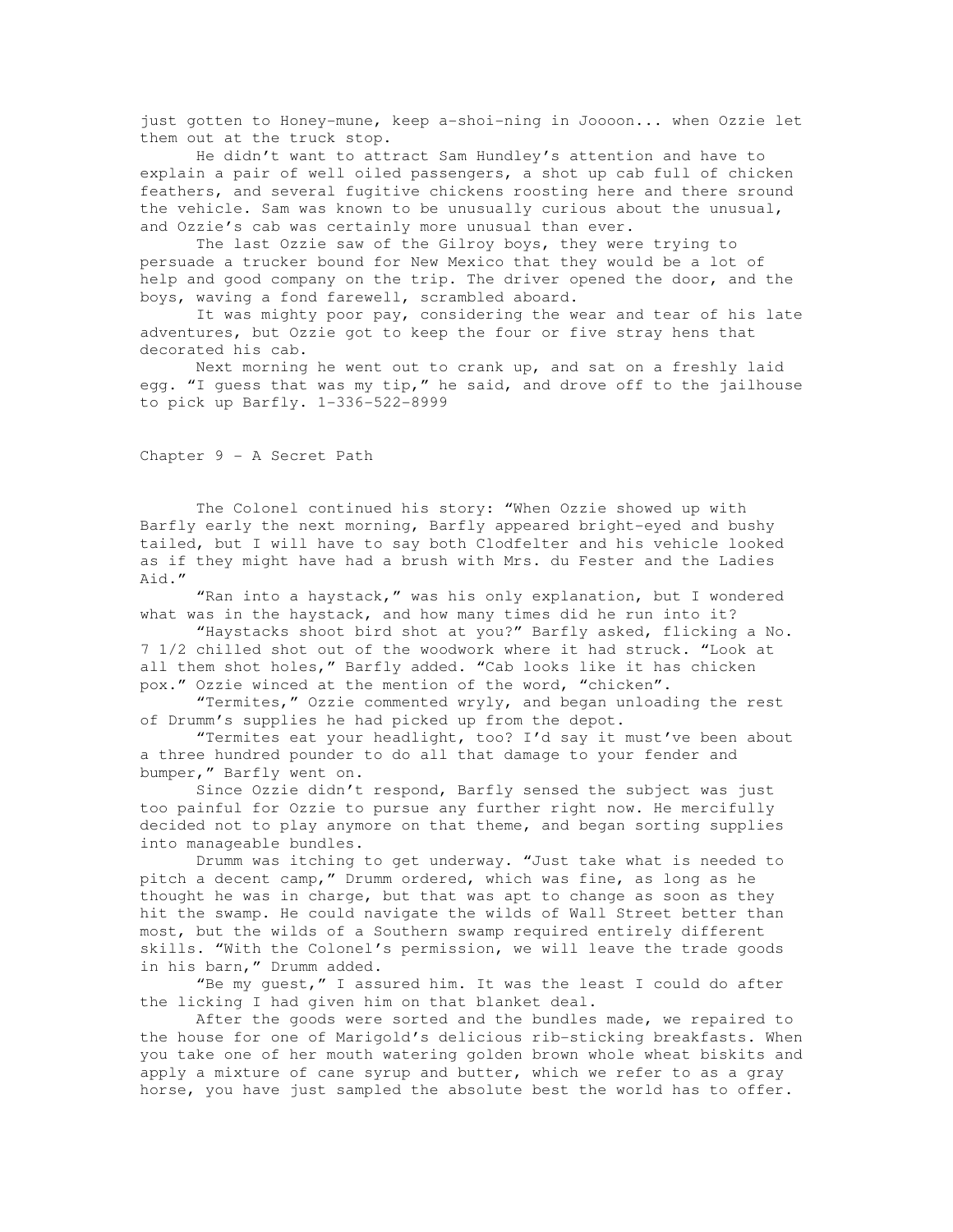Tamp that down with red-eye, ham, eggs, and grits, and you have a breakfast that will stick with you. .

 Being of a somewhat delicate constitution and a desire to watch my waistline, I limited myself to a mere four biskits and gray horse, two eggs sunnyside, a few spoonfuls of red-eye, a slab of ham, and a single bowl of buttered grits, but I was happy to see the boys dig in and take care of the rest. Marigold appreciated it, too.

 Having fortified ourselves for whatever lay ahead, we were off. Barfly led the way with the most burdensome of the bundles, followed by Drumm and Clodfelter. Calhoun and I, each with what we might safely carry, brought up the rear. We followed a well beaten path across the pasture and through the woods past the well known glade of recent ill memories, and on for a couple of miles before we topped a ridge and down along a bluff to the edge of the swamp.

From that point onward we were strictly dependent upon Barfly, our intrepid guide, for none of us knew the route to the Buzzards Roost, although we knew approximately where it was. The Swamp, in its sinister beauty, seemed to beckon us to enter and discover its dark and arcane world of hidden mysteries. The high ground, known as the Buzzards Roost, is hidden from sight by a dense growth of black gum, cypress, an impenetrable growth of briars, sawgrass, water lilies, and an endless quagmire of coffee colored swamp water. None of us would have vaguely considered tackling that bog without a qualified guide. Our faith was in Barfly, often labeled the town drunk. You may think that to be a slender thread upon which to rely, but, in the woods Barfly was the unchallenged king.

 "We're going to have to slog it from here, folks," he announced. "I guess we better rest up a little bit before we set out." With that, he set his burden down and sprawled out on the grass. The rest of us gladly followed suit.

 "Isn't there a dryer way to get out there?" Drumm asked, somewhat doubtfully, surveying the damp domain before us.

 "'Fraid not," Barfly answered. "I have to feel the pathway with my feet, and I couldn't do that from a boat."

"What pathway?" Ozzie asked. "I don't see no pathway."

 "It's all underwater," Barfly replied. "It is solid bottom and stepping stones, and has more crooks and turns than a dog's hind leg. You always think you are headed straight into a wall of sawgrass, but stick to the pathway and it will twist and turn and guide you right through without a scratch. The pathway is very narrow. The builders planned it that way as a means of confusing their enemies. The bottom on either side of the path is soft mushy mud and quicksand. It was laid out centuries ago by the Hankapookies to keep enemies out of their safe refuge."

 "You mean my ancestors did this to protect themselves?" Drumm asked.

"Yep. They were very clever, but they weren't fighters; they were traders and survivors."

 "Amazing, and they managed to hide their safe haven," Drumm said. "The secrut is knowin' where to start," Barfly said.

 "Well now, how'd you ever find where to start? Ozzie asked. "I don't see no rocks.."

 "'Course not," Barfly replied. "If you could see the rocks, it wouldn't be a secret, now, would it? And, every durn Indian in the Country would have been out there on the island, murdering Hankapookies. The rocks and the path is all under water. You can't see them."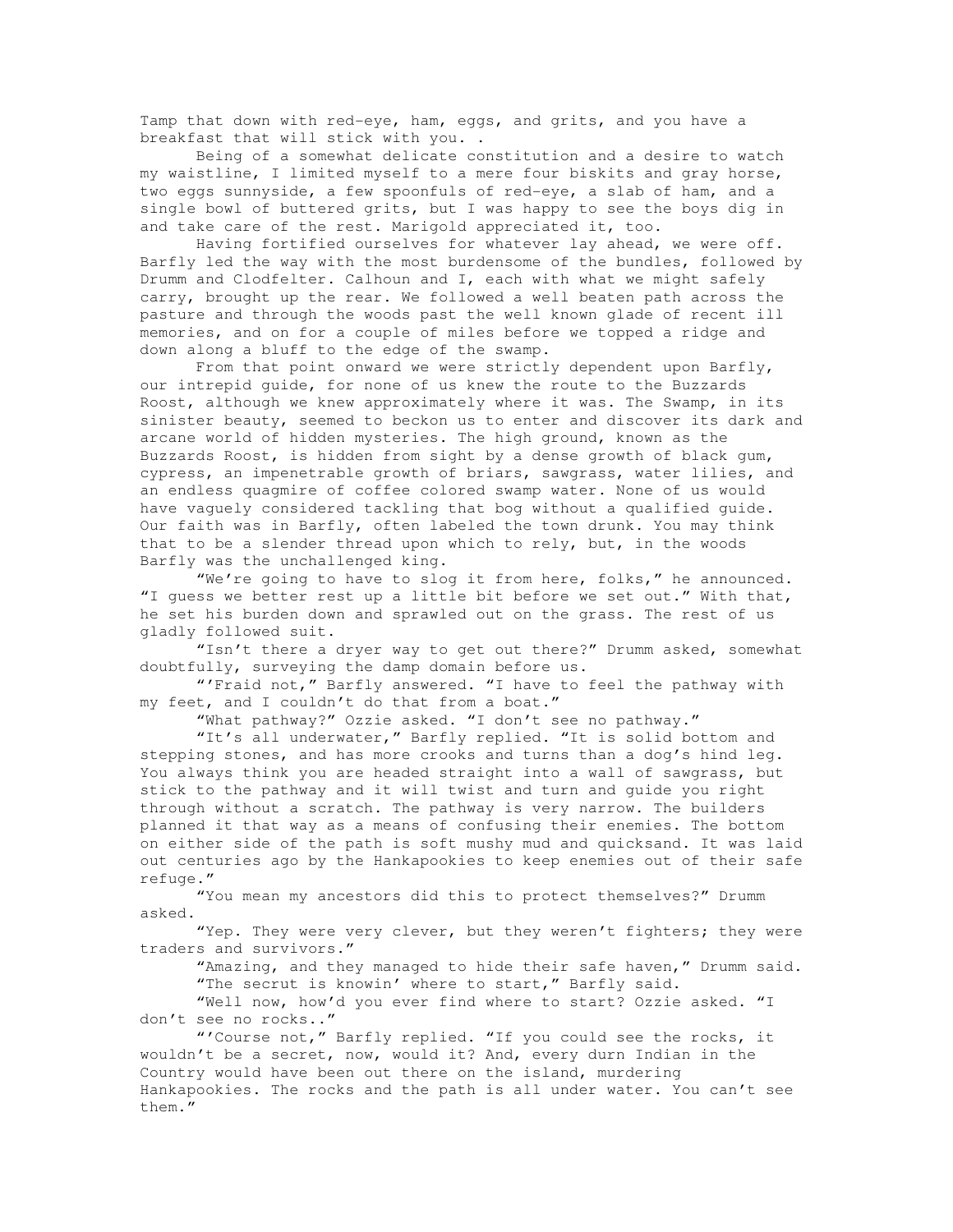"Well, how'd you find it?" Ozzie repeated.

 "I didn't. Pa found it by accident in a desperate moment one night when the revenoors got after him. They'd done cut his still, and had him surrounded with his back to the swamp. Pa figured it was either jail or the swamp, and he never did favor goin' to jail. He chose the swamp, and just happen to hit on the right place, and he right away realized if he just kept walkin' on those rocks, he would be safe. The revenoors weren't goin' t' come after him in the swamp. They had better sense than that.

 He eventually came out at the Buzzards Roost, and the revenoors went home, thinkin' that Pa had run his last sip of 'shine, or was either drownt or eat up by alligators. Alligators didn't get him, but the 'skeeters liked to have sucked him dry before he could build a fire and smoke 'em out."

 "Thank Goodness the 'gators didn't get him or we wouldn't know how to get out there now," Drumm said.

 "Pap just laid low for a few days, and when he come out, he decided to move his whole operation out there to the island. There couldn't have been no safer place. We was the only ones knew how to get out there, and Pap was always close-mouthed about where his still was. Me 'n him made 'shine out there for years mostly at night so the revenoors couldn't spot the smoke, and we never had a single visitor."

"Is there any shelter out there, now?" Drumm asked.

 "There ain't no motels, if that's what you mean, but me 'n Pa built us a lean-to against a cave in a bluff that was right cozy."

 Calhoun, who hadn't been talking much during the whole trek, took all this in with wide wondering eyes. He didn't want to miss a thing this woods-wise semi-derelict could teach him. Barfly had sensed that and the two had formed a bond not unlike that of professor and very bright student. Youth is innocent, and I hoped Barfly would be circumspect in the knowledge he imparted to this alert youth. I needn't have been concerned. Barfly was always very circumspect. Strangely enough, Barfly, for all his checkered past had retained a large measure on innocence, himself.

 "We didn't sleep in it much," Barfly continued, "just when it was cold and rainy. Pap, he always liked to sleep out in the open, and I do ,too. In Pap's case, I think it was force of habit, and he didn't want nobody sneakin' up on him by surprise.

 To answer your question, I don't know what kind of shape it's in right now. I haven't been out there since...well, since Pap died. I hadn't had the heart; which might bring up another problem."

"What's that?" Drumm asked anxiously.

 "I ain't never made this trip in the daytime. Me and Pap always made it at night. Pap was afraid we might be followed, otherwise." "I thought you said you could find it in the dark."

 "I did. I can find it in the dark, but in the daylight I might get confused. I'm telling you, that path has some funny twists an turns, and even some false leads that end in holes forty feet deep. Those Hankapookies thought of everything."

 "I guess about the only thing you can do is close your eyes and pretend it's dark, if you get in trouble," Drumm offered.

"And, if you disappear, the rest of us will wait where we are 'til you come back up if it takes three days," Ozzie put in.

 "Thanks. It's nice to know you all will be waitin'," Barfly said drily.

 "What are friends for," Ozzie said, remembering the needling Barfly gave him about the bird shot.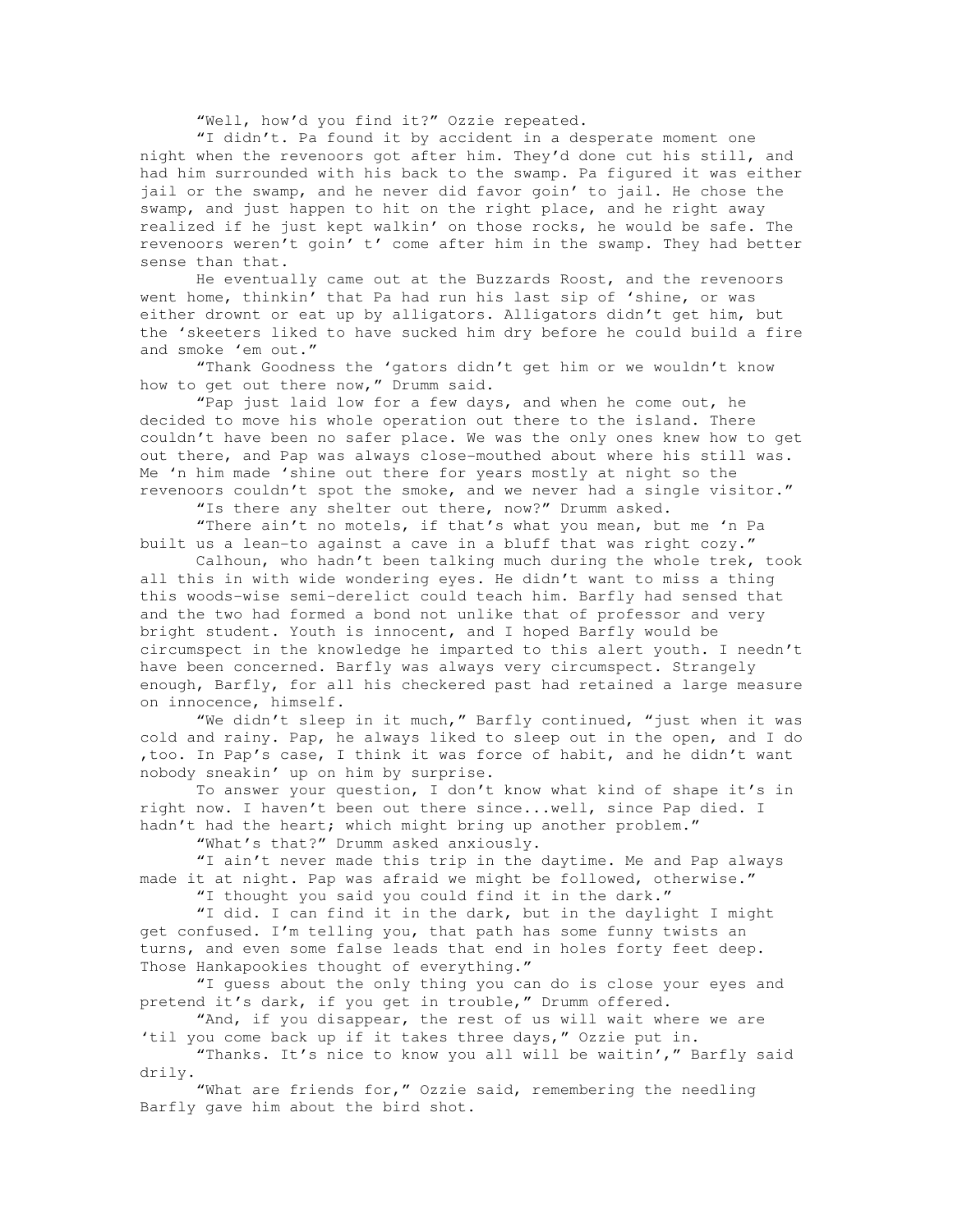"Let's get this show on the road," said Drumm, shouldering his bundle and breaking into that.little tete'. He was anxious to get moving, and we began shouldering our burdens and getting prepared to step into the unknown; at least unknown to all but Barfly. It was a daunting prospect. The pathway lay unseen and cleverly hidden beneath the dark waters of Hankapookie Swamp. To unravel its mysteries, we were placing our trust in a man whose reputation was somewhat less than sterling, and whom, by his own admission, might get confused in the daylight. Therefore, it is understandable that it was not without some feelings of trepidation that we set forth on this journey.

 Anticipating the forthcoming damp journey, during the rest period I had donned my waders, normally worn only while fly casting up on the beautiful Chattooga River. They had never been tested in swamp water before, but I am happy to report they performed beautifully, nary a leak. Calhoun, however, had no need for such paraphernalia. Wrapped in his Hong Kong Navajo Indian blanket, feathered headband cocked at a jaunty angle, he and his small bundle perched upon my shoulders, thereby easing his discomfort while adding immeasurably to my own. The others had merely taken off their shoes in preparation.

 "Stick real close together now," Barfly cautioned, wading into the water, which quickly closed over his waist. "Stay on the path. It gets real mushy on either side, if you lose the path. Don't worry about the bundles, I waterproofed 'em, they will probably float, but I wouldn't count on it."

 Single file we set out in the original order, Barfly in the lead, Calhoun and I bringing up the rear. The first couple hundred yards in waist deep water was slow but uneventful. Then Clodfelter wandered slightly off the path and disappeared. Fortunately his pack bobbed to the surface with Ozzie hanging on for dear life, enabling Bushrod and Drumm to drag him, coughing and sputtering, back to the safety of the path.

 "I told you it was mushy off the path, and not to go wandering off by yourself," Barfly chided his friend after he stopped sputtering.

 "This durn highway of yours ought to have guard rails and a centerline," Ozzie shot back.

 "I'll flag it with rags so's you can find your way back. Can't risk losin' your bundle, you know."

 In water sometimes up to our chests, and often only knee deep, it took the better part of an hour to negotiate the trail, and another fifteen minutes to penetrate the thicket surrounding the island and dry land we called the Buzzards Roost. Because of the many twists and turns and towering grasses, one could not see more than a dozen or so yards back along the pathway by which we had come. The pathway was hidden from air and ground, and the twists and turns much too short to be followed by canoe. It was truly a secret pathway, known only to the Hankapookies.

 When we finally broke through the protective thicket, the rest was comparatively easy. The hard sandy bottom sloped gently upward to a sunny meadow, where we set our burdens down and took a well earned breather.

 "Right over there is where me 'n Pap had our still," Bushrod pointed toward a clump of trees further up the slope. "Might take a little fixin' up, but it is a dandy campsite. There is a right cool spring flowin' out of the bluff nearby, so we'll have plenty of the best drinkin' water I ever tasted. Me 'n Pap used to water our still with it, and it takes pure water to make good likker. If it has too many minerals and especially if it is sulfery or tastes like copper, it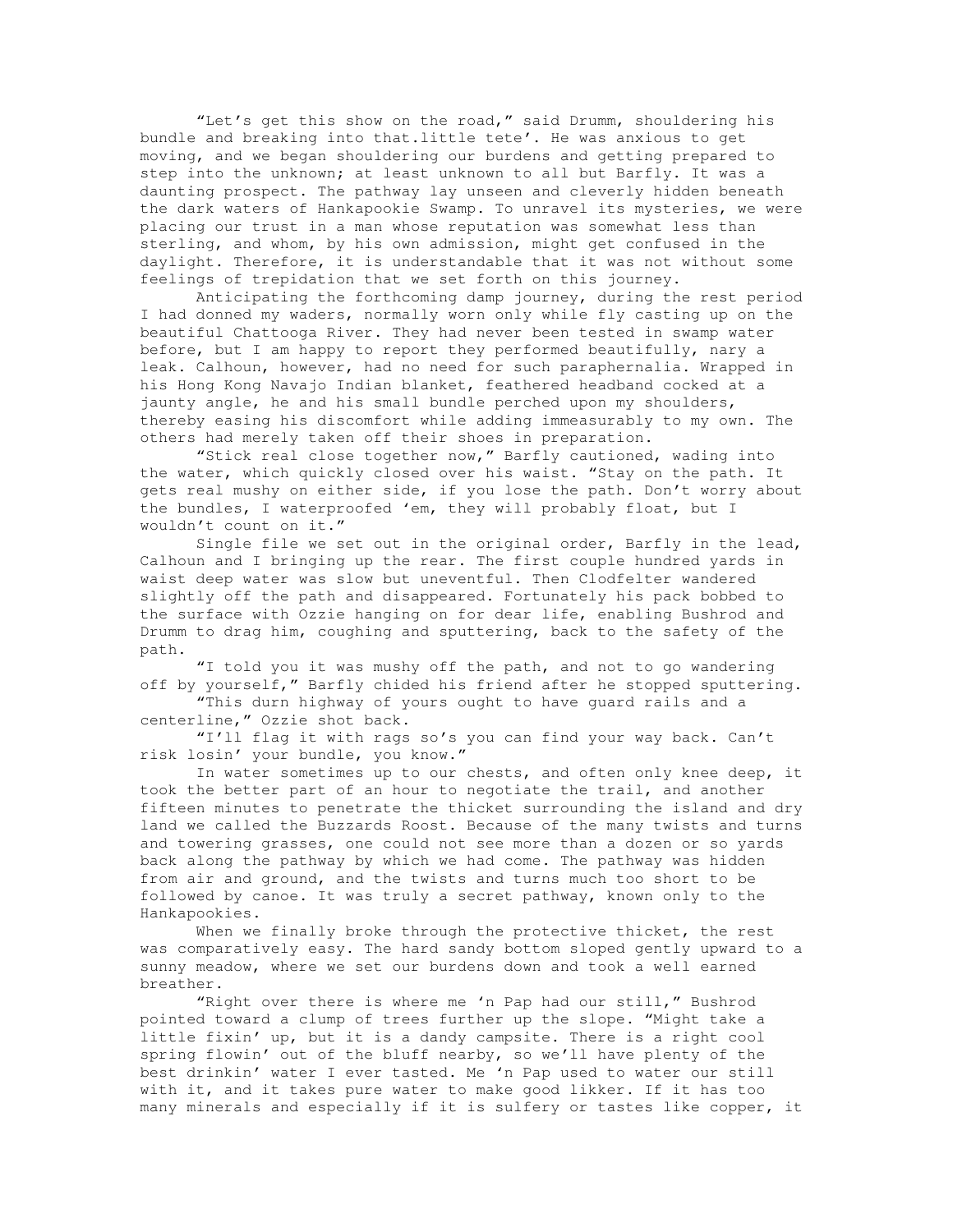won't do to make likker. Makes the likker taste awful. Pap was always careful about things like that."

While Bushron and Ozzie "fixed up" the camp site, Calhoun and I helped Drumm take stock of his new home. Drumm was probably the only Indian in existence who had his own private reservation. Wet as it was, he meant to make something of it.

 For reference he unfurled several large scale U.S. Coast and Geodetic Survey maps of the Hankapookie Swamp area. One map couldn't cover it all. He pointed to some squiggly shaped contour lines surrounded by nothing but map symbols for swamp and marshland, with several blue indicators for open water.

 "This looks like my island, Colonel. It seems to cover two or three hundred acres"

 "That's the Buzzards Roost, all right," I observed. "And the rest of it looks like your swamp. I hope you aren't planning to take up large scale farmin', unless you want to raise catfish and alligators."

 "Plenty of room on the island to raise all I need. After all, Colonel. Remember, it once supported the whole Hankapookie Nation. Granted, it was a small Nation, but nevertheless it supported them."

 Casting his attention back to the maps, "According to the map, the island isn't very far from the mainland, as the crow flies."

"Or as the buzzard soars," I added, pointing to a flock of that

species circling overhead. "I hope they don't know something we don't." "They sure know a better way to get out here than we do, Colonel.

I've got to figure out an easier way to get back and forth than the Hankapookie Path, which, in itself is absolutely an ingenious and a marvelous engineering feat."

 "I'll certainly agree you won't have many visitors, if that is the only way they can get out here."

 "Actually, I don't care about entertaining too many visitors; only the people I want to see. I think I have just the ticket"

"What do you have in mind?"

 "I'll tell you about it later, Colonel. Right now Calhoun wants to go exploring, and to tell the truth, so do I," Drumm said, folding the maps. "Let's go, Calhoun!"

Chapter 10 - The Island

 While Drumm and I were trying to determine the best way to get through the seemingly impenetrable brush that covered this part of the island, Calhoun, who had scampered ahead to do a little exploring of his own, made up our minds for us.

 "Look, Uncle Bogey, I've found a trail!" he yelled, and indeed he had. "C'mon, Uncle Bogey, let's go 'splore it," the impatience of youth urged, but these old bones rebelled. He would have to learn to bide his time, where I was concerned. I simply responded as fast as I could without hurrying.. .

 He had stumbled upon a game trail that tunneled through the brush covered area. As all game trails do, this one seemed to wander aimlessly as the animals sought to follow the path of least resistance. It was joined from time to time by other trails coming in, and also confused by random trails branching off. We stuck to what appeared to be the main trail.

 The overhanging vegetation along the trail was above the level of Calhoun's head, but well below the level of our own. Calhoun could walk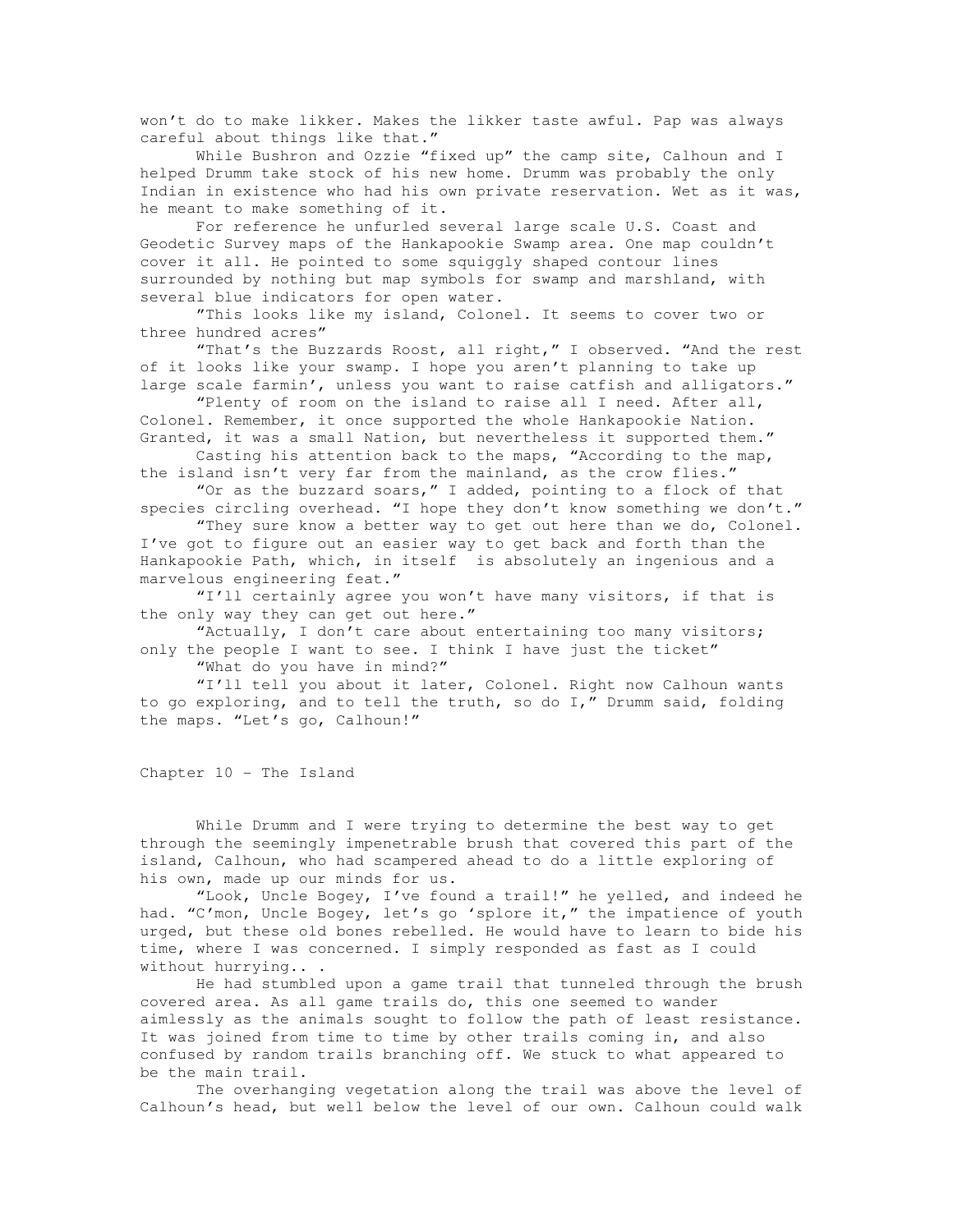upright, merely ducking his head from time to time, while Drumm and I had to crouch and practically crawl, slowing our progress considerably. Therefore, we were compelled to rely upon Calhoun to be our guide.

 It was during this episode I discovered my Fruit-of-the-looms were woefully inadequate briar-proofs. However, the butterfly net Calhoun insisted we bring along, when looped over my sun helmet with the handle trailing along behind, made a dandy mosquito net and thwarted the stings of deer flies and more ambitious bugs. Drumm's breech clout afforded no such protection, and he was a mass of stings and scratches by the time the trail broke into the open.

 We found ourselves at the base of a ridge that, according to the map, ran the entire length of the island a full seventy-five feet above swamp level. The open grassy slopes were dotted here and there with clumps of giant liveoaks spreading their branches and shading a good half acre. The lower elevations around the perimeter of the island supported a lush green forest of tall loblolly pines that, along with the tupelo and cypress of the swamp, hid the island from view on the landward side.

 While Drumm and I sprawled in the shade of a liveoak and licked our wounds, so to speak, Calhoun, who was not so weary, decided to explore our vicinity on his own. Cautioning him not to stray too far, we watched him disappear around a huge boulder at the base of the bluff. No sooner had he turned the corner that there was a crashing and threshing of many heavy bodies making a mad dash through the brush.

Drumm sprang to his feet. "Holy Mackerel, what was that!!".

 Running to where we had last sighted Calhoun, we found him transfixed ,staring wide-eyed in the direction the stampede had taken. "Wow! Did you see that?" he breathed in awed tones, pointing toward the settling dust cloud.

 "What in Sam Hill was it?" Drumm wanted to know. "It sounded like all the bulls on Wall Street cut loose."

 "Unless I miss my guess, it was probably some of your future meals on the hoof," I suggested

"What are you talking about?" Drumm puzzled.

 "That, my boy, was a herd of deer," I informed him. "A big herd." "It was, Uncle Bogey. I guess I must've scared them when I walked up on them all of a sudden," Calhoun confirmed. "They scared me, too. I've never seen that many at one time. I couldn't even count them."

"It was like rush hour at Grand Central," Drumm said.

 "I would say there was at least a dozen or more, not counting fawns," I said. "That ought to keep you in meat for a long time."

""But, I don't know how to hunt deer or any other game," Drumm confessed.

"You want to be an Indian, don't you?"

 "Precisely why I am here. I have already announced I came to reclaim my heritage. I intend to live as my ancestors did, eat what Mother Nature provides; and do as they did."

 The last was spoken with all the bravado of the innocent. I didn't doubt he meant every word, but he was obviously woefully unprepared for such an undertaking.

 "In that case, I would advise you to listen to Barfly and keep him as close to you as possible. He will teach you everything you need to know about living off the land."

 "Are you telling me to learn how to be an Indian from the town drunk?"

 "You couldn't do better," I assured him. "He brought you out here when nobody else could, didn't he? Just think about it, while you were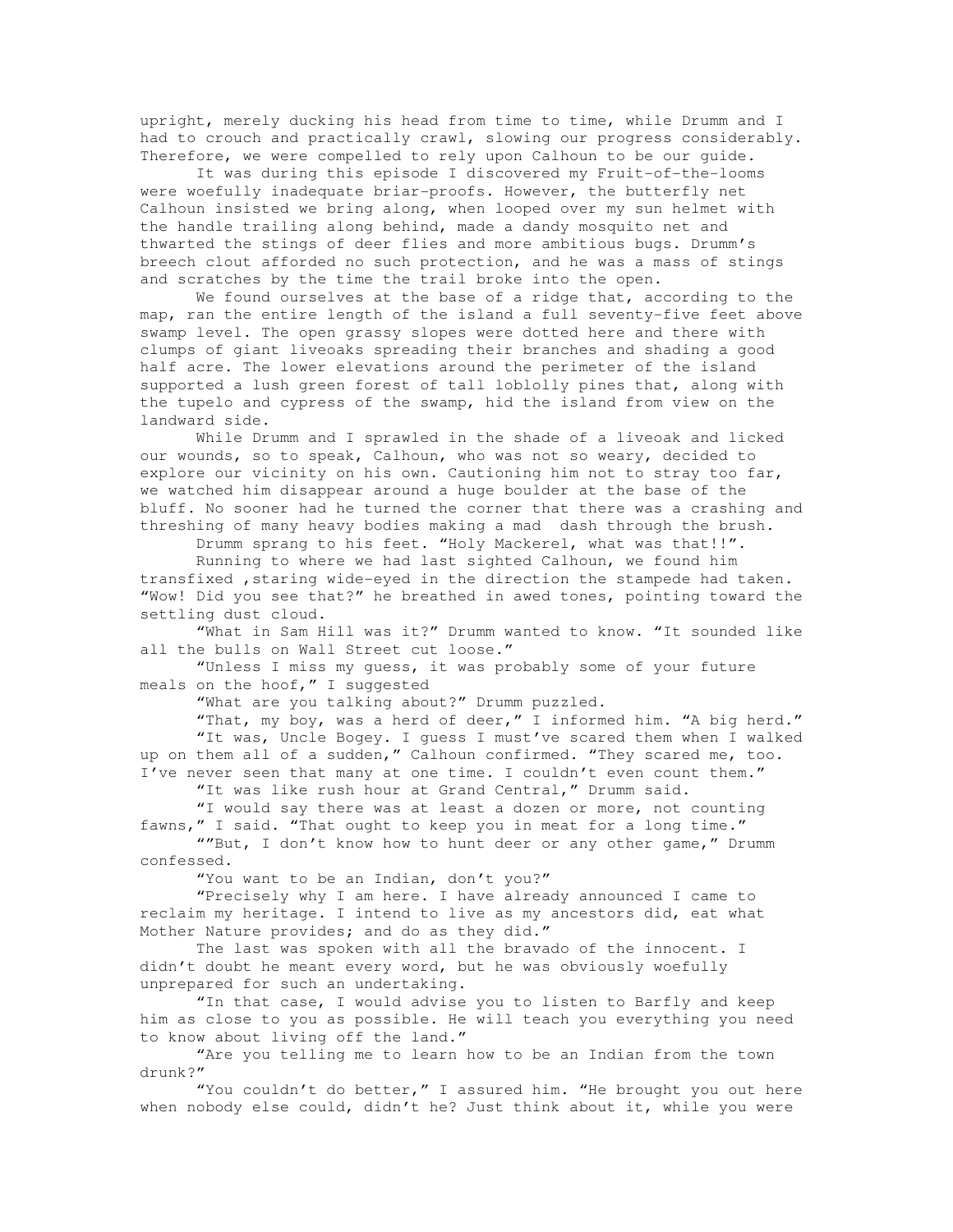in college learning how to skin a banker, Barfly was in the woods learning how to skin a rabbit, and how to live off the land, and what worked and what didn't."

"Have you ever skinned a rabbit?"

"Nope. Only bankers, and they are too tough to eat."

 "Well, I wouldn't worry about it. Barfly will teach you all you need to know, if you will listen to him."

"But he's a dr..."

 "Son, " I interrupted rather sharply. There is nothing more exasperating than trying to help somebody that won't be helped, and I was definitely becoming exasperated with this stubborn young know-itall. "you might know your way around Wall Street, but, in case you haven't noticed, this isn't Wall Street. Drunk or sober, this is Barfly's back yard. Considering the fact that before he was twelve he could knock the undercarriage off a gnat at a hundred yards with his slingshot or his Pappy's 30-30; make a rabbit snare with vines; start a fire without matches, call a turkey into his hip pocket; cure snake bite, croup, pip, rheumatiz and Charley Horses. He also honey cured the best hams in the Country, and made the smoothest moonshine anywhere. Notwithstanding the fact that he is apt to go off on a toot from time to time, he could have probably taught Sitting Bull a thing or two, and he will teach you, if you will just pay attention."

"You've got a point there," Drumm conceded.

 "You're beginning to catch on," I said, much mollified after my tirade. The boy might be a tad slow, but he wasn't entirely stupid. You just had to get his attention.

While we were talking, Calhoun had scaled the big boulder, and was halfway up the slope near the crest of the ridge when we spotted him again. "Hey!" he called, "come up here, Uncle Bogey. You can see the whole island."

 Drumm was already on the way. Being younger, of a lithe build, and accustomed to daily workouts in fancy gyms and squash courts, he was well ahead of me. Climbing mountains and slam dunking basketballs is not my forte. I did finally join Drumm and Calhoun at the summit from which we could indeed survey Drumm's entire domain.

 The island was shaped like a giant moccasin with the rocky spine of the ridge running the whole length of the island to an height of about seventy-five feet above the swamp. Although the island appeared to span about twenty-five or thirty acres, it was a mere dot when compared to the expanse of the surrounding swamp and marshland. As if mud had dripped from the moccasin that formed the main island, a chain of smaller islands trailed off into the distance. Miles away in the blue mist the river made the broad sweep around Boyette's Bend carrying its load of swamp nourished waters to a rendezvous with the sea..

 Looking back to the west I was surprised to note the relatively close proximity of the island to the bluffs on the mainland marking the edge of the swamp. The island was separated from the bluffs by an oxbow lake only a few hundred yards wide, which, eons ago had been the river bed. It would have been much shorter to simply take the direct route from the mainland to the island had not the approaches been blocked by an impenetrable wall of bamboo briars, vines, and sawgrass. The Hankapookies aboriginal enemies didn't deem it worthwhile to tackle that barrier, and certainly no one on a mere sightseeing tour would endeavor to breach those thorny ramparts. It took a stroke of luck and a desperate moonshiner to discover the ancient Hankapookies best kept secret, the avenue to their safe haven. Not a whisper ever escaped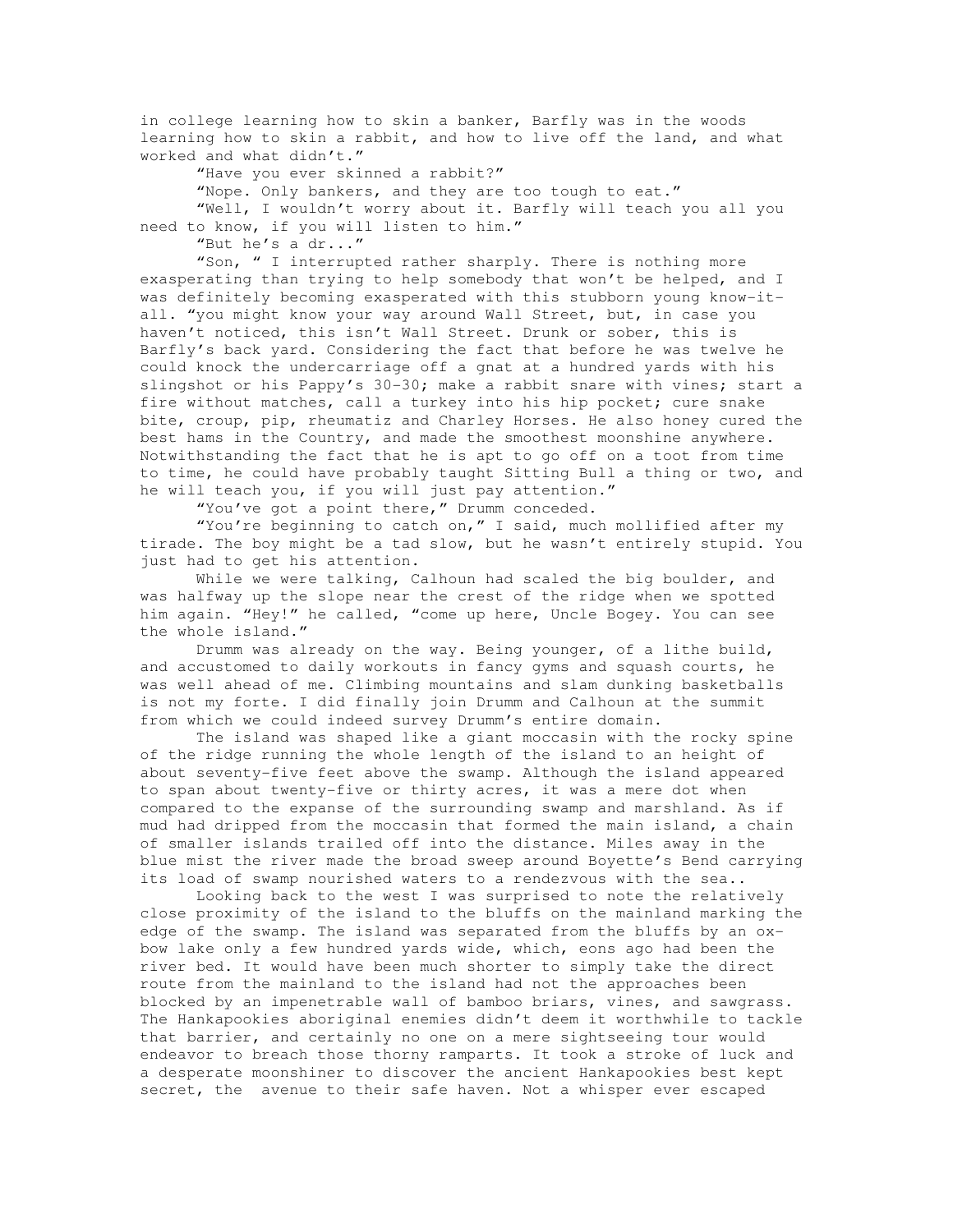their lips, and the pathway lay concealed beneath the murky waters of the swamp for centuries.

 Beyond the bluffs of the mainland, miles to the northwest a thundersquall marched across the horizon. Scowling anvil topped clouds appeared laced to earth by sheets of rain resembling silken caterpillar legs. Lightning flashed within the anvil head, sometimes striking the ground, other times escaping to run amok from cloud to cloud. The distant roll of thunder echoed as an artillery barrage.

 Far in the opposite direction, plainly visible to the naked eye, was the flash of sunlight reflecting off the white plumage of a large flight of snowy egrets in flight. On the island off the toe of the moccasin, a pair of ospreys had built a nest in the top of the tallest tree. They were viewing us even as we viewed them, but showed no sign of alarm.

 In the solitude of the place we became acutely aware we were completely immersed in a sea of silent sound. It was not the sound of Nature disturbed, but the steady heartbeat of life in teeming abundance pulsating in triumph from the forest below. It was the chirring of insects, the chirping of tree frogs, the rasp of a squirrel's bark, the scurrying of small furry creatures, birdsong, the breeze in the tree tops, and the snort of the regal buck seeking to collect his scattered harem. It was as if the whole island was rejoicing in Nature's version of a ticker tape parade, greeting the return of one of its own after a prolonged absence.

 "This will hereafter be known as 'Humm's Island'," Drumm declared in a husky, barely audible voice, and it was so known forevermore.

 For a long time no one spoke, and we left him staring off in the distance..

\* \* \* \* \*

 It was mid-afternoon when Calhoun and I returned to the campsite. Drumm chose to linger on the ridge awhile longer. Calhoun might have stayed, too; but I sensed that Drumm preferred to be alone with his thoughts. We would not intrude.

 Barfly and Ozzie had cleared off the still site, swung a couple of hammocks, constructed a makeshift table, and repaired the old leanto into which they stored the supplies. Barfly was putting the finishing touches on a stone fireplace, and Ozzie arrived with an armload of firewood, just as we walked up.

 "Pap's old still," Barfly pointed out in answer to our inquiring looks. "It'll make a dandy stove. Supper'll be ready soon as I can gather it up."

 "I'm afraid we can't stay," I demurred. "Gussie will be worried to death about the boy if we don't show up for supper." I was pretty sure she wouldn't be too concerned about my welfare. She is accustomed to my staying out all night on coon hunts and such, but Calhoun was the apple of her eye, and an altogether different matter. Women are like that.

 "Let's stay, Uncle Bogey," Calhoun pled his case. "Bush said he would show me how to gather up a whole feast right here on the island, and I like this Indian stuff."

 "Well,,," I began a little too hesitant. It showed there was a chink in my armor.

 "Couldn't hurt the boy," Barfly put in, "and besides, he might learn a few things."

 I had to acknowledge, they were building a pretty good case, but I still had to consider Gussie, when Ozzie cleared the air and made up my mind for me.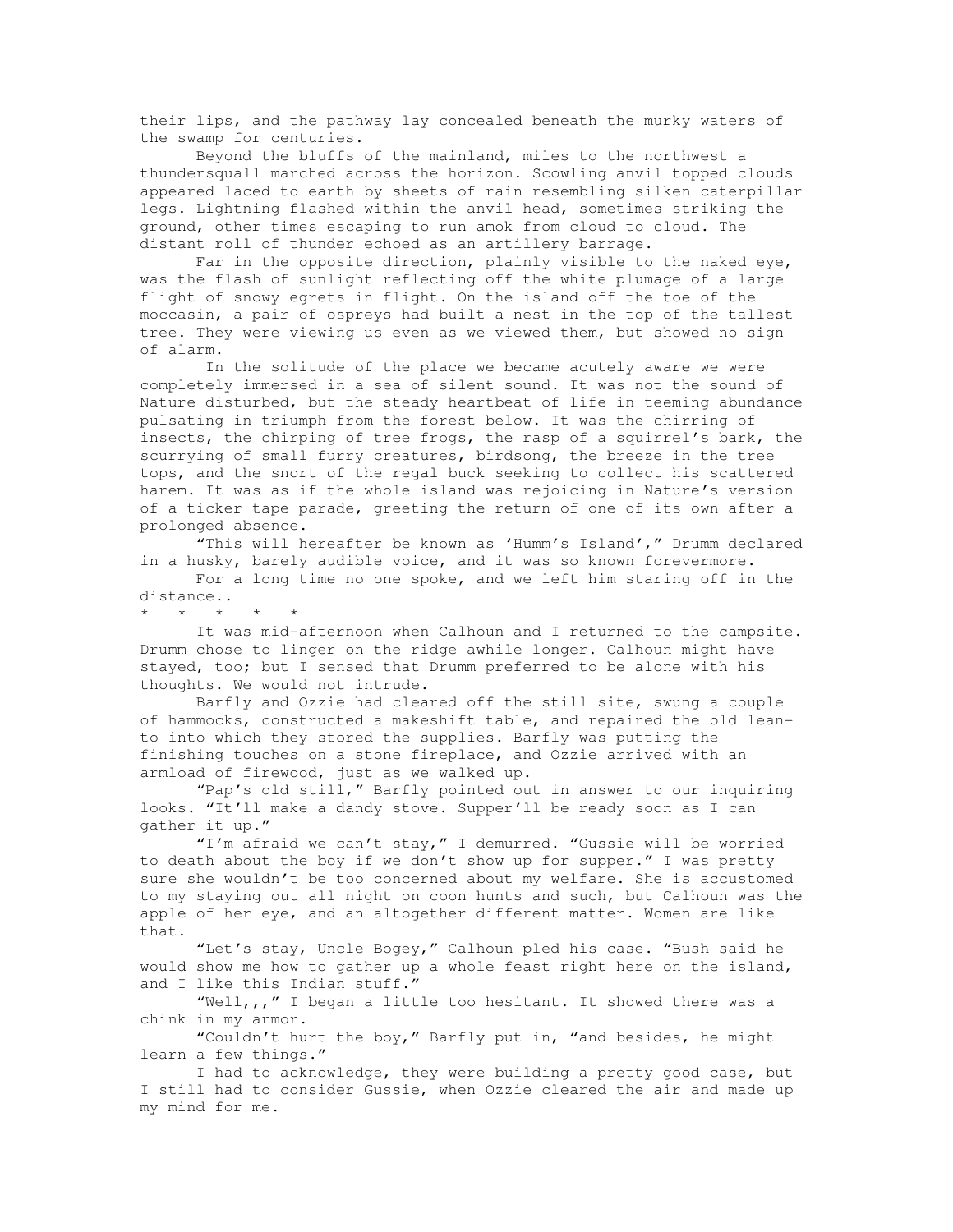"I know I've got to go. Eva Mae will clean my clock if I don't show up for supper. We're having chicken tonight," Ozzie said sadly, "and probably the next several nights. I don't care for chicken too much, but she insisted.

 Since I left the taxi at your house, anyway, Colonel, it wouldn't be no trouble a-tall to go by and let Miss Gussie and Marigold know you all decided to stay the night."

 "You can have one of the hammocks, Colonel," Barfly said, an offer hard to refuse. However, everyone knows of my resolute nature, firm and unbending. Once my mind is made up it seldom changes, but the look in a small boy's eyes when told an enormous adventure must end, would melt the horn off a rhinoceros's nose. Besides, I must admit I was having a pretty good time, myself. Accordingly, and because I thought it would be good for Calhoun to be free from his Aunt's apron strings for awhile, I was convinced. "I accept your most generous offer, Barfly," I said, offering him my hand..

Yaaaay! Bush!" Calhoun shouted. "Let's go find supper!"

 "Hold it, Little Buddy. Let's not jump the gun, now. Let me get this fire started first, so it will be burnt down to just about right by the time we get. back."

 Calhoun, who was making a dash for the woods, stopped in his tracks at Bushrod's calm, reasonable, commanding voice. The boy was certainly full of the impulses of youth, but I was happy to see that those impulses gave way to the voice of authority, probably as a direct result of my influence.

 There was no doubt Barfly could show him things about forest survival of which I knew nothing. In any case, Barfly got the fire going, asked me to get some water boiling and maybe throw on a stick or two of hickory, if needed.

 Bushrod grabbed a sack, an empty lard bucket, and a stout stick for digging, and the two of them headed for the woods, Calhoun babbling excitedly. Ozzie had already departed in the opposite direction, confident that he could safely follow the old Hankapookie path back to the mainland.

\* \* \*

"You ever been lost in the woods, Bush," Calhoun asked, while picking up groundnuts as Bushrod's stick revealed them.

 "Not exactly," Bush answered. "I've been three or four days knowing exactly where I was, but everything else was kinda off center. Took awhile to get things back to normal, but I always knew where I was."

 "What did you do?" "When?"

"When things weren't where they were supposed to be." " I jus' kep' on goin' 'an d'rectly the world get's things straightened out again. It just took a little longer this time.

 Now, I'll ask you something. What would you do if you got lost?" "I don't know. What should I do?"

 "Well, first you should have a plan, case you do get lost. Think about it. You know the Colonel, Miss Gussie, and Marigold, and everybody else in the Country are going to be a-lookin' for you, soon as you don't show up. You ought to make it easy for them to find you. What could you do?"

 "Well, I could break off bushes and leave a trail." "That's good. What else?" "I guess I might build a fire, if I have matches."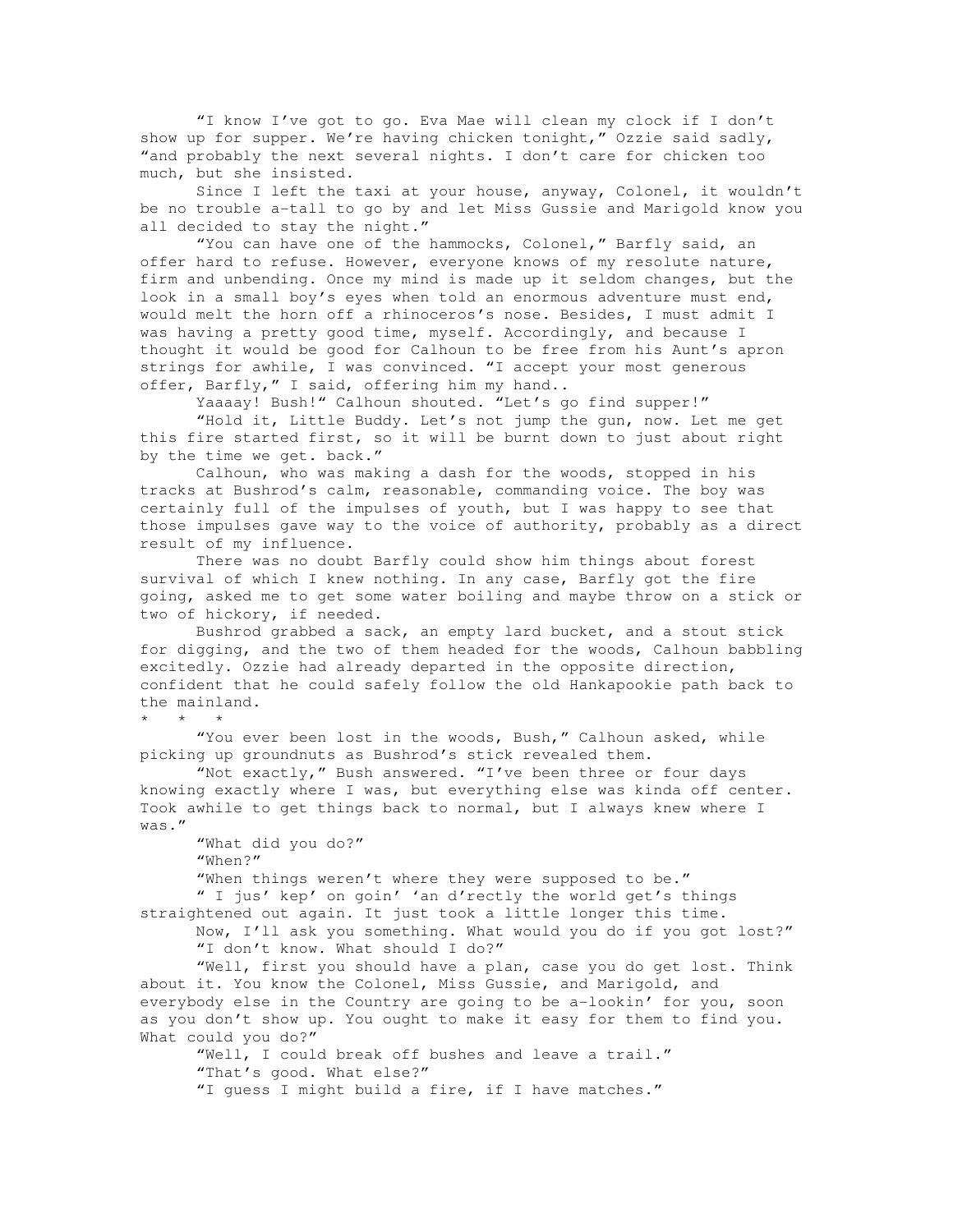"I'll show you how to build a fire without matches, " Bushrod said. "What else could you do?" "Will Uncle Boge be looking?" "I'm sure he would be." "I could blow a tune on my new harmonica, the old one got full of cookie crumbs." "That's it. Make lots of racket, but listen for the folks huntin' you. They will be yelling, too. What else can you do?" "I could climb a tree and shout." "That's good. What else?" "I could tear up my shirt and leave a trail of cloth." "That's good, but you might need your shirt if it turns cold at night. What else can you think of?" After a long pause, Calhoun, who was running out of ideas, brightened up. "I guess I could hang a cow's bell around my neck." "You might get lost, Calhoun, but I doubt if you would stay lost very long," Bushrod chuckled. Bush decided he couldn't top that one, and the hunt for edibles continued. "I bet you could live a year without going to the grocery store, Bush," Calhoun said as he gathered some greens Barfly had indicated. "Folks were livin' off the land a long time before A & P came along." "It's sort of like the whole world is a garden, isn't it?" "That's about it, but you have to be awfully careful when you go shopping. F'rinstance, some things, like those mushrooms there, look pretty, but they are pure poison. Some good things have stingers, others have thorns, and some people are worse poison than those mushrooms. You sure want to stay away from them." "Is poison people why you drink so much, Bush?" The question posed by the innocent youth caught Barfly off guard. A cloud crossed his face, and he shot a glance at Calhoun as if he had just discovered a deep dark secret Bushrod thought was buried and out of sight. Then he quickly looked away, and was silent for a long moment. Looking down and sighing briefly, in a soft hollow far-away voice said, "The world just ain't always the way you want it to be, Calhoun." Then, reluctant to let the happier mood slip away, Barfly brightened, "Hey! Let's go see what we can rustle up for the main course." "Yeah! Let's go!" The somber moment had thankfully expired, and enthusiasm of youth once again bubbled over. "I bet if we dig deep enough we can find some Loo-si-ana lobsters." "What is a Louisiana lobster, Bush?" "Some people call 'em crawdads, and others call 'em po' man's lobster, but I know a Loo-si-ana lobster when I see one. "Aw, I know what a crawdad looks like, Bush, but I thought they were too ugly to eat." "Well, a hog ain't no purty thing either, but you like bacon with your eggs every morning, don't you? Do you remember what I said about some good things having thorns? Well, I guess being ugly is like a crawdad's thorn, but wait 'til you taste one." \* \* \* \* \* The fire had been reduced to a hot bed of shimmering white-hot embers, and the Colonel had a big copper boiler of spring water bubbling by the time the foragers returned, laughing and joking from their obviously trip to Nature's Super Market, loaded with Nature's bounty.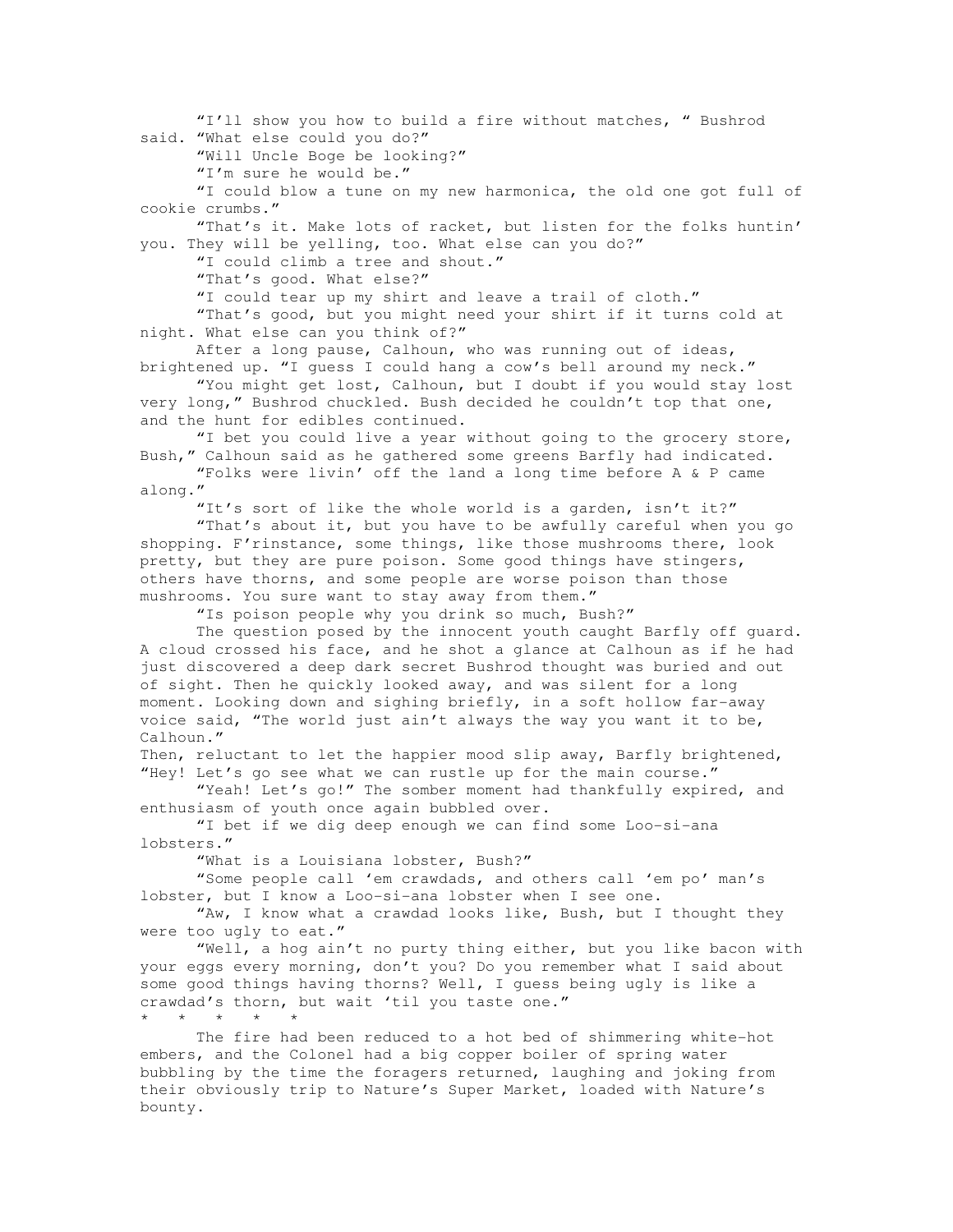"Look what we got, Uncle Boge," Calhoun said proudly, hefting the honey filled lard bucket, and a small sack bulging with other goodies.

 "I think we got supper," Barfly said, as he dumped the contents of the large bag onto our makeshift table.

 "I didn't know you could find so many different things to eat that just grow wild, Uncle Boge..It's all in knowing how and where to find them, huh, Bush."

"I guess that's it, Calhoun."

 "Just stick your hand in this bag and see what you find, Uncle Bogey."

 "What is it?" I asked, as I reached into the sack, and, to Calhoun's delight, just as quickly removed it with a mad crawdad hanging onto my thumb.

 "Bush says they make good eating," Calhoun said, as he scampered through for the fugitive thumb-pincher.

"He's right about that. This one nearly ate my thumb off." "And that's not all, Uncle Boge. Bush killed a rabbit with a

rock. Just whizzed that thing, and knocked him right off."

 "Lucky shot, Calhoun," Bushrod said modestly. Turning to me, he suggested, "What say we have Loo-si-ana lobster and roast rabbit, Colonel? I can fix a dandy salad to go with it, and bake a pone of bread with cattail pollen."

 Not waiting for anyone's assent, he was already at work, even as he spoke. "Go wash these greens, Calhoun, while I skin the rabbit and get the lobster started."

 Calhoun grabbed up the pile of greens and scooted off to fulfill his assignment, happy to be useful. Barfly called after him, "Be sure to wash out all the grit and bugs."

 With Barfly and Calhoun busy fixing supper, I had very little to do. While I relaxed against a nearby tree, Drumm came down with a sketch pad under his arm, which he brought over for me to examine.

 It was a rough drawing of what looked like a plan for some kind of ski lift. As an investment, I had to tell him I didn't think it had much of a chance down here, since it seldom ever snowed, and not many people skied..

 "Oh, it's not a ski lift at all, Colonel," Drumm pointed out "It's just a better way of getting to the island without getting wet."

 He spread the sketch on the ground so I could see it better. "These are the bluffs we saw over on the mainland, and this tower here is on the crest of the hill we were on this afternoon," he pointed out. "If we stretch a cable from a tower on the mainland bluffs to a tower on the hill, and swing a breeches buoy from it, we can come and go with ease whenever we wish, and not get our feet wet.".

"Why a breeches buoy," I asked.

 "It is able to carry only one person at a time, and I won't be invaded by people I don't want to see."

 "I'll admit swinging in over the trees is better than slogging through the swamp," I told him. "but there is just one problem." "What problem?"

"The mainland bluffs belong to Squire Greasley."

 "Will he sell or lease me enough land to put up a tower? The land is rocky and no good for pasture or crops. All it is doing is costing him taxes."

 "I don't know. He's not famous for lettin' go of anything he ever owned."

 "Hmmm," Drumm scratched his chin. "Would you be willing to intercede in my behalf?" he asked. "Maybe you can convince him."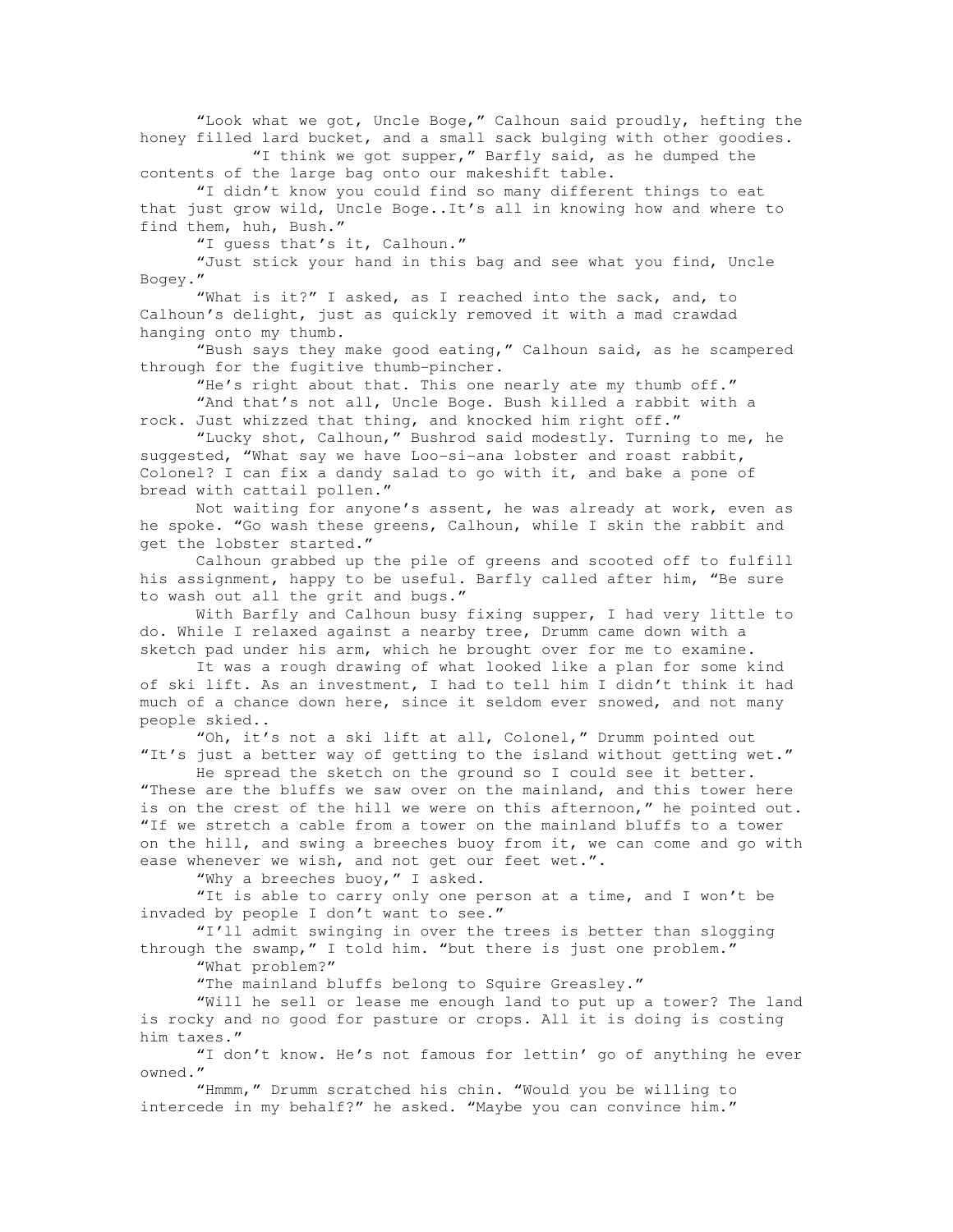"No harm in askin'. I might do it at that. He is rather anxious to promote a union between his son and my daughter, Martha, who is not at all a willing party to that scheme. The Squire might feel that by cooperating with me, it would soften Martha's stance somewhat."

 "I would appreciate your doing what you can, Colonel," Drumm said, "but don't make any promises you might regret." \* \* \* \* \*

 I am not sure a flock of starved out grizzly bears could have eaten all the repast Barfly sat before us that night.

 "I hope you weren't too disappointed," Barfly said, "Spam and beans just didn't have much appeal to me

"I'll never think of Spam and beans again," Drumm declared. "How about if I swing my hammock down on that little beach by the water where we came ashore?"

 "You sure that's where you want it?" Barfly inquired. "Any reason why not?" Drumm asked. "Well, it's a little breezier up here," Barfly replied.

"And smokier, " Drumm added.

 Nothing more being said, Drumm carried his hammock down to the waters edge, about a hundred yards down the slope, and swung it between two sturdy liveoaks. Soon after he turned in, and nothing more was heard from him.

 "Do you think he will be all right down there?" I asked Barfly, thinking that Drumm was the rankest of tenderfeet, and probably a stroll in Central Park was the only thing he ever did to prepare him for a life in the wilderness.

 "Well, the 'skeeters will probably eat him alive, but I doubt anything else will," was the laconic reply.

"'Skeeters! Why didn't you warn him?"

 "I did. 'Skeeters don't like a breeze, and they don't like smoke, and we got both up here and no mosquitoes."

"Poor fella."

 "He's got to learn, and this will probably his first lesson. C'mon, Calhoun, let's hit the sack."

"Good idea, Calhoun," I said. "Big day tomorrow."

It was a warm night, but a faint breeze wafting across the camp kept it from being muggy. The sparkling lights from a million fireflies blended with the stars of the Milky Way into a bejeweled blanket of indigo velvet. A rising full moon breathed a soft golden wash over the scene. A symphony of night sounds played to the cadence of bullfrogs. Our vessel of somnambulance launched forth up this Sea of Tranquillity. Tomorrow will be a Big Day.

Chapter 11 - The Terrarium

 Next morning I was awakened by the morning sun, bacon frying, and the coffee pot perking. Had I not slept so soundly last night, I might have observed an exhausted mosquito bitten Drumm, lately of Wall Street, New York City, dragging himself into camp and flopping down on the ground near the fire. He was still there this morning, curled up in one of his Hong Kong Navajo blankets on the bed of soft ferns Barfly had prepared for him, sleeping the sleep of the utterly drained.

 "Let him sleep, Colonel," Barfly said, indicating the supine form, "those swamp 'skeeters are mighty viscious. He's plumb et up." "Why didn't you warn him?"